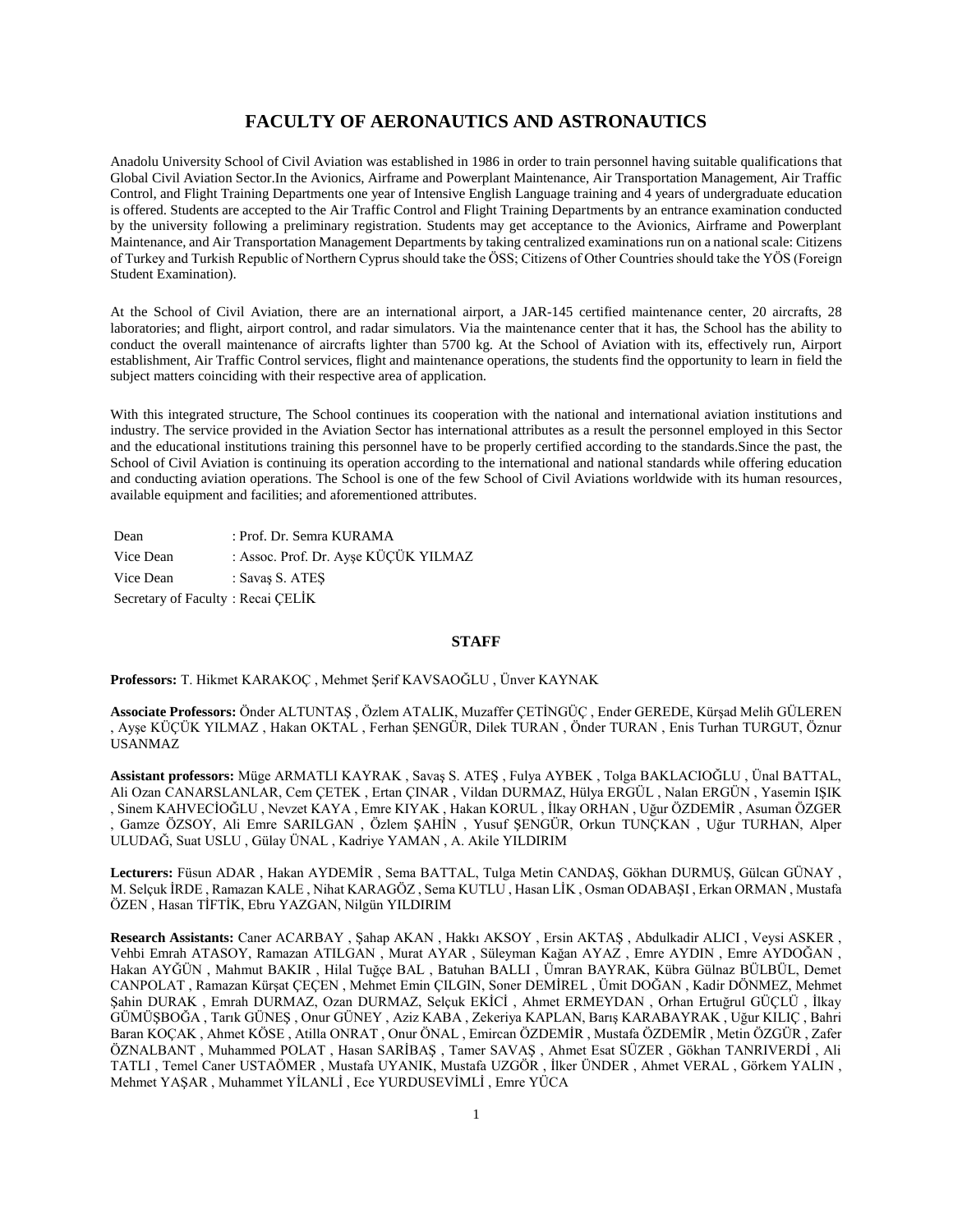# **DEPARTMENT OF AIR TRAFFIC CONTROL**

 In this department, air traffic controllers are trained according to the International Civil Aviation Organization and EUROCONTROL standards in order to ensure safe, effective and orderly air traffic flow. In our country, it is the first and only department offering undergraduate education in the field of air traffic control. Besides the theoretical courses, the students are trained at air traffic control radar simulator, airport control simulator, and flight procedures design laboratory for applications. Furthermore, the air traffic control services conducted at Anadolu University's Airport offers education in real air traffic environment to the students.

 Every academic year, fifteen students are accepted to the Air Traffic Control Department by preliminary registration followed by a special aptitude test. In the department, one year of Intensive English Language education is followed by four years of undergraduate education. There is a requirement of internship for the students: First, ten workdays of internship at the School of Civil Aviation simulation laboratories; followed by an additional twenty workdays of internship at the air traffic control units; adding up to thirty workdays of internship. The graduates work at the Air Traffic Control Units of the General Directorate of State Airports.

Head : Assoc. Prof. Dr. Öznur USANMAZ Deputy Head : Ertan ÇINAR Deputy Head : Özlem ŞAHİN

# **PROGRAM**

#### **I. SEMESTER**

| <b>HTK 101</b> | Aircraft Basic Knowledge                      | $4+0$ 7,0 |      |
|----------------|-----------------------------------------------|-----------|------|
| <b>HTK 103</b> | Air Traffic Services                          | $4+0$ 5.5 |      |
| <b>HTK 105</b> | Introduction to Air Traffic Control $2+0$ 3.0 |           |      |
| <b>MAT 119</b> | Mathematics I                                 | $3+1$ 5.0 |      |
| <b>SHU 102</b> | Meteorology                                   | $3+0$ 5.5 |      |
|                | ING 117 (Eng) English Speaking Skills I       | $6+0$ 4.0 |      |
|                |                                               |           |      |
|                |                                               |           | 30.0 |

#### **III. SEMESTER**

| <b>ARY 205</b> | Research Methods and                         |           |     |
|----------------|----------------------------------------------|-----------|-----|
|                | <b>Presentation Techniques</b>               | $3+0$     | 3,0 |
| <b>HYO 107</b> | Airport and Airport Equipment                | $3+0$     | 4.5 |
| <b>IST 409</b> | Mathematical and Statistical                 |           |     |
|                | Methods in Decision Making                   | $4 + 0$   | 4.0 |
| <b>MAT 108</b> | Linear Algebra and Analytic                  |           |     |
|                | Geometry                                     | $2+0$     | 3,0 |
| PLT 225        | Aerodynamics                                 | $3+0$     | 3.5 |
| <b>TAR 165</b> | Atatürk's Principles and History             |           |     |
|                | of Turkish Revolution I                      | $2+0$     | 2.0 |
|                | HTK 227 (Eng) Aerodrome Control Simulation I | $2+2$ 5.0 |     |
|                | ING 219 (Eng) English Speaking Skills III    | $4+0$     | 2.0 |
|                | Elective Course (1)                          |           | 3,0 |
|                |                                              |           |     |

# **II. SEMESTER**

| <b>BIL 150</b> | Fundamentals of Information               |           |     |
|----------------|-------------------------------------------|-----------|-----|
|                | Technology                                | $4+0$ 5.0 |     |
| <b>HTK 104</b> | <b>Aerodrome Control Procedures</b>       | $5 + 0$   | 6.0 |
| <b>HTK 205</b> | Communication and Navigation              |           |     |
|                | <b>Systems</b>                            | $3+0$     | 6,0 |
| <b>MAT 120</b> | Mathematics II                            | $3+1$ 4.0 |     |
| <b>MEK 110</b> | Mechanics for Air Traffic Control 3+0 3,0 |           |     |
|                | ING 118 (Eng) English Speaking Skills II  | $6 + 0$   | 4.0 |
|                | Elective Course (1)                       |           | 2.0 |

l 30,0

#### **IV. SEMESTER**

| <b>HTK 220</b> | <b>Non-Radar Control Procedures</b>               | $5+0$   | 6.0 |
|----------------|---------------------------------------------------|---------|-----|
| <b>HTK 222</b> | Aeronautical Information                          |         |     |
|                | Management                                        | $4 + 0$ | 4.5 |
| <b>HTK 224</b> | <b>Flight Mechanics and Aircraft</b>              |         |     |
|                | Performance                                       | $3+0$   | 3,0 |
| <b>HTK 232</b> | Air Traffic Communication                         | $3+0$   | 3,0 |
| <b>HTK 234</b> | Navigation                                        | $3+0$   | 3.5 |
| <b>TAR 166</b> | Atatürk's Principles and History                  |         |     |
|                | of Turkish Revolution II                          | $2+0$   | 2.0 |
|                | HTK 228 (Eng) Aerodrome Control Simulation II 2+4 |         | 6.0 |
|                | ING 220 (Eng) English Speaking Skills IV          | $4+0$   | 2.0 |
|                |                                                   |         |     |

30,0

30,0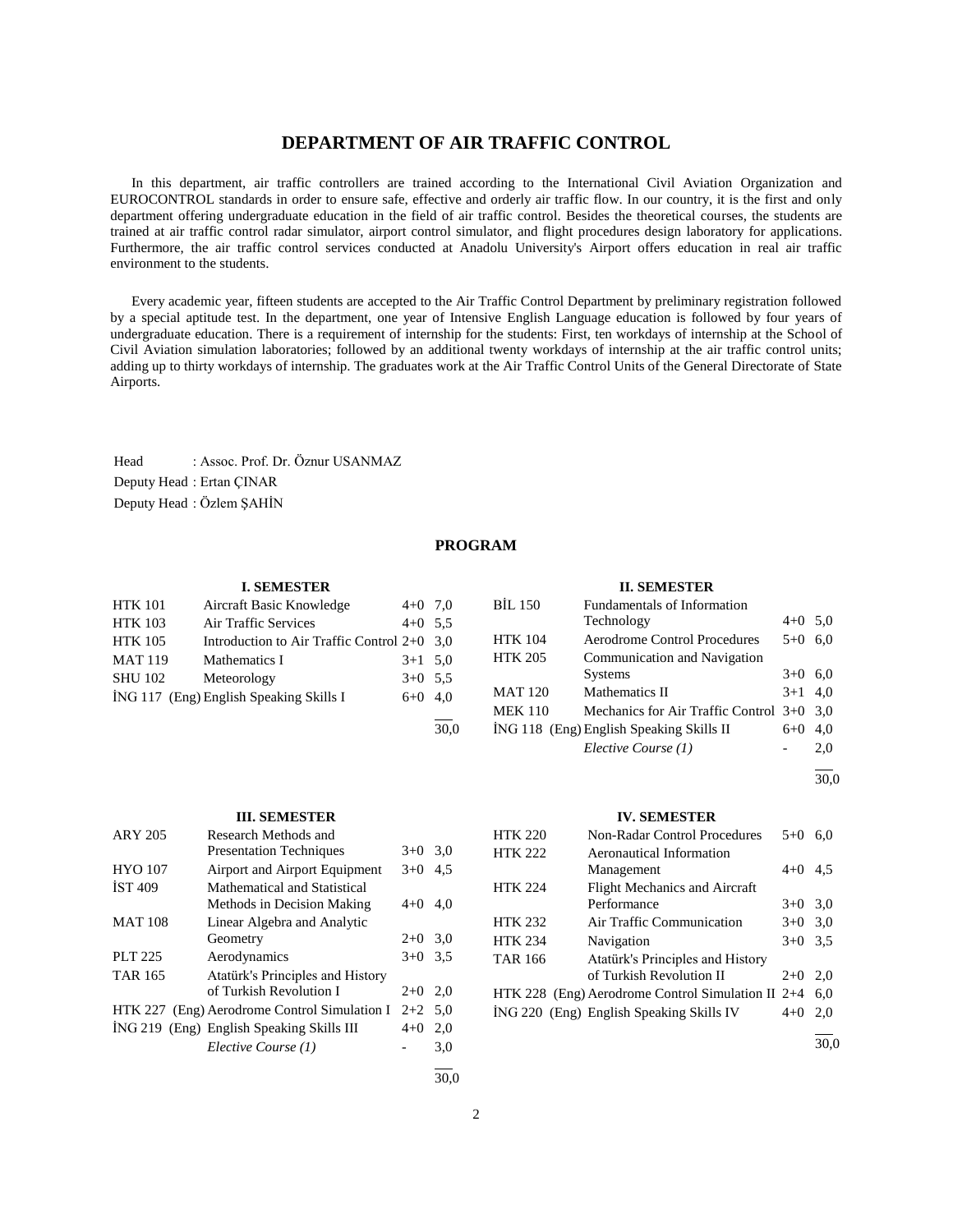# **V. SEMESTER**

| <b>HTK 316</b> | <b>Radar Control Procedures</b>            | $5+0$     | 6.0 |
|----------------|--------------------------------------------|-----------|-----|
| <b>HTK 317</b> | <b>Instrument Flight Procedures</b>        | $4+2$ 8.0 |     |
| <b>HTK 323</b> | Trajectory Analysis and                    |           |     |
|                | Prediction                                 | $3+0$ 4.5 |     |
| <b>HYO 105</b> | <b>Air Transportation Management</b>       | $3+0$ 3.0 |     |
|                | HTK 325 (Eng) Non-Radar Control Simulation | $7 + 1$   | 6.5 |
|                | ING 321 (Eng) English Speaking Skills V    | $4+0$     | 2.0 |
|                |                                            |           |     |

30,0

# **VII. SEMESTER**

| <b>HTK 409</b> | Civil-Military Air Traffic                  |           |      |
|----------------|---------------------------------------------|-----------|------|
|                | Coordination                                | $2+0$     | 3,0  |
| <b>HTK 418</b> | Airspace Organization                       | $2+0$     | 3,0  |
| <b>HTK 423</b> | Air Traffic Flow Management                 | $3+0$     | 2.5  |
| <b>HTK 426</b> | Safety Management in Air Traffic            |           |      |
|                | System                                      | $2+0$     | 2.5  |
| <b>HTK 429</b> | Development for Air Traffic                 |           |      |
|                | <b>Management Applications</b>              | $0+4$ 2.5 |      |
| <b>TÜR 125</b> | Turkish Language I                          | $2+0$     | 2,0  |
|                | HTK 425 (Eng) Radar Area Control Simulation | $7 + 1$   | 12,5 |
|                | ING 423 (Eng) English Speaking Skills VII   | $4+0$     | 2.0  |
|                |                                             |           |      |
|                |                                             |           | 30.0 |
|                |                                             |           |      |

#### **ELECTIVE COURSES**

| BEÖ 155 Physical Education              | $2+0$ 2,0 |  |
|-----------------------------------------|-----------|--|
| HTK 209 Flight Simulation               | $0+3$ 3,0 |  |
| HTK 412 Modern Instrument Systems       | $2+0$ 3.0 |  |
| HYO 330 Model Aircraft Construction     | $1+2$ 3.0 |  |
| HYO 409 Case Studies in Aviation Safety | $2+0$ 3.0 |  |
| KÜL 199 Cultural Activities             | $0+2$ 2,0 |  |
| MÜZ 155 Turkish Folk Music              | $2+0$ 2.0 |  |
| MÜZ 157 Traditional Turkish Art Music   | $2+0$ 2,0 |  |

# **VI. SEMESTER**

| <b>HEE 403</b> | <b>Aircraft Instruments</b>              | $3+1$ 4.5  |     |
|----------------|------------------------------------------|------------|-----|
| <b>HTK 320</b> | Human Factors in Air Traffic             |            |     |
|                | Control                                  | $3+0$ 4,0  |     |
| <b>HTK 324</b> | Surveillance Systems                     | $3+0$ 3.0  |     |
| <b>HUK418</b>  | Air Law                                  | $2+0$ 2.5  |     |
|                | HTK 326 (Eng) Radar Approach Control     |            |     |
|                | Simulation                               | $7+1$ 14.0 |     |
|                | İNG 322 (Eng) English Speaking Skills VI | $4+0$      | 2.0 |

l 30,0

# **VIII. SEMESTER**

| BİM 301        | Algorithm and Programming                                     | $2+2$     | 6.0           |
|----------------|---------------------------------------------------------------|-----------|---------------|
| <b>HTK 428</b> | Trends, Perspectives and Visions<br>in Air Traffic Management | $2+0$     | $3.5^{\circ}$ |
| HTK 430        | Simulation for Air Traffic Control                            |           |               |
|                | and Operations Applications                                   | $0+4$ 5.5 |               |
| HTK 434        | Air Traffic Management                                        | $3+0$ 2.5 |               |
| TÜR 126        | Turkish Language II                                           | $2+0$     | 2.0           |
|                | HTK 436 (Eng) Radar Coordination Simulation                   | $7 + 1$   | 8.5           |
|                | ING 424 (Eng) English Speaking Skills VIII                    | $4 + 0$   | 2.0           |

30,0

l

| SAĞ 102 First Aid |                                  | $2+0$ 2,5 |  |
|-------------------|----------------------------------|-----------|--|
|                   | SAN 155 Hall Dances              | $0+2$ 2,0 |  |
|                   | SER 246 Fundamentals of Ceramics | $3+0$ 3.5 |  |
|                   | SNT 155 History of Art           | $2+0$ 2.0 |  |
|                   | SOS 155 Folkdance                | $2+0$ 2,0 |  |
|                   | SOS 312 Organizational Behavior  | $3+0$ 4.5 |  |
|                   | THU 203 Community Services       | $0+2$ 3.0 |  |
|                   | TÜR 120 Turkish Sign Language    | $3+0$ 3.0 |  |
|                   |                                  |           |  |

# **DEPARTMENT OF AIRFRAME AND POWERPLANT MAINTENANCE**

 In this department, highly qualified maintenance approval personnel are educated, according to the international standards, for aviation sector. In the Department of Airframe and Powerplant Maintenance, education is offered according to European Union Standards, SHY/JAR-66 Aircraft Maintenance Personnel Regulations, and SHY/JAR-147 Aircraft Maintenance Educational Institutions Regulations. The School has the SHY Part-147 Aircraft Maintenance Education Authorization Certificate from the General Directorate of Civil Aviation of the Ministry of Transportation. Besides the theoretical courses, students get education tailored to application in the Aerodynamics, Hydraulic Systems, Material Science, CAD/CAM, Computer laboratories; Airframe, Powerplant, Test Cell Workshops and JAR-145 certified maintenance facilities.

 Every academic year, 45 students are accepted by centralized nationwide entry examinations. In the department, one year of Intensive English Language education is followed by four years of undergraduate education. 80 workdays of internship is required.

 The graduates work at Turkish Airlines, Turkish Air Force Air Supply and Maintenance Centers, private airline companies, and at the technical departments of other companies operating in the aviation sector.

Head : Prof. Dr. Mehmet Şerif KAVSAOĞLU Deputy Head : Assoc. Prof. Dr. Önder ALTUNTAŞ Deputy Head : İlkay ORHAN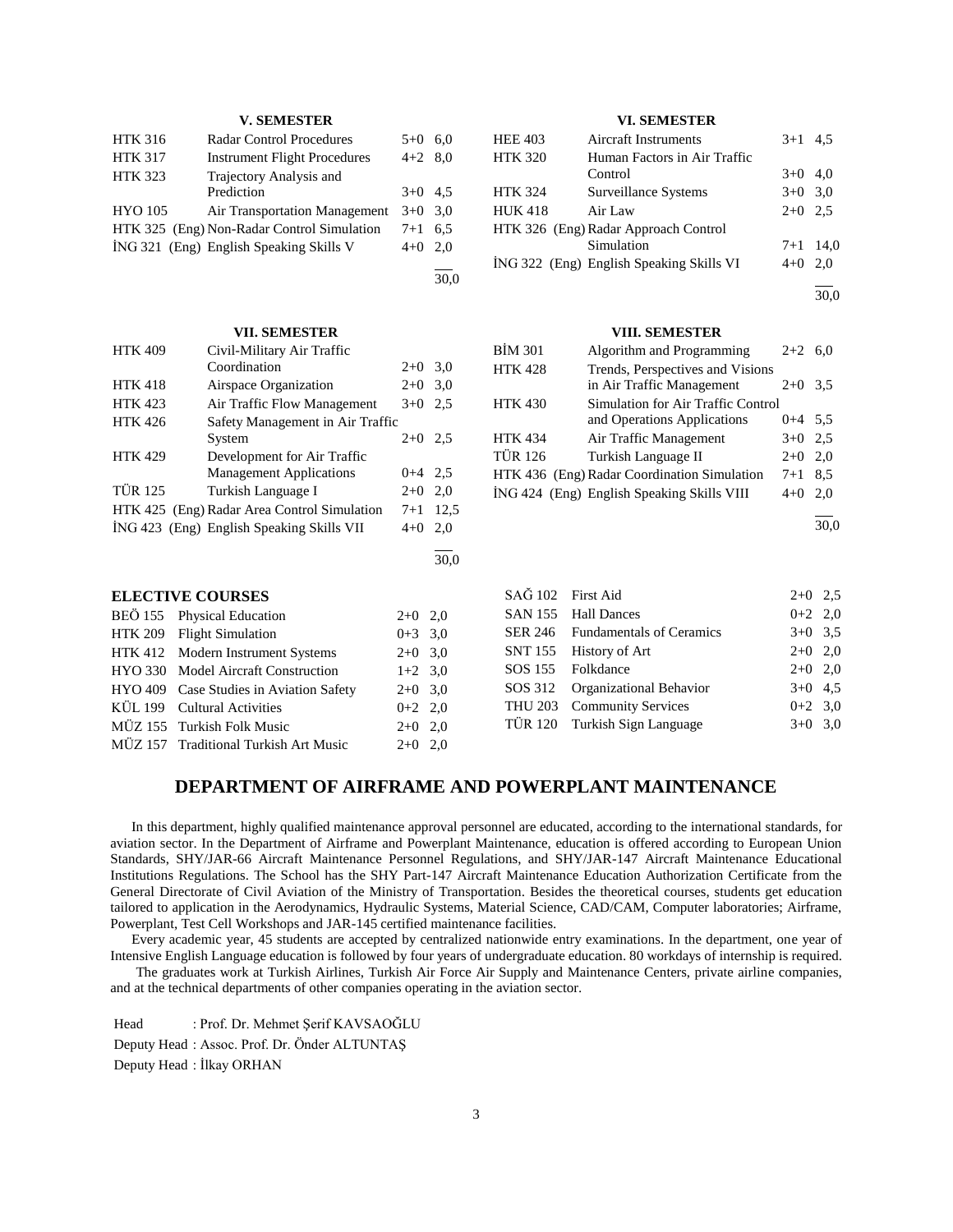# **PROGRAM**

# **I. SEMESTER**

|                | ь оследня па                                |           |     |
|----------------|---------------------------------------------|-----------|-----|
| <b>FIZ 105</b> | Physics I                                   | $4+0$ 6,0 |     |
| FİZ 107        | Physics Laboratory I                        | $0+2$ 1.5 |     |
|                | MAT 801 Mathematics I                       | $4+0$ 4,0 |     |
|                | MAT 803 Linear Algebra                      | $3+0$ 3.0 |     |
|                | TAR 165 Atatürk's Principles and History of |           |     |
|                | Turkish Revolution I                        | $2+0$ 2,0 |     |
|                | TRS 207 Technical Drawing and Standards     | $2+2$ 4,0 |     |
| TÜR 125        | Turkish Language I                          | $2+0$     | 2,0 |
| <b>UGB 103</b> | Theory of Flight                            | $4 + 0$   | 4,5 |
|                | Foreign Language Courses (1)                |           | 3,0 |
|                |                                             |           |     |

# **III. SEMESTER**

|                  | HYO 108 Aircraft Materials I                 | $3+2$ 4,0 |  |
|------------------|----------------------------------------------|-----------|--|
|                  | HYO 112 Aviation Legislation                 | $4+0$ 3,0 |  |
|                  | HYO 115 Introduction to Civil Aviation       | $2+0$ 3,0 |  |
|                  | HYO 221 Electrical Fundamentals I            | $3+0$ 3,0 |  |
|                  | HYO 223 Electrical Fundamentals Laboratory I | $0+2$ 1.5 |  |
|                  | HYO 226 Aircraft Maintenance Terminology II  | $3+0$ 4,0 |  |
|                  | MAT 208 Differential Equations               | $3+0$ 4.5 |  |
| MEK 112 Mechanis |                                              | $3+0$ 3,0 |  |
|                  | TER 203 Thermodynamics                       | $4+0$ 4,0 |  |
|                  |                                              |           |  |

# **V. SEMESTER**

| HYO 317 Aircraft Aerodynamics                          | $3+2$ 5,0 |  |
|--------------------------------------------------------|-----------|--|
| HYO 326 Aircraft Electricity Workshop                  | $2+4$ 5.0 |  |
| HYO 328 Aircraft Electrical Systems                    | $5+0$ 5.0 |  |
| UGB 307 Electronic Fundamentals II                     | $2+1$ 4.5 |  |
| UGB 315 Gas Turbine Engine Theory                      | $3+0$ 4.5 |  |
| UGB 319 Aircraft Hardware and Applications I $3+5$ 6,0 |           |  |
|                                                        |           |  |

# **VII. SEMESTER**

| HYO 324 Electronic Instrument Systems     | $4+1$ 5.0           |     |
|-------------------------------------------|---------------------|-----|
| HYO 422 Human Factors                     | $3+0$ 3.0           |     |
| HYO 424 Modern Avionic Systems            | $3+0$ 3.0           |     |
| UGB 407 Aircraft Structure and Systems II | $3+0$ 4,0           |     |
| UGB 409 Maintenance Practices             | $3+5$ 6.5           |     |
| UGB 411 Gas Turbine Engine Systems II     | $4+0$ 5.5           |     |
| Departmental Elective Course (1)          | $\omega_{\rm{max}}$ | 3,0 |
|                                           |                     |     |

# **II. SEMESTER**

|                          |     |                | п. эелезгэн                                 |           |     |
|--------------------------|-----|----------------|---------------------------------------------|-----------|-----|
| $4+0$ 6,0                |     | <b>BIL 150</b> | Fundamentals of Information                 |           |     |
| $0+2$ 1.5                |     |                | Technology                                  | $4+0$ 5.0 |     |
| $4+0$ 4,0                |     | FIZ 104        | Waves and Optics                            | $4+0$ 4,0 |     |
| $3+0$ 3.0                |     |                | HYO 225 Aircraft Maintenance Terminology I  | $3+0$ 4,0 |     |
|                          |     |                | MAT 802 Mathematics II                      | $4+0$ 4,0 |     |
| $2+0$ 2,0                |     |                | TAR 166 Atatürk's Principles and History of |           |     |
| $2+2$ 4,0                |     |                | <b>Turkish Revolution II</b>                | $2+0$ 2,0 |     |
| $2+0$ 2,0                |     |                | TÜR 126 Turkish Language II                 | $2+0$     | 2,0 |
| $4+0$ 4.5                |     |                | Elective Course (2)                         |           | 6,0 |
| $\overline{\phantom{0}}$ | 3,0 |                | Foreign Language Courses (1)                |           | 3,0 |
|                          |     |                |                                             |           |     |

30,0

30,0

30,0

# **IV. SEMESTER**

| HYO 216 TUSAŞ Program                                     |           | $5+9$ 15,0 |
|-----------------------------------------------------------|-----------|------------|
| HYO 220 Aircraft Materials II                             | $3+2$ 4,0 |            |
| HYO 222 Electrical Fundamentals II                        | $3+0$ 3.0 |            |
| $HYO 224$ Electrical Fundamentals Laboratory II $0+2$ 1,5 |           |            |
| MEK 210 Fluid Mechanics                                   | $2+1$ 3.0 |            |
| UGB 202 Electronic Fundamentals I                         | $2+1$ 3.5 |            |
|                                                           |           |            |

30,0

30,0

# **VI. SEMESTER**

|  | HYO 313 Electrical Machinery                          | $3+0$ 3,0 |     |
|--|-------------------------------------------------------|-----------|-----|
|  | HYO 315 Electrical Machinery Laboratory               | $0+2$ 1.5 |     |
|  | MEK 312 Flight Mechanics                              | $3+1$ 3.5 |     |
|  | UGB 320 Aircraft Hardware and Applications II 3+3 4,5 |           |     |
|  | UGB 322 Gas Turbine Engine Systems I                  | $4+0$ 4.5 |     |
|  | UGB 324 Aircraft Structure and Systems I              | $4+1$ 4,0 |     |
|  | UGB 326 Avionic Systems                               | $4+0$ 4.0 |     |
|  | UGB 328 Non-destructive Inspection Methods            | $0+3$ 2.0 |     |
|  | Elective Course (1)                                   |           | 3,0 |
|  |                                                       |           |     |

30,0

# **VIII. SEMESTER**

|                | <b>111:</b> <i>DERIED</i> <b>1 ER</b>       |           |     |
|----------------|---------------------------------------------|-----------|-----|
|                | HYO 410 Applications of Powerplant-Airframe |           |     |
|                | Maintenance                                 | $0+6$ 7.5 |     |
|                | HYO 420 Electromagnetic Environment         | $2+0$ 2.5 |     |
|                | UGB 412 Aircraft Structure and Systems III  | $3+0$ 3.0 |     |
|                | UGB 414 Flight Controls                     | $3+0$ 3.0 |     |
|                | UGB 416 Fuel Systems of Gas Turbine Engines |           |     |
|                | in Aircraft                                 | $3+0$ 3.5 |     |
| <b>UGB 420</b> | Propeller                                   | $3+0$     | 4.0 |
|                | UGB 426 Gas Turbine Engine Workshop         | $0+8$ 3.5 |     |
|                | Departmental Elective Course (1)            |           | 3,0 |
|                |                                             |           |     |

30,0

30,0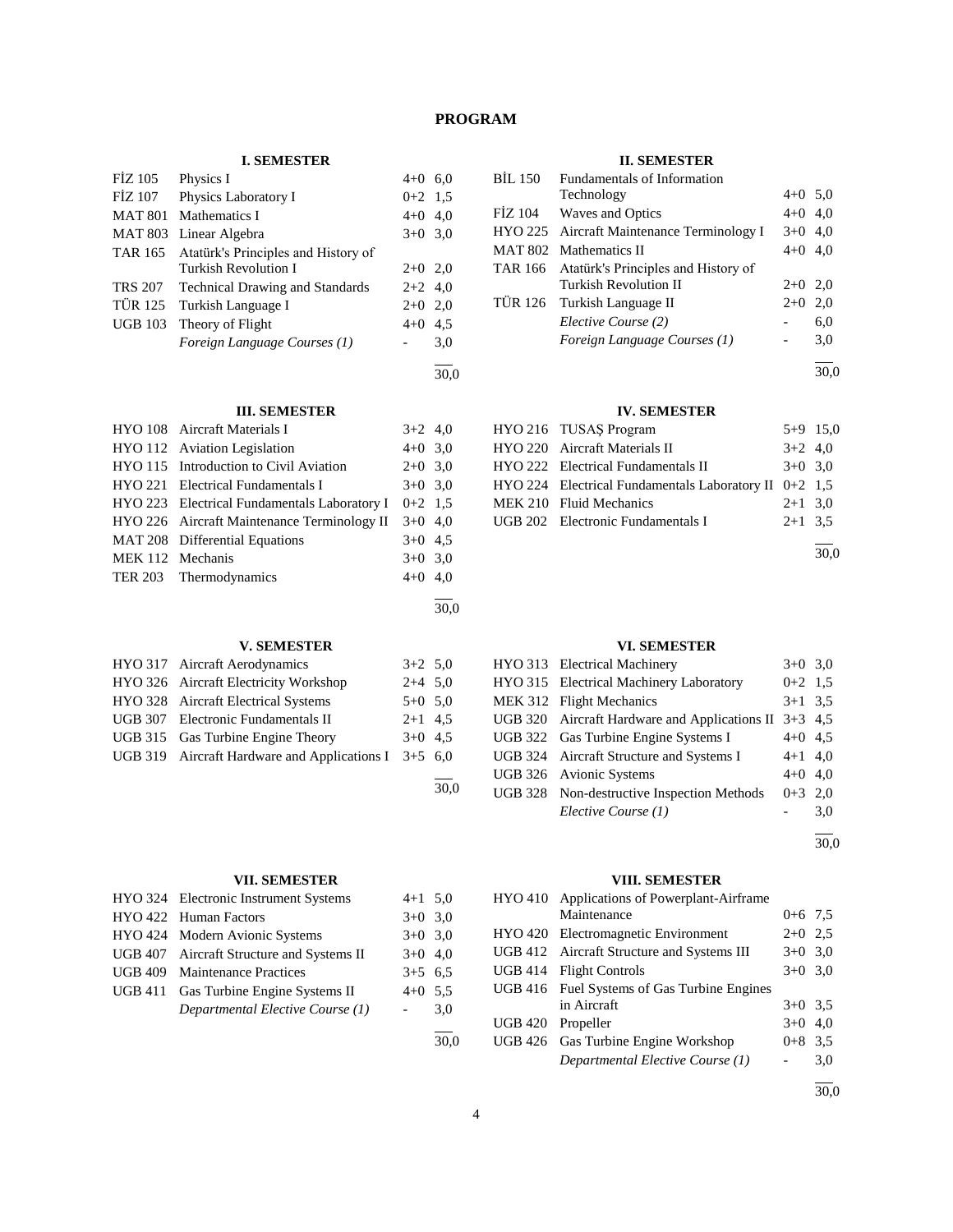# **DEPARTMENTAL ELECTIVE COURSES**

| $BIL 257$ (Eng) | <b>Computer Programming</b>                   | $2 + 2$   | 4,5 |
|-----------------|-----------------------------------------------|-----------|-----|
| <b>HYO 105</b>  | Air Transportation Management $3+0$           |           | 3,0 |
| <b>HYO 304</b>  | Aircraft Manufacturing                        |           |     |
|                 | Technologies                                  | $3+0$     | 3,5 |
| <b>HYO 406</b>  | <b>Helicopter Theory and Systems</b>          | $3+0$     | 4,5 |
|                 | HYO 409 (Eng) Case Studies in Aviation Safety | $2+0$     | 3,0 |
| <b>HYO 411</b>  | Vibration Analysis in Aircrafts               | $2+1$     | 3,0 |
|                 | HYO 413 (Eng) Aircraft Systems Design         | $2+2$     | 4,5 |
| HYO 415         | Academic and Technological                    |           |     |
|                 | Progresses in Aviation                        | $3+0$     | 3,0 |
| <b>HYO 416</b>  | Reciprocating Engine Theory,                  |           |     |
|                 | <b>Systems and Maintenance</b>                | $3+0$     | 3,0 |
| HYO 426         | Ergonomics in Aviation                        | $2 + 1$   | 3,0 |
| <b>HYO 428</b>  | <b>Aviation Meteorology</b>                   | $3+0$     | 3,0 |
| <b>SHU 424</b>  | Aircraft Maintenance and                      |           |     |
|                 | <b>Reliability Management</b>                 | $3+0$     | 3,0 |
| <b>UGB 408</b>  | <b>Fracture Mechanics</b>                     | $3+0$     | 3,0 |
| <b>UGB 413</b>  | Non-destructive Inspection                    |           |     |
|                 | Methods                                       | $3+0$     | 4,5 |
| <b>UGB 422</b>  | <b>Environmental Impact</b>                   |           |     |
|                 | Assessment in Aviation                        | $3+0$     | 4.5 |
| <b>UGB 424</b>  | <b>Reciprocating Engines</b>                  | $1 + 3$   | 3,0 |
| <b>UGB 425</b>  | <b>Aircraft Maintenance Practices</b>         |           |     |
|                 | M11                                           | $0+5$ 4.5 |     |
| <b>UGB 428</b>  | <b>Aircraft Maintenance Practices</b>         |           |     |
|                 | M7                                            | $0+4$ 4.5 |     |
| <b>UGB 430</b>  | <b>Aircraft Maintenance Practices</b>         |           |     |
|                 | M17                                           | $0+4$ 3.0 |     |
| <b>UMB 407</b>  | Heat Transfer and Aircraft                    |           |     |
|                 | <b>Engine Applications</b>                    | $3+0$     | 3,0 |

| <b>UMB 452</b> | The Application of Gas Turbine's     |           |     |
|----------------|--------------------------------------|-----------|-----|
|                | for Cogeneration                     | $3+0$     | 4,5 |
|                |                                      |           |     |
|                | <b>ELECTIVE COURSES</b>              |           |     |
| <b>BEÖ 155</b> | Physical Education                   | $2+0$ 2,0 |     |
| <b>BİL 303</b> | Visual Programming                   | $3+0$     | 3,0 |
| <b>HYO 113</b> | <b>Aviation History</b>              | $2+0$     | 2,0 |
| <b>HYO 334</b> | Sustainable Aviation                 |           |     |
|                | Technologies                         | $2+0$ 2,0 |     |
| <b>HYO 430</b> | Safety Management System             | $2+0$     | 3,0 |
| <b>ILT 307</b> | Communication                        | $3 + 0$   | 3,0 |
| KÜL 199        | Cultural Activities                  | $0+2$ 2,0 |     |
| <b>MÜZ 155</b> | Turkish Folk Music                   | $2+0$ 2,0 |     |
| <b>MÜZ 157</b> | <b>Traditional Turkish Art Music</b> | $2+0$ 2,0 |     |
| SAĞ 102        | First Aid                            | $2+0$ 2,5 |     |
| <b>SAN 155</b> | <b>Hall Dances</b>                   | $0+2$ 2,0 |     |
| <b>SER 246</b> | <b>Fundamentals of Ceramics</b>      | $3+0$ 3,5 |     |
| <b>SNT 155</b> | History of Art                       | $2+0$     | 2,0 |
| SOS 155        | Folkdance                            | $2+0$ 2,0 |     |
| SOS 312        | Organizational Behavior              | $3+0$     | 4,5 |
| <b>THU 203</b> | <b>Community Services</b>            | $0+2$ 3,0 |     |
| <b>TKY 304</b> | (Eng) Quality Assurance Systems      | $2+0$ 3,0 |     |
| <b>TÜR 120</b> | Turkish Sign Language                | $3+0$     | 3,0 |
|                |                                      |           |     |
|                | EODEICN LANCHACE COUPEE              |           |     |

#### **FOREIGN LANGUAGE COURSES**

| ING 325 (Eng) Academic English III | $3+0$ 3.0 |  |
|------------------------------------|-----------|--|
| ING 326 (Eng) Academic English IV  | $3+0$ 3.0 |  |

# **DEPARTMENT OF AVIATION ADMINISTRATION**

 In this department, highly qualified personnel in the field of management demanded by government and private institutions operating in the aviation sector is educated according to international requirements. Professional courses such as Air Transportation Management, Aviation Management, Airport Management, Operational Performance, Aviation Safety and Security; theoretical management courses such as Financial Management, Marketing, Human Resource Management, Logistics; and, IATA certified courses providing certificates such as Ground Handling, Passenger Handling Services, Air Cargo, and Dangerous Goods take part in the curriculum of the Department of Air Transportation Management.

 Every academic year, 40 students are accepted by centralized nationwide entry examinations. In the department, one year of Intensive English Language education is followed by four years of undergraduate education. 40 workdays of internship is required.

 The graduates work at Turkish Airlines, private airline companies, airports, airport ground services, catering and cargo shipping companies and other aviation institutions.

Head : Assoc. Prof. Dr. Özlem ATALIK Deputy Head : Nalan ERGÜN Deputy Head : Ali Emre SARILGAN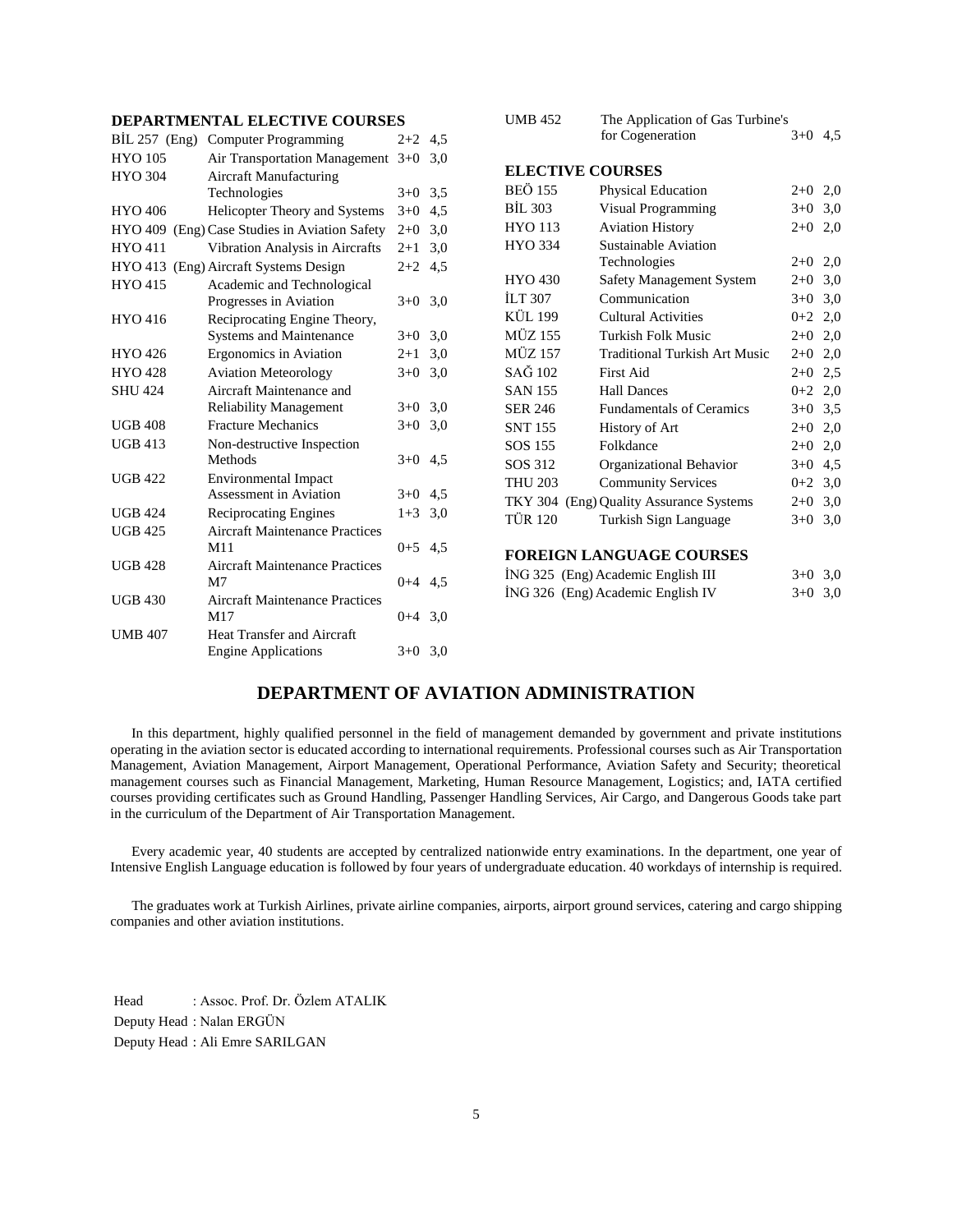# **PROGRAM**

# **I. SEMESTER**

| <b>HUK 153</b>            | Fundamentals Concepts of Law    | $2+0$ 3,0 |     |
|---------------------------|---------------------------------|-----------|-----|
| <b>IKT 153</b>            | Economics I                     | $3+0$ 4.5 |     |
| İŞL 101                   | <b>Introduction to Business</b> | $3+0$ 4.5 |     |
| <b>MAT 129</b>            | Mathematics I                   | $2+0$ 4,0 |     |
| <b>MUH 151</b>            | Introduction to Accounting      | $3+0$ 4.5 |     |
| <b>SHU 101</b>            | Introduction to Civil Aviation  | $2+0$ 3.5 |     |
| $ING 127$ (Eng) English I |                                 | $4+0$     | 4,0 |
|                           | Elective Course (1)             |           | 2,0 |
|                           |                                 |           |     |

30,0

30,0

30,0

# **III. SEMESTER**

| ISL 102                     | Management and Organization            | $3+0$ | 4.0 |
|-----------------------------|----------------------------------------|-------|-----|
| <b>SHU 213</b>              | <b>Flight Operations</b>               | $3+0$ | 4.5 |
| <b>SHU 217</b>              | Airport Operations and Equipment $3+0$ |       | 4.0 |
| <b>SHU 219</b>              | Navigation and Navigation of           |       |     |
|                             | Aids                                   | $3+0$ | 4.0 |
| SOS 107                     | <b>Behavioral Sciences</b>             | $2+0$ | 3,0 |
| <b>TAR 165</b>              | Atatürk's Principles and History of    |       |     |
|                             | Turkish Revolution I                   | $2+0$ | 2.0 |
| <b>TÜR 125</b>              | Turkish Language I                     | $2+0$ | 2,0 |
| $ING 229$ (Eng) English III |                                        | $4+0$ | 3.5 |
|                             | Departmental Elective Course (1) -     |       | 3,0 |
|                             |                                        |       |     |

# **V. SEMESTER**

| <b>FIN 202</b> | <b>Financial Management</b>        | $3+0$ 4.5 |      |
|----------------|------------------------------------|-----------|------|
| <b>PZL 302</b> | <b>Marketing Management</b>        | $3+0$ 4.5 |      |
| <b>SHU 301</b> | Production Management in           |           |      |
|                | Service Companies                  | $3+0$ 4.5 |      |
|                | ING 307 (Eng) Aviation English I   | $4+0$ 5.0 |      |
|                | Departmental Elective Course (3) - |           | 11.5 |
|                |                                    |           |      |

# **VII. SEMESTER**

| NÜM 305        | <b>Ouantitative Methods</b>        | $3+0$     | 4.5  |
|----------------|------------------------------------|-----------|------|
| <b>SHU 403</b> | Finance in Aviation Companies      | $3+0$     | 4.5  |
| <b>SHU 404</b> | <b>Airport Management</b>          | $3+0$ 4.5 |      |
| <b>SHU 405</b> | <b>Aviation Safety</b>             | $3+0$     | 4.5  |
| <b>SHU 409</b> | Enterprise Resource Management 3+0 |           | 4.5  |
|                | ING 401 (Eng) Advanced English I   | $4 + 0$   | 3.0  |
|                | Departmental Elective Course (1) - |           | 4,5  |
|                |                                    |           | 30.0 |

# **DEPARTMENTAL ELECTIVE COURSES**

| <b>HUK 154</b> | Commercial Law   | $2+0$ 3.0 |  |
|----------------|------------------|-----------|--|
| <b>HUK 252</b> | Labor Law        | $2+0$ 2.5 |  |
| HYO 451        | General Aviation | $3+0$ 3.5 |  |

# **II. SEMESTER**

| <b>BIL 150</b>             | Fundamentals of Information        |           |     |
|----------------------------|------------------------------------|-----------|-----|
|                            | Technology                         | $4+0$ 5.0 |     |
| <b>IKT 154</b>             | Economics II                       | $3+0$ 4.5 |     |
| <b>MAT 172</b>             | Mathematics II                     | $2+0$ 3.0 |     |
| <b>SHU 103</b>             | <b>Flight Theory</b>               | $2+0$ 3.5 |     |
| <b>SHU 108</b>             | Air Transportation                 | $3+0$ 3.0 |     |
| <b>SHU 110</b>             | Meteorology                        | $3+0$ 3.0 |     |
| $ING 128$ (Eng) English II |                                    | $4 + 0$   | 4,0 |
|                            | Departmental Elective Course (1) - |           | 4.0 |

l 30,0

# **IV. SEMESTER**

| <b>SHU 212</b>           | Operation and Performance           | $3+0$   | 4,0 |
|--------------------------|-------------------------------------|---------|-----|
| <b>SHU 224</b>           | Ground Handling                     | $3+0$   | 3,0 |
| <b>SHU 236</b>           | <b>Flight Performance</b>           | $2+0$   | 3,0 |
| <b>SHU 238</b>           | <b>Aviation Security</b>            | $2+0$   | 4,0 |
| TAR 166                  | Atatürk's Principles and History of |         |     |
|                          | <b>Turkish Revolution II</b>        | $2+0$   | 2,0 |
| TÜR 126                  | Turkish Language II                 | $2+0$   | 2,0 |
| İNG 230 (Eng) English IV |                                     | $4 + 0$ | 4.0 |
|                          | Departmental Elective Course (2) -  |         | 8,0 |
|                          |                                     |         |     |

30,0

# **VI. SEMESTER**

| İŞL 417 | Management Information Systems 3+0 4,5 |           |     |
|---------|----------------------------------------|-----------|-----|
| SHU 302 | Airline Management                     | $3+0$ 4.5 |     |
| SOS 312 | Organizational Behavior                | $3+0$ 4.5 |     |
|         | İNG 308 (Eng) Aviation English II      | $4+0$ 5,0 |     |
|         | Departmental Elective Course (2) -     |           | 9.0 |
|         | Elective Course (1)                    |           | 2,5 |
|         |                                        |           |     |

30,0

# **VIII. SEMESTER**

| HUK 418 | Air Law                            | $2+0$ 2.5 |      |
|---------|------------------------------------|-----------|------|
| PZL 410 | Airline Marketing                  | $2+0$ 3.0 |      |
| SHU 412 | Airline Fleet Planning             | $2+0$ 3.0 |      |
| SHU 416 | <b>Aircraft Maintenance</b>        |           |      |
|         | Management                         | $2+0$ 3.0 |      |
|         | ING 402 (Eng) Advanced English II  | $4 + 0$   | 3.0  |
|         | Departmental Elective Course (3) - |           | 12,5 |
|         | Elective Course (1)                |           | 3,0  |
|         |                                    |           |      |

30,0

| İSL 301 | Human Resources Management               | $3+0$ 4.0 |  |
|---------|------------------------------------------|-----------|--|
|         | ISL 406 (Eng) Strategic Management       | $3+0$ 4.5 |  |
| MLY 205 | <b>Public Finance</b>                    | $3+0$ 4.5 |  |
| MUH 240 | Cost and Management Accounting $4+0$ 5,0 |           |  |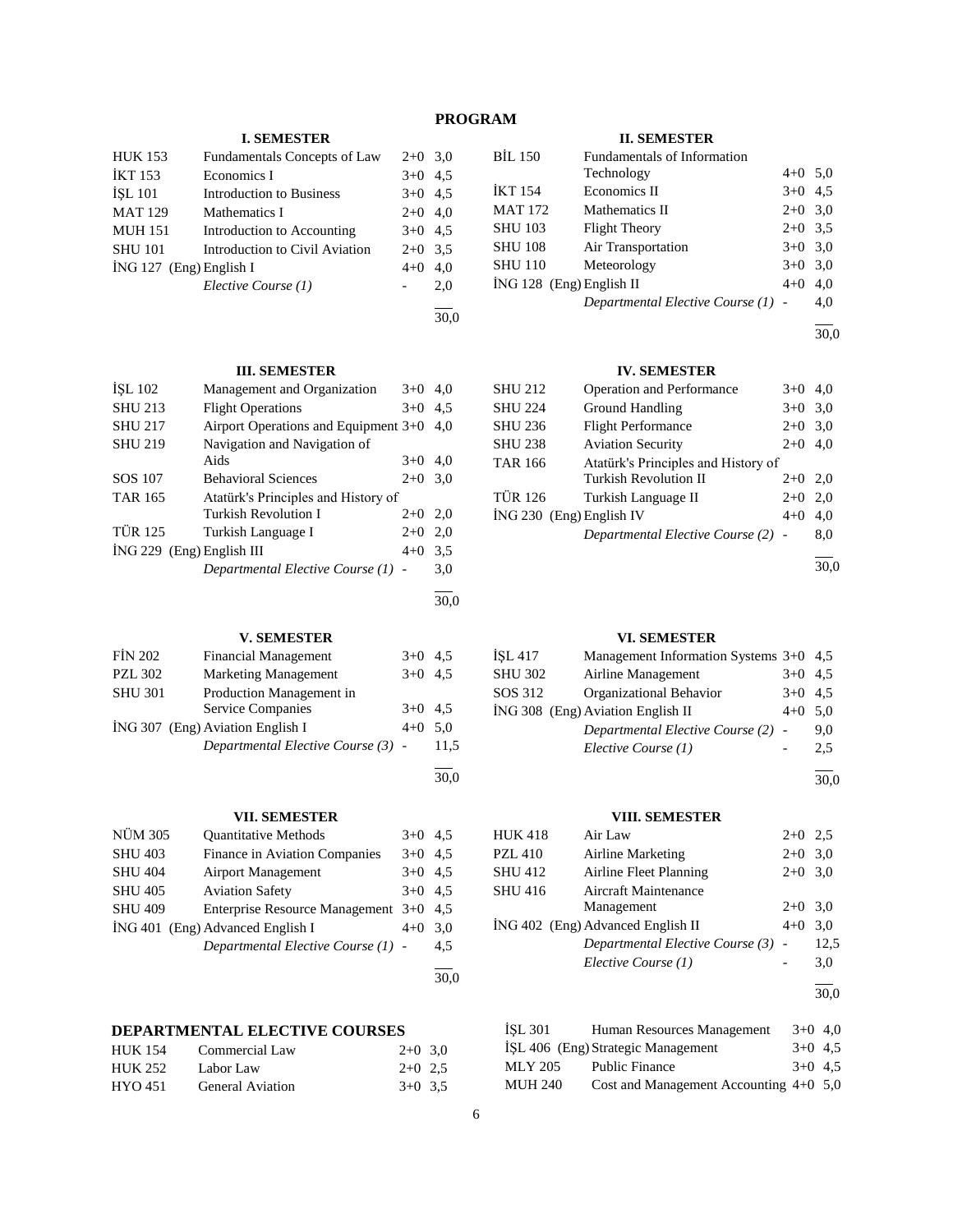| <b>MUH 302</b> | Analysis of Financial Reports      | $3+0$ 4.5 | <b>HYO 409</b> | Case Studies in Aviation Safety      | $2+0$ 3,0 |  |
|----------------|------------------------------------|-----------|----------------|--------------------------------------|-----------|--|
| PZL 210        | <b>Customer Relations</b>          | $2+0$ 3.0 | IKT 420        | European Union and Turkey            | $2+0$ 3,0 |  |
| <b>SHU 205</b> | <b>Management Statistics</b>       | $3+0$ 4,0 | ISL 352        | Organizational Communication         | $2+0$ 3,0 |  |
| <b>SHU 222</b> | <b>CRS</b> Applications            | $3+0$ 4,0 | KÜL 199        | Cultural Activities                  | $0+2$ 2,0 |  |
| <b>SHU 226</b> | <b>Passenger Handling Services</b> | $3+0$ 4,0 | <b>MÜZ 155</b> | Turkish Folk Music                   | $2+0$ 2,0 |  |
| <b>SHU 228</b> | Dangerous Goods                    | $3+0$ 4,0 | MÜZ 157        | <b>Traditional Turkish Art Music</b> | $2+0$ 2,0 |  |
| <b>SHU 232</b> | Air Cargo                          | $3+0$ 4.0 | <b>SAN 155</b> | <b>Hall Dances</b>                   | $0+2$ 2,0 |  |
| <b>SHU 234</b> | Flight Planning and Monitoring     | $3+0$ 4,0 | <b>SHU 111</b> | Sustainability in Airport Operations | $2+0$ 2,0 |  |
| <b>SHU 304</b> | Air Traffic Rules and Services     | $3+0$ 4.5 | <b>SHU 428</b> | Logistics Management                 | $2+0$ 3.0 |  |
| <b>SHU 308</b> | <b>Aviation Ethics</b>             | $2+0$ 3.0 | <b>SHU 430</b> | <b>Project Management</b>            | $2+0$ 3.5 |  |
| <b>SHU 426</b> | <b>Transportation Policies</b>     | $2+0$ 3.5 | <b>SHU 432</b> | <b>Innovation Management</b>         | $2+0$ 3.5 |  |
| <b>SHU 498</b> | Applications of Civil Aviation     |           | <b>SHU 434</b> | Planning and Scheduling of Airline   |           |  |
|                | Management                         | $0+6$ 6.0 |                | Operations                           | $2+0$ 3,0 |  |
|                |                                    |           | <b>SNT 155</b> | History of Art                       | $2+0$ 2,0 |  |
|                | <b>ELECTIVE COURSES</b>            |           | SOS 155        | Folkdance                            | $2+0$ 2,0 |  |
|                | BEÖ 155 Physical Education         | $2+0$ 2,0 | <b>THU 203</b> | <b>Community Services</b>            | $0+2$ 3.0 |  |
| <b>HYO 330</b> | <b>Model Aircraft Construction</b> | $1+2$ 3.0 | <b>TÜR 120</b> | Turkish Sign Language                | $3+0$ 3.0 |  |
|                |                                    |           |                |                                      |           |  |

# **DEPARTMENT OF AVIONICS**

 In this department, highly qualified maintenance approval personnel are educated, according to the international standards, for aviation sector. In the Department of Avionics, education is offered according to European Union Standards, SHY/JAR-66 Aircraft Maintenance Personnel Regulations, and SHY/JAR-147 Aircraft Maintenance Educational Institutions Regulations. The School has the SHY Part-147 Aircraft Maintenance Education Authorization Certificate from the General Directorate of Civil Aviation of the Ministry of Transportation. Besides the theoretical courses, students get education tailored to the application in the Avionics, High Frequency, Automatic Control, DME, VOR, ILS, Computer, Basic Electricity and Electronics, Electrotechnics, Communication Systems laboratories and JAR-145 certified maintenance facilities.

 Twenty-five students are accepted to the Department of Avionics by centralized nationwide placement examinations. In the department, one year of Intensive English Language education is followed by four years of undergraduate education. Eighty workdays of internship is required.

 The graduates work at Turkish Airlines, Turkish Air Force Air Supply and Maintenance Centers, private airline companies, and at the technical departments of other companies operating in the aviation sector.

Head : Gülay ÜNAL

Deputy Head : Sinem KAHVECİOĞLU Deputy Head : Emre KIYAK

# **PROGRAM**

|                | <b>I. SEMESTER</b>                  |                          |      |                | <b>II. SEMESTER</b>                 |                          |      |
|----------------|-------------------------------------|--------------------------|------|----------------|-------------------------------------|--------------------------|------|
| <b>FİZ 105</b> | Physics I                           | $4+0$ 6.0                |      | BIL 150        | Fundamentals of Information         |                          |      |
| FIZ 107        | Physics Laboratory I                | $0+2$ 1.5                |      |                | Technology                          | $4+0$ 5.0                |      |
| <b>HEE 105</b> | Theory of Flight                    | $3+0$ 3.5                |      | FIZ 104        | Waves and Optics                    | $4+0$ 4,0                |      |
| <b>HYO 115</b> | Introduction to Civil Aviation      | $2+0$ 3.0                |      | <b>HYO 108</b> | Aircraft Materials I                | $3+2$ 4,0                |      |
| <b>MAT 801</b> | Mathematics I                       | $4+0$ 4,0                |      |                | HYO 112 Aviation Legislation        | $4+0$ 3.0                |      |
| MAT 803        | Linear Algebra                      | $3+0$ 3.0                |      |                | MAT 802 Mathematics II              | $4+0$ 4,0                |      |
| TAR 165        | Atatürk's Principles and History of |                          |      |                | MEK 112 Mechanis                    | $3+0$ 3.0                |      |
|                | Turkish Revolution I                | $2+0$ 2,0                |      | TAR 166        | Atatürk's Principles and History of |                          |      |
|                | Elective Course (2)                 |                          | 4,0  |                | <b>Turkish Revolution II</b>        | $2+0$ 2,0                |      |
|                | Foreign Language Courses (1)        | $\overline{\phantom{a}}$ | 3,0  |                | Elective Course (1)                 |                          | 2,0  |
|                |                                     |                          |      |                | Foreign Language Courses (1)        | $\overline{\phantom{a}}$ | 3,0  |
|                |                                     |                          | 30,0 |                |                                     |                          |      |
|                |                                     |                          |      |                |                                     |                          | 30.0 |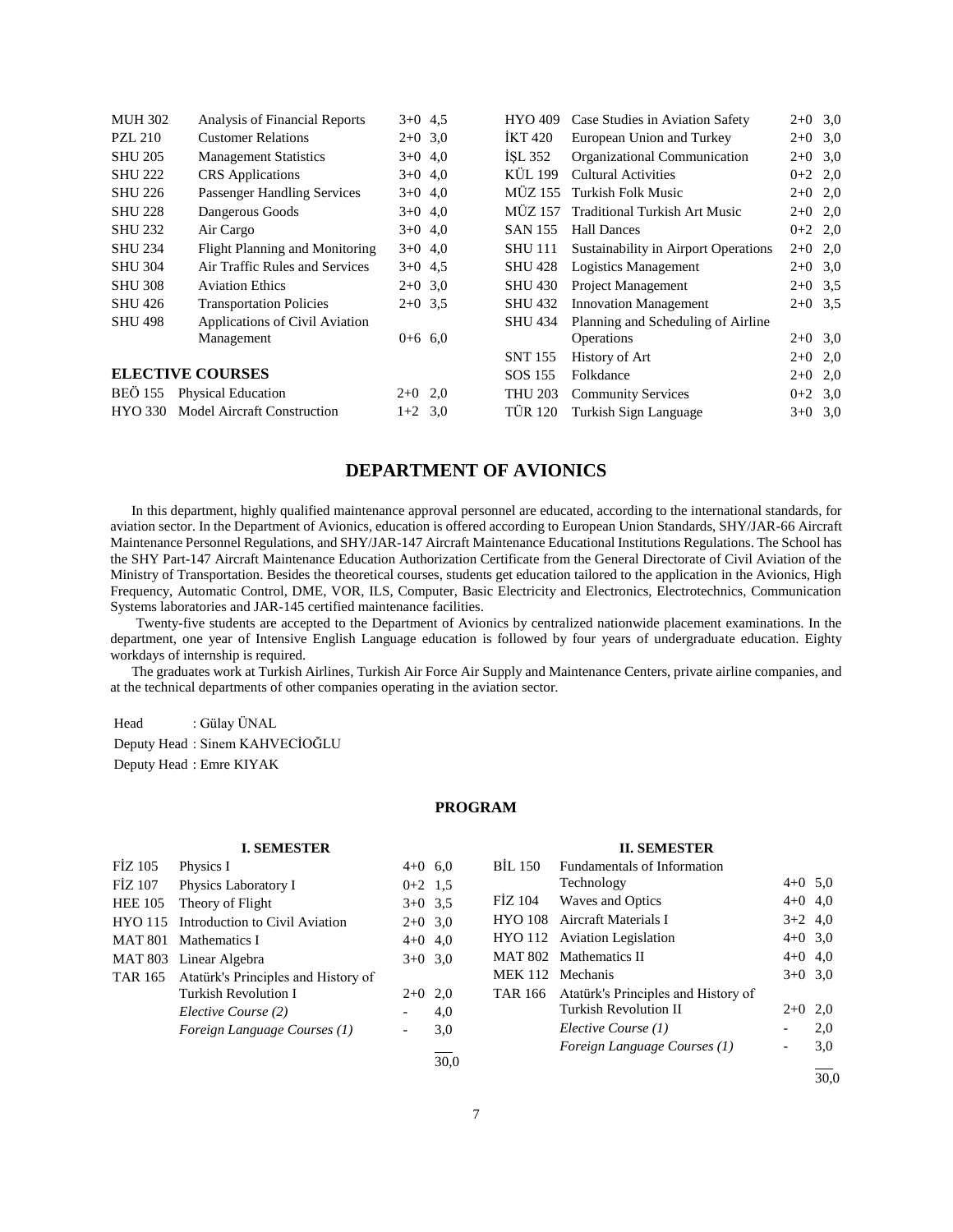# **III. SEMESTER**

|         | HEE 213 Aircraft Structures and Systems I    | $3+1$ 4,0 |      |
|---------|----------------------------------------------|-----------|------|
|         | HYO 219 Aircraft Materials II                | $2+2$ 3.0 |      |
|         | HYO 221 Electrical Fundamentals I            | $3+0$ 3,0 |      |
|         | HYO 223 Electrical Fundamentals Laboratory I | $0+2$ 1.5 |      |
|         | HYO 225 Aircraft Maintenance Terminology I   | $3+0$ 4,0 |      |
|         | MAT 208 Differential Equations               | $3+0$ 4.5 |      |
|         | TER 203 Thermodynamics                       | $4+0$ 4,0 |      |
| TRS 207 | Technical Drawing and Standards              | $2+2$ 4.0 |      |
| TÜR 125 | Turkish Language I                           | $2+0$ 2,0 |      |
|         |                                              |           |      |
|         |                                              |           | 30,0 |

# **V. SEMESTER**

| <b>HEE 313</b> | Aircraft Hardware                       | $2+3$ 4,0 |     |
|----------------|-----------------------------------------|-----------|-----|
| <b>HEE 315</b> | Aircraft Structures and Systems III     | $2+0$ 2,0 |     |
| <b>HEE 317</b> | Electronic Fundamentals II              | $3+1$ 4,0 |     |
| <b>HEE 319</b> | Digital Circuits I                      | $2+2$ 3.5 |     |
| <b>HEE 321</b> | Maintenance Practices I                 | $2+4$ 4,0 |     |
|                | HYO 313 Electrical Machinery            | $3+0$ 3.0 |     |
|                | HYO 315 Electrical Machinery Laboratory | $0+2$ 1.5 |     |
|                | HYO 317 Aircraft Aerodynamics           | $3+2$ 5.0 |     |
|                | Elective Course (1)                     |           | 3,0 |
|                |                                         |           |     |
|                |                                         |           |     |

# **VII. SEMESTER**

| <b>HEE 421</b> | <b>Communication Systems II</b>    | $3+0$ 3.0 |     |
|----------------|------------------------------------|-----------|-----|
| <b>HEE 423</b> | <b>Navigation Systems II</b>       | $3+0$ 3.0 |     |
| <b>HEE 425</b> | Microprocessors                    | $3+2$ 4.5 |     |
| <b>HEE 427</b> | <b>Troubleshooting Methodology</b> | $2+0$ 2,0 |     |
| <b>HEE 429</b> | Aircraft Instrument Systems I      | $3+1$ 4.0 |     |
| <b>HEE 431</b> | Gas Turbine Engines                | $3+0$ 4.0 |     |
| <b>HEE 433</b> | <b>Flight Controls</b>             | $2+0$ 2.5 |     |
| <b>HEE 435</b> | <b>Automatic Flight Systems</b>    | $4 + 0$   | 4,0 |
|                | Departmental Elective Course (1)   |           | 3,0 |
|                |                                    |           |     |

# **DEPARTMENTAL ELECTIVE COURSES**

|                | BIL 257 (Eng) Computer Programming          | $2+2$ 4.5 |     |
|----------------|---------------------------------------------|-----------|-----|
|                | HEE 305 (Eng) Microwave Theory              | $2+2$ 4.5 |     |
|                | HEE 405 (Eng) Distance Measuring Equipment  | $2+2$ 4.5 |     |
|                | HEE 406 (Eng) Instrument Landing System/VHF |           |     |
|                | Omni Range                                  | $2+2$ 4.5 |     |
| <b>HEE 419</b> | Maintenance and Repair in                   |           |     |
|                | Aircraft Electric Systems                   | $2+1$ 4.5 |     |
|                | HEE 434 (Eng) Automatic Control             | $2+2$ 4.5 |     |
| <b>HEE 437</b> | Maintenance Workshop                        |           |     |
|                | Applications-M13 I                          | $0+3$ 3.0 |     |
| <b>HEE 438</b> | Maintenance Workshop                        |           |     |
|                | Applications-M13 II                         | $0+7$ 4.5 |     |
| <b>HEE 439</b> | Maintenance Practices-M13 I                 | $0+7$     | 4.5 |

# **IV. SEMESTER**

| <b>HEE 214</b> | Aircraft Structures and Systems II            | $2+0$ 2,0 |     |
|----------------|-----------------------------------------------|-----------|-----|
| <b>HEE 218</b> | <b>Communication Systems I</b>                | $3+1$ 3.5 |     |
| <b>HEE 220</b> | Digital Data Transmission                     | $3+1$ 3.5 |     |
| <b>HEE 222</b> | Non-destructive Inspection                    | $0+2$ 2,0 |     |
| <b>HEE 224</b> | Electronic Fundamentals I                     | $3+0$ 4,0 |     |
| <b>HEE 226</b> | Electronic Fundamentals Laboratory I          | $0+2$ 1.5 |     |
|                | HYO 222 Electrical Fundamentals II            | $3+0$ 3.0 |     |
|                | HYO 224 Electrical Fundamentals Laboratory II | $0+2$ 1.5 |     |
|                | HYO 226 Aircraft Maintenance Terminology II   | $3+0$     | 4,0 |
|                | MEK 210 Fluid Mechanics                       | $2+1$ 3.0 |     |
|                | TÜR 126 Turkish Language II                   | $2+0$     | 2.0 |
|                |                                               |           |     |

 $\overline{a}$ 30,0

# **VI. SEMESTER**

| HEE 316 Navigation Systems I          | $4+0$ 5.0 |  |
|---------------------------------------|-----------|--|
| HEE 318 Electronic Fundamentals III   | $2+0$ 3.0 |  |
| HEE 320 Digital Circuits II           | $2+1$ 3.5 |  |
| HYO 324 Electronic Instrument Systems | $4+1$ 5.0 |  |
| HYO 326 Aircraft Electricity Workshop | $2+4$ 5.0 |  |
| HYO 328 Aircraft Electrical Systems   | $5+0$ 5.0 |  |
| MEK 312 Flight Mechanics              | $3+1$ 3.5 |  |
|                                       |           |  |

30,0

# **VIII. SEMESTER**

|                | HEE 428 Maintenance Practices II     | $2+4$ 4.5 |     |
|----------------|--------------------------------------|-----------|-----|
| <b>HEE 430</b> | Aircraft Instrument Systems II       | $3+0$ 3.0 |     |
|                | HEE 432 Gas Turbine Engines Workshop | $0+3$ 2,0 |     |
|                | HEE 498 Applications of Avionics     | $0+6$ 7.5 |     |
|                | HYO 420 Electromagnetic Environment  | $2+0$ 2.5 |     |
|                | HYO 422 Human Factors                | $3+0$ 3.0 |     |
|                | HYO 424 Modern Avionic Systems       | $3+0$ 3.0 |     |
|                | Departmental Elective Course (1)     |           | 4,5 |
|                |                                      |           |     |

30,0

| <b>HEE 440</b> | Maintenance Practices-M13 II                  | $0 + 3$   | 3.0 |
|----------------|-----------------------------------------------|-----------|-----|
| HYO 105        | Air Transportation Management                 | $3+0$     | 3.0 |
| HYO 406        | <b>Helicopter Theory and Systems</b>          | $3+0$     | 4.5 |
|                | HYO 409 (Eng) Case Studies in Aviation Safety | $2+0$     | 3,0 |
| HYO 411        | Vibration Analysis in Aircrafts               | $2+1$ 3.0 |     |
|                | HYO 413 (Eng) Aircraft Systems Design         | $2+2$ 4.5 |     |
| HYO 416        | Reciprocating Engine Theory,                  |           |     |
|                | <b>Systems and Maintenance</b>                | $3+0$ 3.0 |     |
| HYO 426        | Ergonomics in Aviation                        | $2 + 1$   | 3,0 |
| <b>HYO 428</b> | <b>Aviation Meteorology</b>                   | $3+0$     | 3,0 |
| SHU 424        | Aircraft Maintenance and                      |           |     |
|                | <b>Reliability Management</b>                 | $3+0$     | 3,0 |
|                |                                               |           |     |

30,0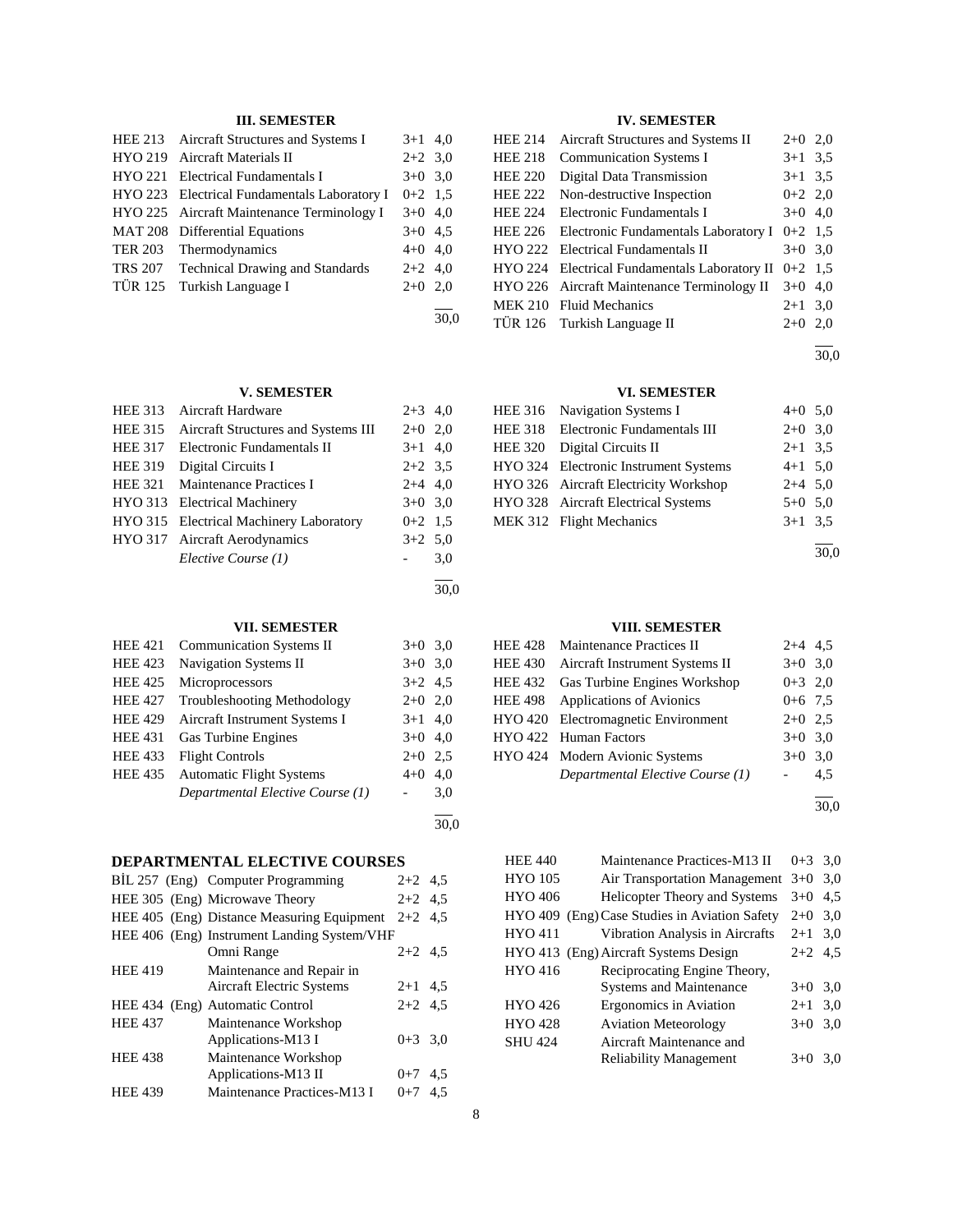# **ELECTIVE COURSES**

| <b>BEÖ</b> 155    | <b>Physical Education</b>             | $2+0$     | 2,0 |
|-------------------|---------------------------------------|-----------|-----|
| BIL 303           | Visual Programming                    | $3+0$ 3,0 |     |
| <b>HEE 322</b>    | Unmanned Aerial Vehicle Design,       |           |     |
|                   | Control Systems and Workshop          |           |     |
|                   | Applications                          | $2+2$ 4.5 |     |
|                   | HYO 113 Aviation History              | $2+0$ 2,0 |     |
| <b>HYO 430</b>    | Safety Management System              | $2+0$ 3.0 |     |
| ILT 307           | Communication                         | $3+0$ 3.0 |     |
|                   | KÜL 199 Cultural Activities           | $0+2$ 2,0 |     |
|                   | MÜZ 155 Turkish Folk Music            | $2+0$ 2,0 |     |
|                   | MÜZ 157 Traditional Turkish Art Music | $2+0$     | 2,0 |
| SAG 102 First Aid |                                       | $2+0$ 2.5 |     |

| SAN 155 Hall Dances               | $0+2$ 2,0 |  |
|-----------------------------------|-----------|--|
| SER 246 Fundamentals of Ceramics  | $3+0$ 3.5 |  |
| SNT 155 History of Art            | $2+0$ 2,0 |  |
| SOS 155 Folkdance                 | $2+0$ 2.0 |  |
| THU 203 Community Services        | $0+2$ 3.0 |  |
| TKY 304 Quality Assurance Systems | $2+0$ 3,0 |  |
| TÜR 120 Turkish Sign Language     | $3+0$ 3.0 |  |
|                                   |           |  |

# **FOREIGN LANGUAGE COURSES**

|  | ING 325 (Eng) Academic English III | $3+0$ 3.0 |  |
|--|------------------------------------|-----------|--|
|  | ING 326 (Eng) Academic English IV  | $3+0$ 3.0 |  |

# **DEPARTMENT OF FLIGHT TRAINING**

 In this department, highly qualified pilots are educated, according to the international standards, for aviation sector. In our country, it is the first and only department offering undergraduate education in the field of flight training. After the training conducted according to the standards of International Civil Aviation Organization, ICAO, European Aviation Standard JAR-FCL and national requirements, the students can be graduated as pilots having ATP(A) credit and CPL(A)/IR(A) license. Students starting their education, receive theoretically based ground training in the first 3 semesters (one and a half year). Following that, they receive their flight training in general purpose flight simulators and 8 SOCATA TB 20 TRINIDAD, 5 CESSNA 172SP, 2 BEECH CRAFT C90 GTI a fleet of 15 airplanes consisting of different types.

 Every academic year, 15 students are accepted to the Fhight Training Department by preliminary registration followed by a special aptitude test. In the department, one year of Intensive English Language education is followed by four years of undergraduate education. Twenty workdays of internship is required.

The graduates work at Turkish Airlines, Private airline companies, air-taxi companies, and at fight training schools.

# **PROGRAM**

|                | 1. PERIOD / 1. PHASE                |                          |      |                | 1. PERIOD / 2. PHASE                |           |  |
|----------------|-------------------------------------|--------------------------|------|----------------|-------------------------------------|-----------|--|
| FİZ 119        | <b>Aeronautical Physics I</b>       | $3+0$ 3.0                |      | <b>BIL 150</b> | Fundamentals of Information         |           |  |
| <b>HUK 129</b> | Air Law I (International            |                          |      |                | Technology                          | $4+0$ 5,0 |  |
|                | Agreements)                         | $2+0$ 2.5                |      | FIZ 120        | <b>Aeronautical Physics II</b>      | $3+0$ 3.0 |  |
|                | İNG 119 (Eng) Aviation English I    | $6+0$ 4.0                |      | <b>HUK 130</b> | Air Law II (Air Traffic             |           |  |
| <b>MAT 128</b> | <b>Mathematics</b>                  | $4+2$ 5.5                |      |                | Procedures)                         | $2+0$ 2,0 |  |
| PLT 105        | Principles of Flight                | $3+0$ 3.5                |      | <b>HUK 132</b> | Air Law III (Aerodromes)            | $2+0$ 2,0 |  |
| <b>PLT</b> 107 | Flight and Ground Safety I          | $2+0$ 1.5                |      |                | ING 120 (Eng) Aviation English II   | $6+0$ 4,0 |  |
| <b>PLT 109</b> | Meteorology                         | $5+0$ 4.0                |      | PLT 114        | Aircraft General Knowledge I        |           |  |
| <b>TAR 165</b> | Atatürk's Principles and History of |                          |      |                | (Airframe and Systems)              | $3+0$ 4,0 |  |
|                | <b>Turkish Revolution I</b>         | $2+0$ 2,0                |      | PLT 116        | Aircraft General Knowledge II       |           |  |
| <b>TÜR 125</b> | Turkish Language I                  | $2+0$ 2,0                |      |                | (Electrics)                         | $2+0$ 3.0 |  |
|                | Elective Course (1)                 | $\overline{\phantom{a}}$ | 2,0  | PLT 235        | <b>Flight Operations</b>            | $2+0$ 3.0 |  |
|                |                                     |                          |      | <b>TAR 166</b> | Atatürk's Principles and History of |           |  |
|                |                                     |                          | 30,0 |                | <b>Turkish Revolution II</b>        | $2+0$ 2,0 |  |
|                |                                     |                          |      | <b>TÜR 126</b> | Turkish Language II                 | $2+0$ 2,0 |  |

#### **1. PERIOD / 3. PHASE**

| HUK 261 Air Law IV (Flight Procedures) | $2+0$ 2.5 |  |
|----------------------------------------|-----------|--|
| PLT 239 Aircraft General Knowledge III |           |  |
| (Aircraft Engines)                     | $2+0$ 3,0 |  |

# **2. PERIOD / 1. PHASE**

l  $\frac{1}{30.0}$ 

|         | ING 202 (Eng) Aviation English III | $60+0$ 3.0 |  |
|---------|------------------------------------|------------|--|
| PLT 234 | Introduction to Aircraft Types I   | $30+0$ 3.0 |  |
| PLT 240 | Avionics I                         | $12+0$ 1.5 |  |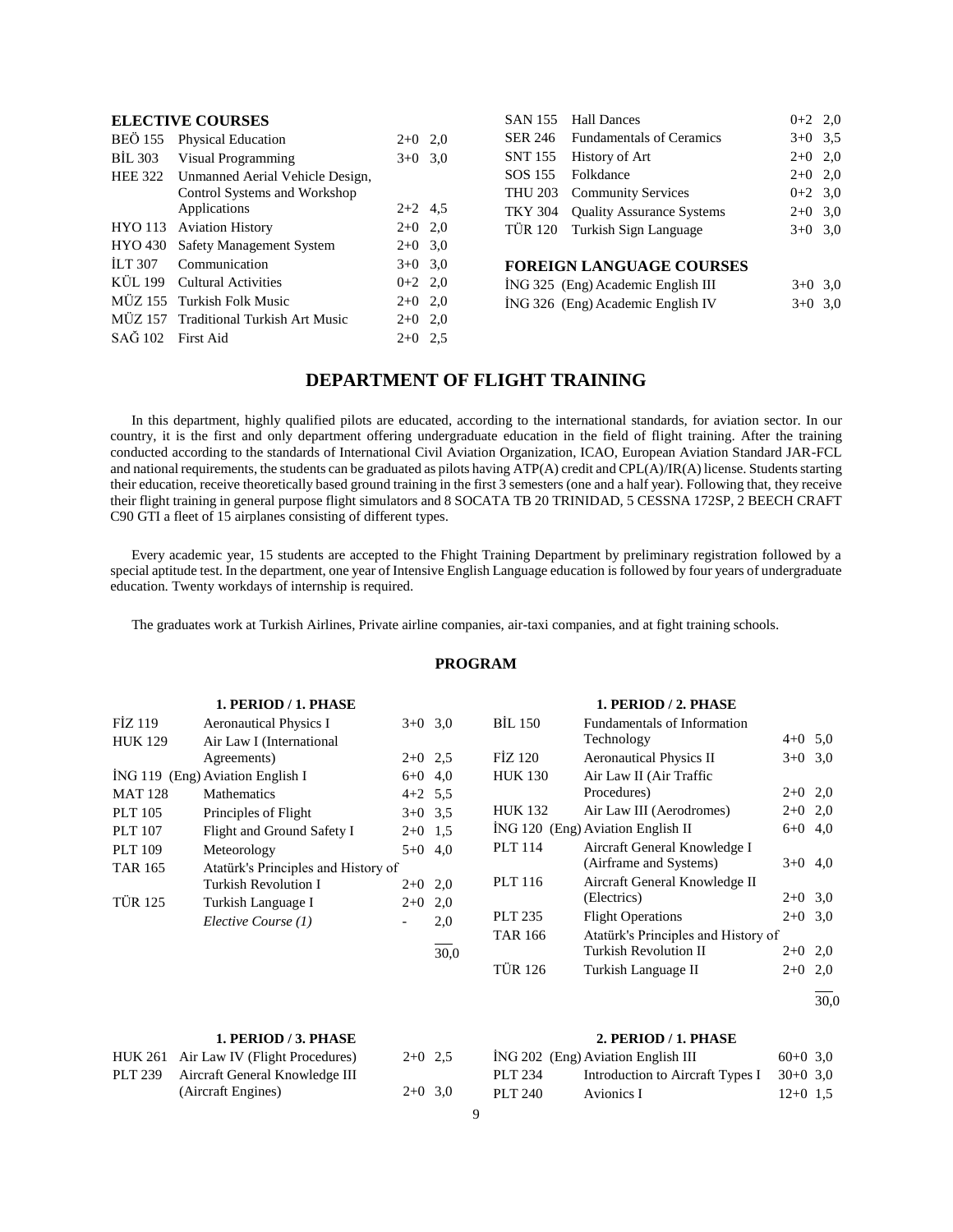| <b>PLT 241</b> | Aircraft General Knowledge IV (Fligt)         |           |     |
|----------------|-----------------------------------------------|-----------|-----|
|                | Instrument)                                   | $2+0$     | 2.0 |
| PLT 243        | Aircraft General Knowledge V (                |           |     |
|                | Autopilot and Recorders)                      | $2+0$ 2.0 |     |
| <b>PLT 245</b> | Radio Navigation I (Basic Radio Aids) 3+0 4,5 |           |     |
| PLT 247        | <b>General Navigation</b>                     | $5+0$ 5.0 |     |
| PLT 249        | Performance I                                 | $3+0$ 2.0 |     |
| PLT 251        | Human Performance and Limitations             | $4+0$ 4.5 |     |
| PLT 253        | Air Traffic Communication I                   | $2+0$ 4.5 |     |
|                |                                               |           |     |

30,0

15,0

30,0

15,0

# **2. PERIOD / 2. PHASE**

|                | ING 303 (Eng) Aviation English IV         | $60+0$ 3.0 |  |
|----------------|-------------------------------------------|------------|--|
| PLT 361        | Standard Operation Procedures II 18+0 1,5 |            |  |
| <b>PLT 377</b> | Practice in Flight II                     | $0+21$ 3.5 |  |
| PLT 379        | Practice in Flight III                    | $0+48$ 7.0 |  |
|                |                                           |            |  |

| PLT 363        | <b>Basic Instrument</b>         | $24+04.5$ |
|----------------|---------------------------------|-----------|
| PLT 369        | Flight and Ground Safety III    | $12+01.5$ |
| <b>PLT 371</b> | Radio Instrument Flight         | $24+03.0$ |
| <b>PLT 381</b> | Practice in Flight IV           | $0+196.5$ |
| PLT 383        | Practice in Flight V            | $0+186.5$ |
| PLT 385        | Simulator Application I         | $0+165.5$ |
| <b>PLT 387</b> | <b>Instrument Flight Charts</b> | $18+02.5$ |
|                |                                 |           |

**3. PERIOD / 3. PHASE**

| PLT 422 Multy Crew Cooperation (MCC) | $25+03.5$  |
|--------------------------------------|------------|
| PLT 447 Avionics II                  | $30+0.4.0$ |
| PLT 460 MCC Simulator Application    | $0+154.5$  |
| SAĞ 401 First Aid                    | $18+03.0$  |
|                                      |            |

# **ELECTIVE COURSES**

| BEÖ 155 Physical Education              | $2+0$ 2,0 |  |
|-----------------------------------------|-----------|--|
| HYO 409 Case Studies in Aviation Safety | $2+0$ 3.0 |  |
| KÜL 199 Cultural Activities             | $0+2$ 2,0 |  |
| MÜZ 155 Turkish Folk Music              | $2+0$ 2.0 |  |
| MÜZ 157 Traditional Turkish Art Music   | $2+0$ 2.0 |  |
| SAN 155 Hall Dances                     | $0+2$ 2.0 |  |

| PLT 242        | Normal Procedures I                    | $18+0$ 1.5 |  |
|----------------|----------------------------------------|------------|--|
| <b>PLT 244</b> | <b>Emergency Procedures I</b>          | $18+0$ 1.5 |  |
| PLT 246        | Meteorology of the Fly                 | $20+0$ 4,0 |  |
| <b>PLT 248</b> | <b>Standard Operation Procedures I</b> | $18+0$ 1.5 |  |
| PLT 252        | Flight and Ground Safety II            | $18+0$ 3.0 |  |
| PLT 254        | Mass and Balance                       | $22+0$ 3.5 |  |
| PLT 256        | Practice in Flight I                   | $0+18$ 4.5 |  |
| PLT 258        | VFR Navigation and Flight              |            |  |
|                | Planning                               | $24+0$ 3.0 |  |

l 30,0

# **2. PERIOD / 3. PHASE**

|         | ING 304 (Eng) Aviation English V     | $60+0$ 3.0 |  |
|---------|--------------------------------------|------------|--|
| PLT 316 | Performance II                       | $20+0$ 4,0 |  |
| PLT 326 | Radio Navigation III (FMS)           | $18+0$ 3.5 |  |
| PLT 330 | Flight Planning and Monitoring       | $38+0$ 6.5 |  |
| PLT 332 | <b>Standard Operation Procedures</b> |            |  |
|         | Ш                                    | $15+0$ 1.5 |  |
| PLT 336 | <b>Emergency Procedures II</b>       | $15+0$ 1.5 |  |
| PLT 338 | Normal Procedures II                 | $15+0$ 1.5 |  |
| PLT 340 | Radio Navigation II (Radar,          |            |  |
|         | RNAV)                                | $24+0$ 4,0 |  |
| PLT 342 | Air Traffic Communication II         | $12+0$ 1.5 |  |
| PLT 349 | Introduction to Aircraft Types II    | $25+0.30$  |  |

30,0

l

# **3. PERIOD / 2. PHASE**

| PLT 384 Practice in Flight VI     | $0+195.5$ |
|-----------------------------------|-----------|
| PLT 386 Simulator Application II  | $0+164.5$ |
| PLT 388 Simulator Application III | $0+8$ 2,0 |
| PLT 456 Night Flight              | $12+03.0$ |
|                                   |           |

15,0

# **3. PERIOD / 4. PHASE**

|         | PLT 448 Introduction to Aircraft Types III | $20+0.15$ |
|---------|--------------------------------------------|-----------|
|         | PLT 454 Practice in Flight VII             | $0+156.0$ |
|         | PLT 462 Normal Procedures III              | $18+03.0$ |
|         | PLT 464 Emergency Procedures III           | $12+01.5$ |
| PLT 466 | <b>Standard Operation Procedures IV</b>    | $18+03.0$ |
|         |                                            |           |

15,0

| SNT 155 History of Art        | $2+0$ 2.0 |  |
|-------------------------------|-----------|--|
| SOS 155 Folkdance             | $2+0$ 2.0 |  |
| THU 203 Community Services    | $0+2$ 3.0 |  |
| TÜR 120 Turkish Sign Language | $3+0$ 3.0 |  |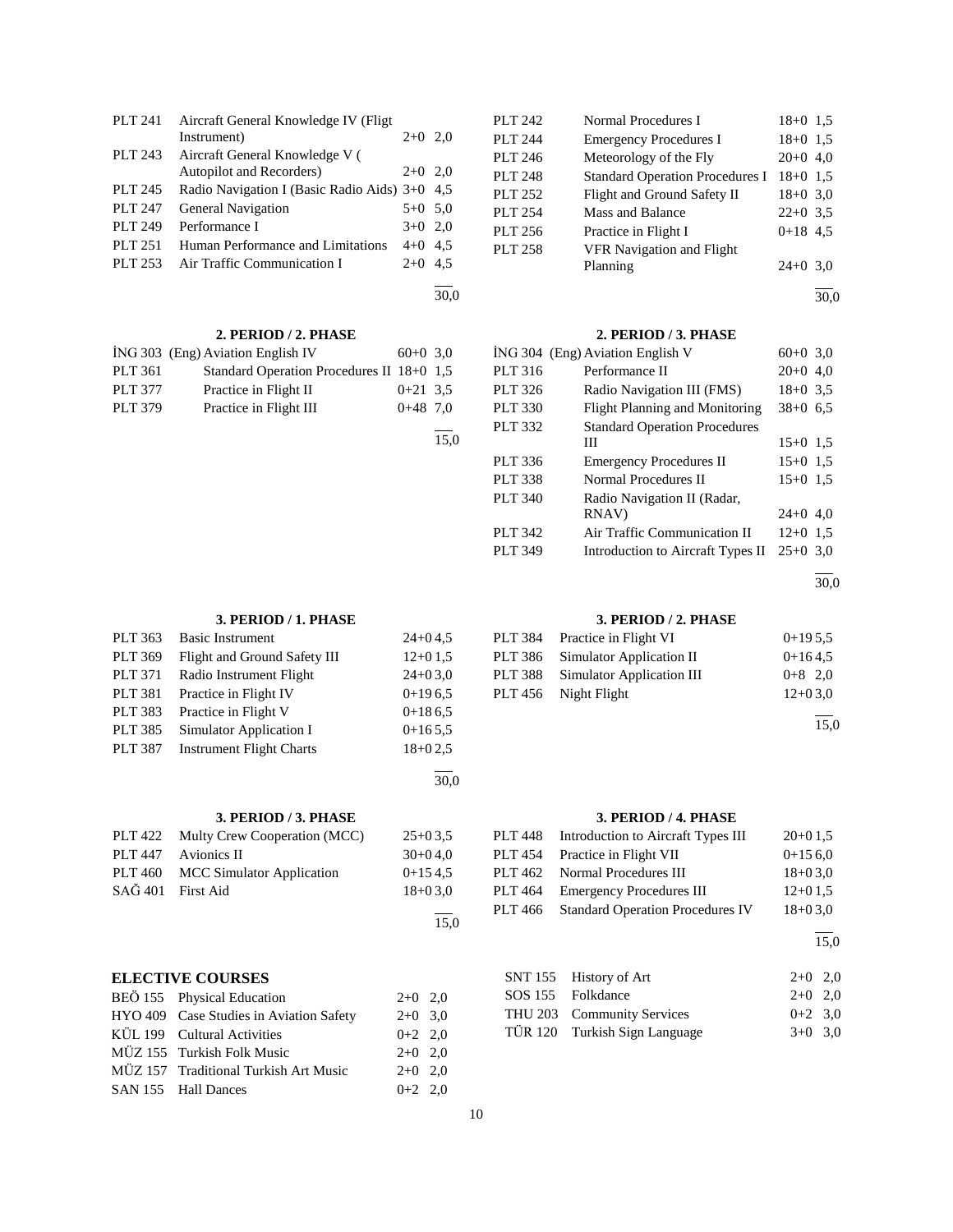#### **ARY 205 Research Methods and Presentation Techniques 3+0 3,0**

Research Methods and Presentation Techniques: Definition, Variations and Phases of Research; Definition of Data and Data Collection Techniques; Report Writing Techniques; Writing Styles; Academic Ethics in Citations; Preparation for Presentation and Methods of Presentation Planning; Presentation and Interaction; Summarizing and Feedback

**BEÖ 155 Physical Education 2+0 2,0** Definition of Physical Education and Sports; Aims, Disadvantages of Inactive Life; Various Activities for Physical Education; Recreation; Human Physiology; First Aid; Sports Branches: Definition, Rules and Application; Keep Fit Programs.

# **BİL 150 Fundamentals of Information Technology 4+0 5,0**

Introduction to Computer: History of Computer; Operating Systems: Introduction to operating systems; Office Software-Word Processors and Document Systems: General Characteristics of the Office Software; Office-Software-Spreadsheets Programs: Spreadsheets Programs; Office Software-Presentation Programs: Presentation Programs; E Mail-Personal Communication Management: General Characteristics of the E Mailing System; Effective use of the Internet and Internet Security; Network Technologies. Computer Hardware and Error Detection: Types of Computers; Social Networks and Social Media: Social Media and Introduction to Social Media; Special Application Software: Multimedia; Law and Ethics of Informatics: Intellectual Property and Informatics Law; E-Learning: Developments in E-Learning; E-Government Applications; Computer and Network Security; Latest Strategic Technologies of Informatics: Factors Affecting Technological Developments.

**BİL 257 Computer Programming 2+2 4,5** Analysis of a C Program; Keywords; Variables, Constants and declaring a function or an array; Data Types Used in C; Operators and Precedence; Declaration of Data; Basic I/O Statements: Getchar(), Getch(), Getche(), Putchar(), Gets(), Puts(), Printf(), Scanf(); Loop Statements: For, While, Do-While; Decision Statements: If-Else, Switch, Case; Strings and Arrays: One dimensional arrays, Multidimensional arrays; Pointers; Character Strings; Functions; Term Project.

# **BİL 303 Visual Programming 3+0 3,0**

Introduction to programming: Variables, Data types, Data type conversions, Operators; Fundamentals of Visual Programming: Forms, Modules, Subs and Functions; General commands: Loops, if/else, do/while loop structures: Control and form applications; Folder and files; Arrays; Fundamentals of Visual Basic Applications; Excel Application with VBA; Database applications; .txt and .xls based database applications; Project homework.

**BİM 301 Algorithm and Programming 2+2 6,0** Basic Concepts: Algorithm, Programming; Installing and Configuring Visual Studio; Control Elements: Textbox, Labels, Command Button, Checkbox, Scroll-Bars, Timer Control, Frame Control, Option Button, Picture-Box, Combo-Box, Drive List Box, Directory List Box, File List Box, Common Dialogs, Date-Time-Picker; Data Types: Char, Integer, String, Float; Text Events: Importing Text, Click, Double-Click, Got-Focus, Change, On Mouse Over; Making Functions; Debugging.

**FİN 202 Financial Management 3+0 4,5** Definition and Aim of Financial Management in Firms; Using Ratios, Breakeven and Operating Leverage in Financial Analysis; Fund Flow Statement; Pro forma Budget as Instrument of Financial Planning; Working Capital Management; Cash Management; Inventory Management; Interest Factor in Investment Decisions; Capital Budgeting; Debt Management; Using Other Financial Instruments; Cost of Capital.

# **FİZ 104 Waves and Optics 4+0 4,0**

Nature of Light; Speed of Light; Simple Harmonic Motion: Period, Frequency and Force constant; Laws of Reflection and Refraction: Huygens principle, Reflection at plane surfaces, Reflection by spherical mirrors, Refraction, Lenses; Fibre Optics; Wave Motion: Mechanical waves, Sinusoidal wave motion, Interference phenomena, Standing waves; Sound: Speed of sound, Production of sound, Intensity, Pitch and quality, Doppler effect.

#### **FİZ 105 Physics I 4+0 6,0**

Measurement and Units: Measurement, Units, Dimensional analysis; Vectors: Vector and scalar quantities, Coordinate systems and frames of reference; Kinematics: Motion in one dimension, Motion in two dimensions; Dynamics; Work and Energy; Momentum and Collisions; Rotational Motion: Angular velocity and angular acceleration, Moments of inertia, Work and energy in rotational motion; Static Equilibrium.

# **FİZ 107 Physics Laboratory I 0+2 1,5**

SI Unit System and Dimension Analysis; Measurement and Error Calculations; Graph Analysis; Principles of Experimental Studying and Preparation of Experimental Reports; Variation of Range due to Shooting Angle; Conservation of Energy; Motion with Constant Acceleration; Measurement of Angular Velocity; Determination of Moment of Inertia; Freely Falling; Simple Pendulum; Motion on Inclined Plane; Mass-spring System; Viscosity.

# **FİZ 119 Aeronautical Physics I 3+0 3,0**

Vector: Coordinate systems, components of vector, mathematical process; Motion: Displacement, velocity, acceleration, free fall, inclinet projectile motion, circular motion, Newton?s Laws, relative motion; Work, Power,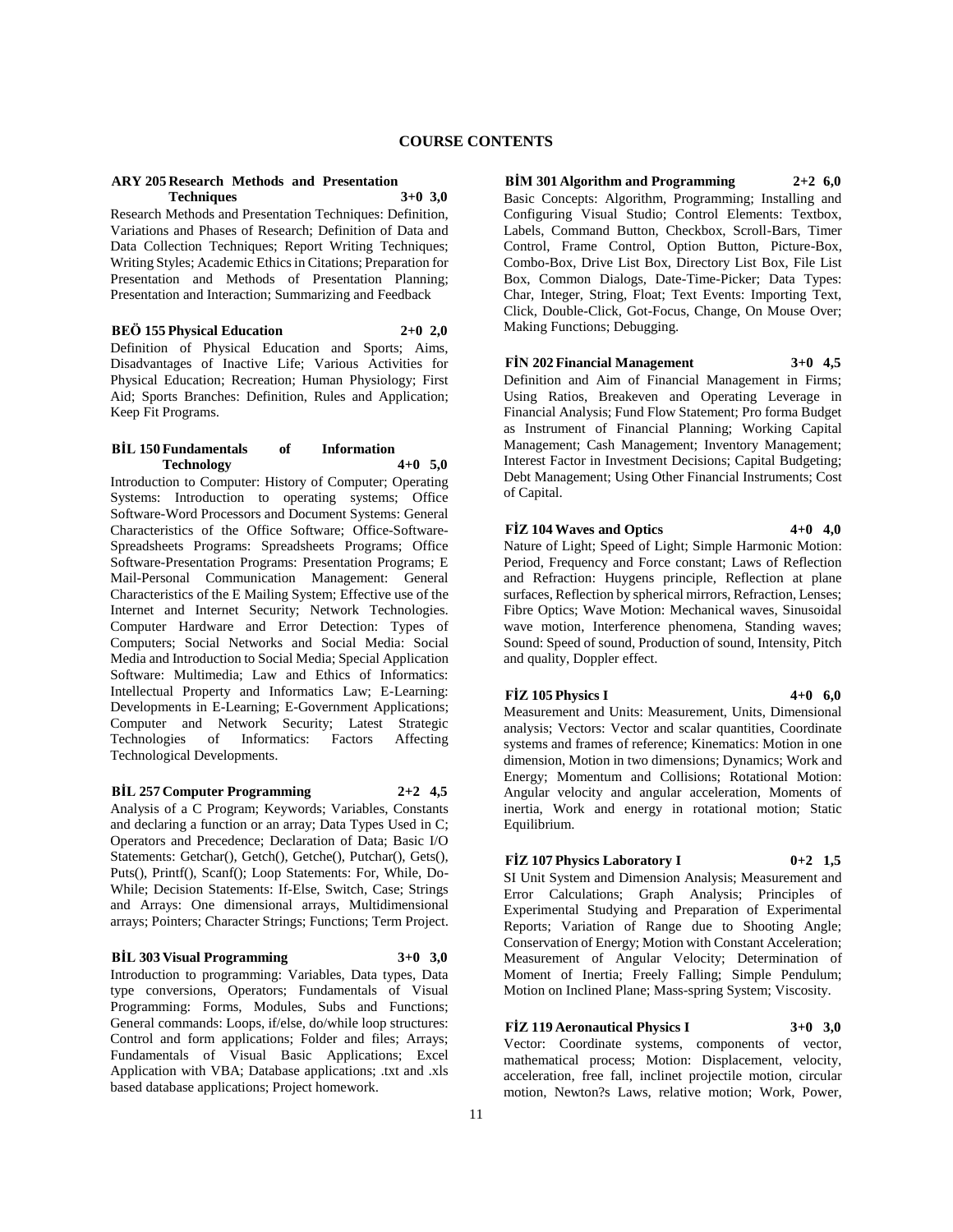Energy: Work-Energy theorem, conservation of mecanical energy; Momentun and Collision: Conservation, impuls, collusion; Rotation: Angular velocity and acceleration, kinematics, moment of inertia angular momentum, torque; Fundamental physics of Solar System: Formation, stars, orbital dinamics, Kepler?s laws; Sky analysis: concepts of fundamental astronomy, models of universe, fundamental components of universe, star map, space-time analysis; Earth: Formation, geometric-geomagnetic-motionalatmospheric properties; Spherical systems.

#### **FİZ 120 Aeronautical Physics II 3+0 3,0**

Electrical charge: Electrical properties of matter, Coulomb; Gauss?s law; Electrical Potential: Analysis of charge; Capacitor: Capacitance circuit analysis; Current and Resistance: Ohm?s law, circuits, electromotive force, Kirchhoff; Magnetic Fields: Biot-Savart, Ampere; Faraday?s law: Induction, Lenz, mutual inductance; Spherical trigonometry: Spherical distance, surface, angular distance analysis; Localization, feature of map, scale, projection; Remote Sensing: Satellites, the wave theory of electromagnetic and light analysis, satellite image and aerial photo analysis; Positional Modeling: Fundamental components of digital maps, rectification, to assign a position, 2D and 3D digital data production, questioning, analysing and modelling with interactive data base.

# **HEE 105 Theory of Flight 3+0 3,5**

Aeroplane Aerodynamics: Aerostatics, Aerodynamics, Basic forces affecting aeroplane, Wing section, Boundary layer control, Stall; Flight Control Surfaces: Aileron, Spoiler, Elevator, Stabilator, Variable incidence stabiliser, Canard configuration, Elevon, Taileron; Rudder, Rudder limiters, Ruddervator, Tabs, Control surface bias, High lift devices (trailing edge flaps, leading edge flaps, slot, slat, flaperon), Airbrakes, Ground spoiler; High Speed Flight: Speed of sound, Subsonic, transonic, supersonic flight, Mach number, Critical Mach number; Rotary Wing Aerodynamics: Basic terminology.

**HEE 213 Aircraft Structures and Systems I 3+1 4,0** Structures-General Concepts: Fundamentals of structural systems, Zonal and station identification system, Electrical bonding, Lightning strike protection; Hydraulic Power: System lay-out, Hydraulic fluids, Hydraulic reservoirs and accumulators, Pressure generation (electrical, mechanical, pneumatic), Emergency pressure generation, Filters, Pressure control, Power distribution, Indication and warning systems, Interface with other systems; Landing Gear: Construction, Shock absorbing, Extension and retraction systems (normal and emergency), Indications and warnings, Wheels, Brakes, Antiskid and autobraking, Tires, Steering, Air-ground sensing.

**HEE 214 Aircraft Structures and Systems II 2+0 2,0** Air Conditioning and Cabin Pressurisation: Air supply, Air conditioning system, Pressurisation systems; Safety and warning devices: Oxygen System: Flight crew oxygen system, Passenger oxygen system, Portable oxygen system; Pneumatic/Vacuum System: System lay-out, System

sources, User system, Component location, Distribution, Indications and warnings; Water/Waste System: Supply, Distribution, Water heaters, Draining system, Indicators.

**HEE 218 Communication Systems I 3+1 3,5** Introduction to Communication Systems; Communication Fundamentals: Noise, Sampling theorem, Filters, Oscillators; Amplitude modulation: Mathematical expression of AM, Generation of AM; Single Side Band Techniques: Definition of SSB and modulation techniques: Angle Modulation: Angle modulation theorem, Frequency modulation, Mathematical expression, Wave spectrum, Modulation methods, Comparison of FM and AM; Radio Receivers: Types of receiver, AM receivers, FM receivers; Digital Modulation: Definition, Types of modulation and methods (PAM , PCM , TDM); Antennas; Transmission lines.

**HEE 220 Digital Data Transmission 3+1 3,5** Data Conversion: Analogue data, Digital data, Practice with analogue to digital, and digital to analogue converters, Inputs and outputs, Conversion limitations; Data Buses: Operation of data buses in aircraft systems, ARINC and other specifications; Aircraft Network/Ethernet; Fiber Optics: Advantages and disadvantages of fiber optic data transmission over electrical wire propagation, Fiber optic data bus; Fiber optic related terms; Terminations; Couplers, control terminals, remote terminals; Application of fiber optics in aircraft systems.

**HEE 222 Non-destructive Inspection 0+2 2,0** Non-destructive Inspection Methods: Liquid penetrant inspection methods and types of penetrants, Radiographic inspection, Radiographic X-ray film evaluation and archiving, Application steps of magnetic particle inspection methods, Eddy current inspection and probe types, Ultrasonic inspection methods and application techniques, Visual and optical inspection, Boroscope control.

**HEE 224 Electronic Fundamentals I 3+0 4,0** Semiconductors, p and n type materials; Diodes; Diodes in series and parallel; Application of Diodes: Operation and function of diodes in the following circuits clippers, clampers, rectifiers, voltage multipliers; Other semiconductor devices: Main characteristics and use of thyristor, light emitting diode, photo conductive diode, varistor, rectifier diodes; Transistors: Transistor characteristics and properties, Construction and operation of pnp and npn transistors; Base, collector and emitter configurations; Transistor biasing circuits; Application of transistors: Switching Circuits, Amplifiers; AC Analysis of Small Signal Amplifiers and Power Amplifiers.

**HEE 226 Electronic Fundamentals Laboratory I 0+2 1,5** Semiconductors, p and n type materials; Diodes; Diodes in series and parallel; Application of Diodes: Operation and function of diodes in the following circuits clippers, clampers, rectifiers, voltage multipliers; Other semiconductor devices: Main characteristics and use of thyristor, light emitting diode, photo conductive diode,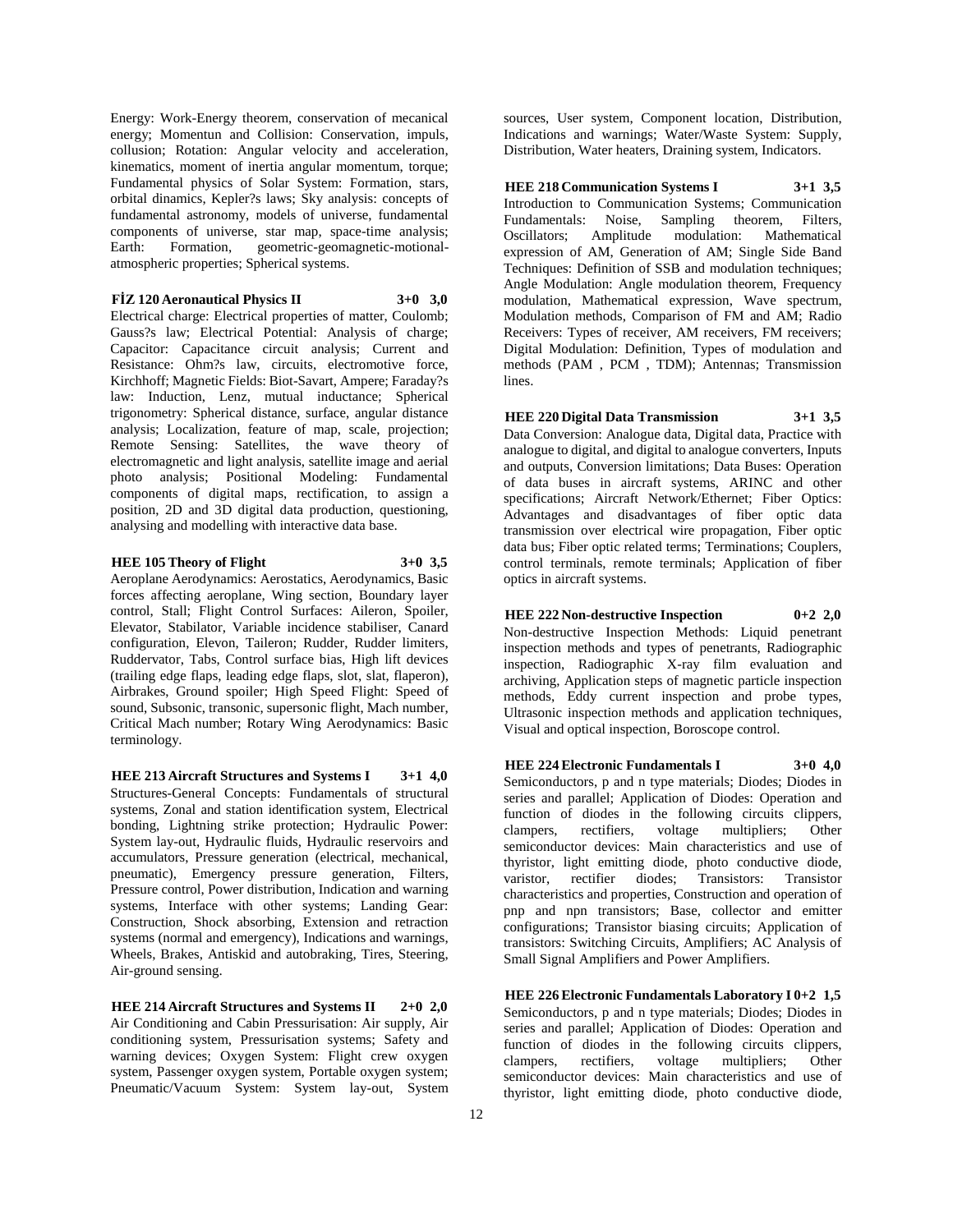varistor, rectifier diodes; Transistors: Transistor characteristics and properties, Construction and operation of pnp and npn transistors; Base, collector and emitter configurations; Transistor biasing circuits; Application of transistors: Switching Circuits, Amplifiers; AC Analysis of Small Signal Amplifiers and Power Amplifiers.

# **HEE 305 Microwave Theory 2+2 4,5**

Electromagnetics Fundamentals: Definition of electromagnetic waves and electromagnetic wave propagation; Transmission Lines: Characteristic impedance, Propagation velocity and Velocity factor, Standing waves, Reflection coefficient; Smith Chart; Microwave Transmission Lines: Two-wire lines and coaxial cables, Waveguides; Passive Microwave Components: Connectors, Attenuators, Isolators, Filters; Active Microwave Components: Velocity modulation, Klystron oscillators and amplifiers, Magnetron; Antennas: Antenna types and arrays; Microwave Measurements: Noise, Frequency and Power measurements, VSWR measurement.

#### **HEE 313 Aircraft Hardware 2+3 4,0**

Fasteners: Screw threads, Screw nomenclature, Thread forms, Dimensions, Tolerances, Measurements, Bolts, nuts, studs and screws, International standards, Locking devices, Types of solid and blind rivets, Heat treatment; Pipes and Unions: Rigid and flexible pipes, Standard unions; Springs: Types, Materials, Applications; Bearings: Purposes of bearings, Loads, Types, Materials; Transmissions: Gear types, Gear ratios, Driven and driving gears, Belts and pulleys, Chains; Control Cables: Types, Aircraft flexible control systems, Bowden cables.

# **HEE 315 Aircraft Structures and Systems III 2+0 2,0** Fire Protection: Fire and smoke detection and warning systems, Fire extinguishing systems, System tests, Portable fire extinguisher; Fuel Systems: System lay-out, Fuel tanks, Supply systems, Dumping, Venting and draining, Cross-feed and transfer, Indications and warnings, Refueling and

defueling, Longitudinal balance fuel systems; Ice and Rain Protection: Ice formation, Classification and detection, Anti-Icing Systems: Electrical, Hot air and chemical, De-Icing Systems: Electrical, Hot air, Pneumatic and chemical, Rain repellent, Probe and drain heating, Wiper systems.

# **HEE 316 Navigation Systems I 4+0 5,0**

Fundamentals of Radio Wave Propagation; ADF (Automatic Direction Finder); VOR (VHF Omnidirectional Range); DME (Distance Measuring Equipment); TACAN (Tactical Air Navigation); ILS (Instrument Landing System); MLS (Microwave Landing System); Hyperbolic Systems: OMEGA, LORAN, DECCA; Doppler Navigation; Ground Radar Systems: PSR (Primary Surveillance Radar), SSR (Secondary Surveillance Radar), Transponder; Aircraft Radar Systems: Airborne Weather Radar, Radio Altimeter; TCAS (Traffic Alert and Collision Avoidance System); GPWS (Ground Proximity Warning System).

**HEE 317 Electronic Fundamentals II 3+1 4,0** Transistors: Construction and operation of PNP and NPN transistors, Other transistor types, Application of transistors; Classification of Amplifiers; Simple Circuits: Bias, Decoupling, Feedback and Stabilization; Multistage Circuits: Cascades, Push-pull, Oscillators, Multivibrators, Flip-flop circuits; Integrated Circuits: Description of logic circuits and linear circuits; Introduction to Operation and Function of Operational Amplifiers: Integrator, Differentiator, Voltage follower, Comparator; Connecting Amplifiers: Resistive, Capacitive, Inductive, Inductive resistive, Direct; Positive and Negative Feedback.

# **HEE 318 Electronic Fundamentals III 2+0 3,0**

Description and Use of Printed Circuit Boards; Servomechanisms: Open and closed loop systems, Follow up, Analogue transducer, Null, Damping, Feedback, Deadband, Resolvers, Differential, Control and torque, E and I transformers, Inductance transmitters, Capacitance transmitters, Synchronous transmitters, Servomechanism defects, Reversal of synchro leads, Hunting.

**HEE 319 Digital Circuits I 2+2 3,5**

Signals: Analog, discrete and digital forms, Representation of digital signal; Basic Logic Functions: NOT / AND / OR gates, Interpretation of gate circuits; Boolean Algebra and De Morgan's Theorem; Binary, Octal and Hexadecimal Number Systems: Conversion between number systems; Standard Forms of Logic Functions; Karnaugh Maps: Minimization of logic functions; Data Handling Logic Circuits: Definitions, Decoder and encoder design, Internal structure of multiplexers and demultiplexers.

**HEE 320 Digital Circuits II 2+1 3,5**

Sequential Logic Circuits: Definitions, Why do we need a memory element?, Flip-flop structure, RS, D and JK type flip flops, Internal structure of master-slave flip flops, Edge triggered flip flops, Registers, Counters, Design of sequential circuits; Memory: Random Access Memory, Connecting memories, One or two dimensional internal memory organization, Read Only Memory, ROM decoder, Switching times of memories.

**HEE 321 Maintenance Practices I 2+4 4,0** Safety Precautions-Aircraft and Hangars: Safe operating procedures; Workshop Practices: Care of tools, Dimensions, Tolerances, Calibration of tools and equipment, Calibration standards; Tools: Types, Precision measuring tools, Lubrication equipment; Fits and Clearances: Limits for bow, twist and wear, Shaft and bearing checking standards.

#### **HEE 322 Unmanned Aerial Vehicle Design, Control Systems and Workshop Applications 2+2 4,5**

Aircraft Design Methodology; Mission Profiles, Competitor Study; Aircraft First Weight Estimates and Initial Sizing; Estimation of Critical Performance Parameters; Wing Loading, Weight/propulsion ratio, WS, Configuration plan; Body Configuration Selection, Tail configuration selection, Landing kit configuration selection, Propeller configuration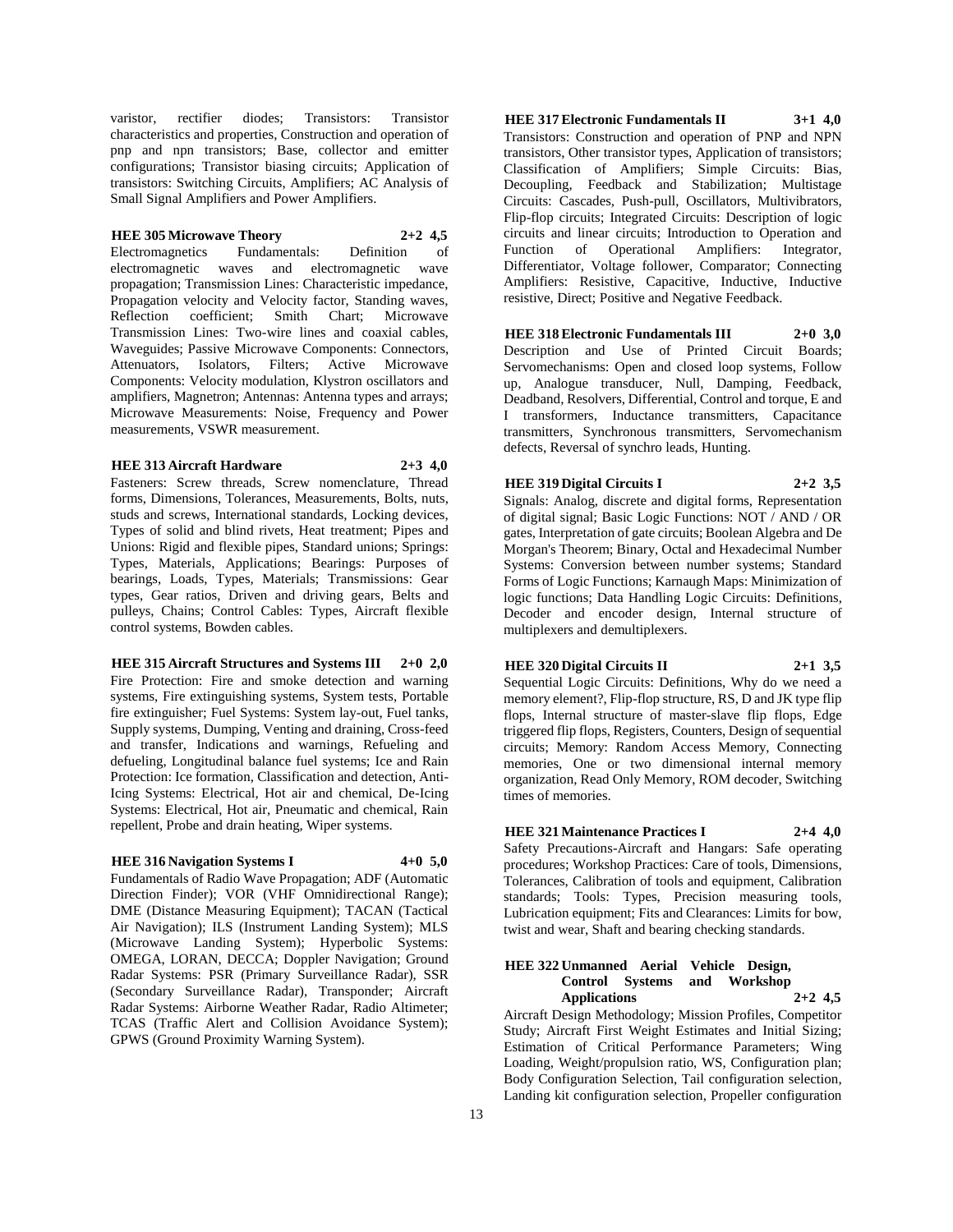selection, Propulsion systems, WS; Performance Analysis; Range and Durability, Landing and departure distances, Maneuverability, Flight stability and control; Longitudinal Stability, Lateral stability, Control surfaces, Cost analysis; Flight Safety and Flight Compatibility Documents (WS: Workshop Studies).

# **HEE 403 Aircraft Instruments 3+1 4,5**

Requirements and Standards; Elements and Mechanism; Instrument Terminology; Atmosphere; Instrument Displays; Panels and Layout; Instrument Grouping; Mounting Methods; Magnetic Indicators and Flow Lines; Illumination of Instruments and Panels; Pressure Measurement; Motor Pressure Indicators; Oil Pressure Indicating System; Pressure Instruments; Barometers; Pitot-Static Systems; Sensitive Altimeter; Rate of Climb Indicator; Measurement of Airspeed; Machmeter; Airspeed Indicators; Control Air Data Computer; Gyroscopes.

# **HEE 405 Distance Measuring Equipment 2+2 4,5**

Introduction to DME; How Far I Am: Calculation of distance; Specifications: Frequency band; Type of Modulation: Pulse modulation, Characteristics of mode X and Y, UHF pulse, Spectrum of transponder pulse, Pulse repetition frequency, Identification, Dead time, Time delay; DME Performance: Coverage, System capacity, Accuracy; Transponder; Receiver: Diplexer, Reception detection control unit, Receiver, Synthesizer; Video Module; Decoder Module; Transmitter: Shaper module, Modulator, Amplifiers, Locking control; Supervising Function: Monitors, Test generators; Control function, Maintenance function; Thomson DME 740.

#### **HEE 406 Instrument Landing System/VHF Omni Range 2+2 4,5**

Mathematical Background; Line Circuits Used in ILS/VOR; 3 db Coupler; Specifications of ILS: Definitions of approach and landing path, Electrical definition of localizer and glide path; Separate Amplitude Modulation; Antenna Combinations; Localizer Signal; Glide Path Signal; ILS Errors; Thomson ILS 381; Specifications of VOR: Azimuth, Using of VOR in navigation, Electrical definition of azimuth; VOR Reference Signal; VOR Variable Signal; VOR Error Curves; Thomson VOR 540 C.

#### **HEE 419 Maintenance and Repair in Aircraft Electric Systems 2+1 4,5**

Problem Areas in Aircraft Electrical Power Systems; Problems and their Solutions in AC and DC Electrical Power Systems; The Causes and Solutions of the Problems that May Occur in Nickel-Cadmium Batteries in Aircraft; Wiring on Aircraft: Solutions of the problems related to the wiring on the aircraft, Chafing and chafing prevention in aircraft wiring system; Electromagnetic Interference in Aircraft Electrical Systems: General information, Solutions for electromagnetic interference in aircraft; Case Studies for Electrical Failures and their Solutions.

**HEE 421 Communication Systems II 3+0 3,0** Flight Interphone System; Service Interphone System; Ground Crew Call System; Flight Crew Call System; Passenger Address System; VHF Communications System; HF Communications System; Selective Calling System; Emergency Locator Transmitter; Voice Recorder System; Printer System; Aural Warning System Master Caution System; Takeoff/landing Warning System; Clocks; Passenger Entertainment System /Audio; Passenger Entertainment System /Video; Aircraft Communication Addressing and Reporting System; Satellite Communication System.

#### **HEE 423 Navigation Systems II 3+0 3,0**

GPS (Global Positioning System); GNSS (Global Navigation Satellite Systems); Augmentation of Satellite Systems: SBAS (Satellite Based Augmentation Systems), GBAS (Ground Based Augmentation Systems), ABAS (Aircraft Based Augmentation Systems); Area Navigation (RNAV); Performance Based Navigation (PBN); Flight Management System (FMS); Inertial Navigation Systems (INS); CNS-ATM (Communication, Navigation, Surveillance and Air Traffic Management).

# **HEE 425 Microprocessors 3+2 4,5**

Controllers: Register transfer, Complementing, Shifting, Incrementing and decrementing, Reset and set; A Simple Controller: Register responsive to multiple commands, The shift register controller; A Simple Computer: Hardware, Controller, Interrupts; An Improved Architecture: Simple commands, Addition and subtraction, Skipping, Jumping, Multiplication as a computer program, Fetch and execute cycles of an instruction; Microprogramming; Microprocessors.

**HEE 427 Troubleshooting Methodology 2+0 2,0** Fundamentals of Failures: Definition of failure, Types of failures, Hardware failures, Software failures, Functional failures, Systematic failures, Environmental effects on failure rates, Common-cause failures, Root-cause analysis; Failure States: Overt failures, Covert failures; Troubleshooting Frameworks: Logical/Analytical troubleshooting frameworks, Generic logical/analytical frameworks, A seven-step procedure, Specific troubleshooting frameworks; Troubleshooting Scenarios; Troubleshooting Hints on Aircraft Systems: Electronic Systems, Calibration, Measurement Equipment; Failure Examples.

#### **HEE 428 Maintenance Practices II 2+4 4,5**

Aircraft Weight and Balance: Center of gravity/Balance limits calculation, Use of relevant documents; Aircraft Handling and Storage: Aircraft taxiing and towing, jaking, chocking, securing, Aircraft storage methods, Refueling/defueling procedures, Electrical, hydraulic and pneumatic ground supplies, Effects of environmental conditions on aircraft handling and operation; Disassembly, Inspection, Repair and Assembly Techniques; Maintenance Procedures.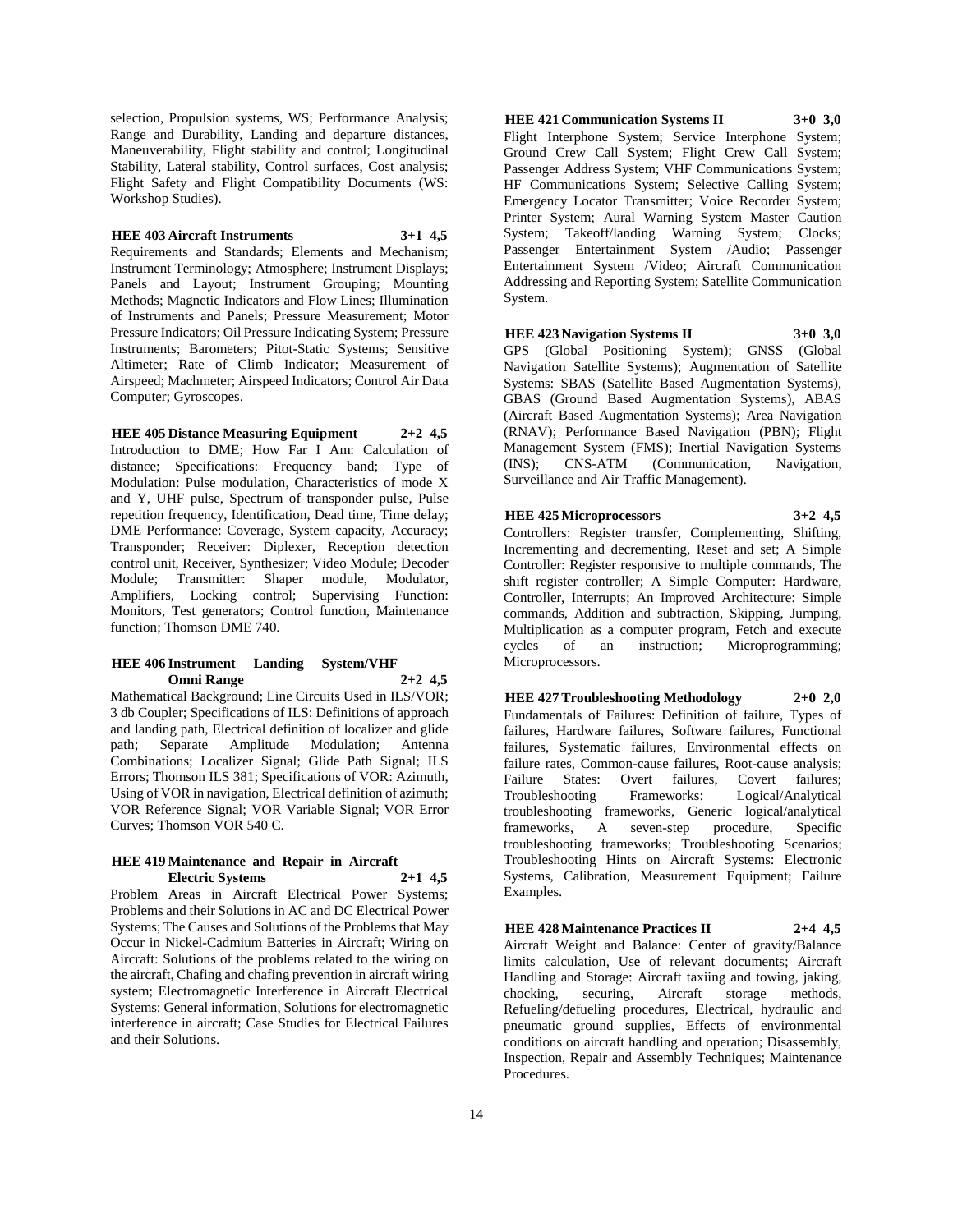**HEE 429 Aircraft Instrument Systems I 3+1 4,0** Classification; Aircraft Indicating Systems; Atmosphere; Pressure Measuring Devices and Systems: Direct reading pressure and temperature gauges, TAT, SAT, Temperature indicating systems; Fuel Quantity Indicating Systems; Gyroscopic Principles; Artificial Horizons; Turn and Slip Indicators; Directional Gyros; Compass Systems: Magnetic compasses, Slaved gyro compasses; Vibration Measurement and Indication; Related Terminology.

**HEE 430 Aircraft Instrument Systems II 3+0 3,0** Pitot Static Systems; Altimeters; Vertical Speed Indicators; Airspeed Indicators; Machmeters; Altitude Reporting/Alerting Systems; Air Data Computers; Instrument Pneumatic Systems; Ground Proximity Warning Systems; Flight Data Recording Systems; Electronic Flight Instrument Systems; Instrument Warning Systems including Master Warning Systems and Centralised Warning Panels; Stall Warning Systems and Angle of Attack Indicating Systems; Glass Cockpit.

#### **HEE 431 Gas Turbine Engines 3+0 4,0**

Turbine Engines: Turbojets, Turbofans, Turboprops, Turboshafts; FADEC; Engine Indication Systems: Exhaust gas temperature indicator, Engine speed indicator, Engine thrust indicator, Engine pressure ratio indicator, Oil temperature and oil pressure indicator, Fuel temperature, fuel pressure and fuel flow indicator, Manifold pressure, Engine torque, Propeller speed; Starting System: Operation of engine starting system and components; Ignition System: Ignition system and components; Maintenance Safety Requirements.

**HEE 432 Gas Turbine Engines Workshop 0+3 2,0** Turbine Engines: Turbojets, Turbofans, Turboprops, Turboshafts; FADEC; Engine Indication Systems: Exhaust gas temperature indicator, Engine speed indicator, Engine thrust indicator, Engine pressure ratio indicator, Oil temperature and oil pressure indicator, Fuel temperature, fuel pressure and fuel flow indicator, Manifold pressure, Engine torque, Propeller speed; Starting System: Operation of engine starting system and components; Ignition System: Ignition system and components; Maintenance Safety Requirements.

# **HEE 433 Flight Controls 2+0 2,5**

Overview of Control Systems; Primary Controls: Aileron, Elevator, Rudder, Spoiler; Trim Controls; Pitch Trimming; Versine Signal; Active Load Control; High Lift Devices; Lift Dump and Speed Brakes; Torque Limiting; Artificial Feel and Centering; Flutter Damping; Yaw Damper; Mach Trim; Rudder Limiter; System Operation: Manual; Gust Locks; Stall Warning and Protection Systems; Balancing and Rigging; Fly by Wire.

#### **HEE 434 Automatic Control 2+2 4,5**

Introduction to Automatic Control: Control, Automatic control, Input, output and command variables, disturbances; Laplace transform; System Dynamics: Electrical and mechanical system elements; Transfer Function and Block

Diagrams; Controller Types: P, I, D, PI, PD and PID controllers; Stability of Control Systems; Transient Responses of Closed Loop Control Systems.

# **HEE 435 Automatic Flight Systems 4+0 4,0** Fundamentals of Automatic Flight Control: Working principles and current terminology, Command signal processing; Modes of Operation: Roll, pitch and yaw channels; Yaw Dampers; Stability Augmentation System in Helicopters; Automatic Trim Control; Autopilot Navigation Aids Interface; Autothrottle Systems; Automatic Landing Systems: Principles and categories, Modes of operation (approach, glideslope, land, go-around), System monitors and failure conditions.

# **HEE 437 Maintenance Workshop Applications-**

**M13 I 0+3 3,0** Automatic Flight Modes Experience/Functional Test; ATC/TCAS Component Replacement/Test; Radio Standing Wave Measurement/Test; ILS/VOR Test; Radio Altimeter Test; DME Test; Intercommunication/PA Component Replacement/Test; HF Communication System Component Replacement/Test; Electrical Power Distribution Contactor/Relay/RCCB Removal/Installation; Generator Power Check and Voltage Adjustment; Remove/Refit Emergency Battery; Replace/Test Avionic LRU; Inspect/Test Engine Fire Extinguishing System; Inspect Engine Fire Extinguishing Bottle; Replace Oven/Boiler; Propeller Anti-Icing/De-Icing System; Adjust Propeller Microswitch; Replace Electrical Hydraulic Pump.

#### **HEE 438 Maintenance Workshop Applications-M13 II 0+7 4,5**

VHF Communication Systems: System components/tests/usage, Component replacement; Pitostatic System: Introduction, Altimeter, Variometer, Air speed indicator replacement, System test; Engine Instruments: Introduction, Removal/installation, Engine instruments tests; Gyroscopic System: Introduction, Changing gyroscopic system components, Gyroscopic system components tests; Magnetic Compass: Introduction, Removal/installation, Magnetic compass error calculation and adjustment; Fuel Quantity System: Introduction, Removal/installation system elements and components, Fuel quantity system test; Stall Warning Systems: Introduction, Adjustment and control.

**HEE 439 Maintenance Practices-M13 I 0+7 4,5** Replacement of Various Avionics LRUs and Performing BITE Tests: Removal/Installation and testing of HSI, VSI etc.; Removal Installation of Some Antennas: DME, ATC and RA antennas; VHF Navigation (VOR) System: Removal/installation of components (LRUs); Weather Radar System: Component replacement, Functional test; Aircraft Electrical System: Generator power control/voltage adjustments, Replacement of electrical distribution contactor/relay/RCCB etc, Replacement of APU and main battery.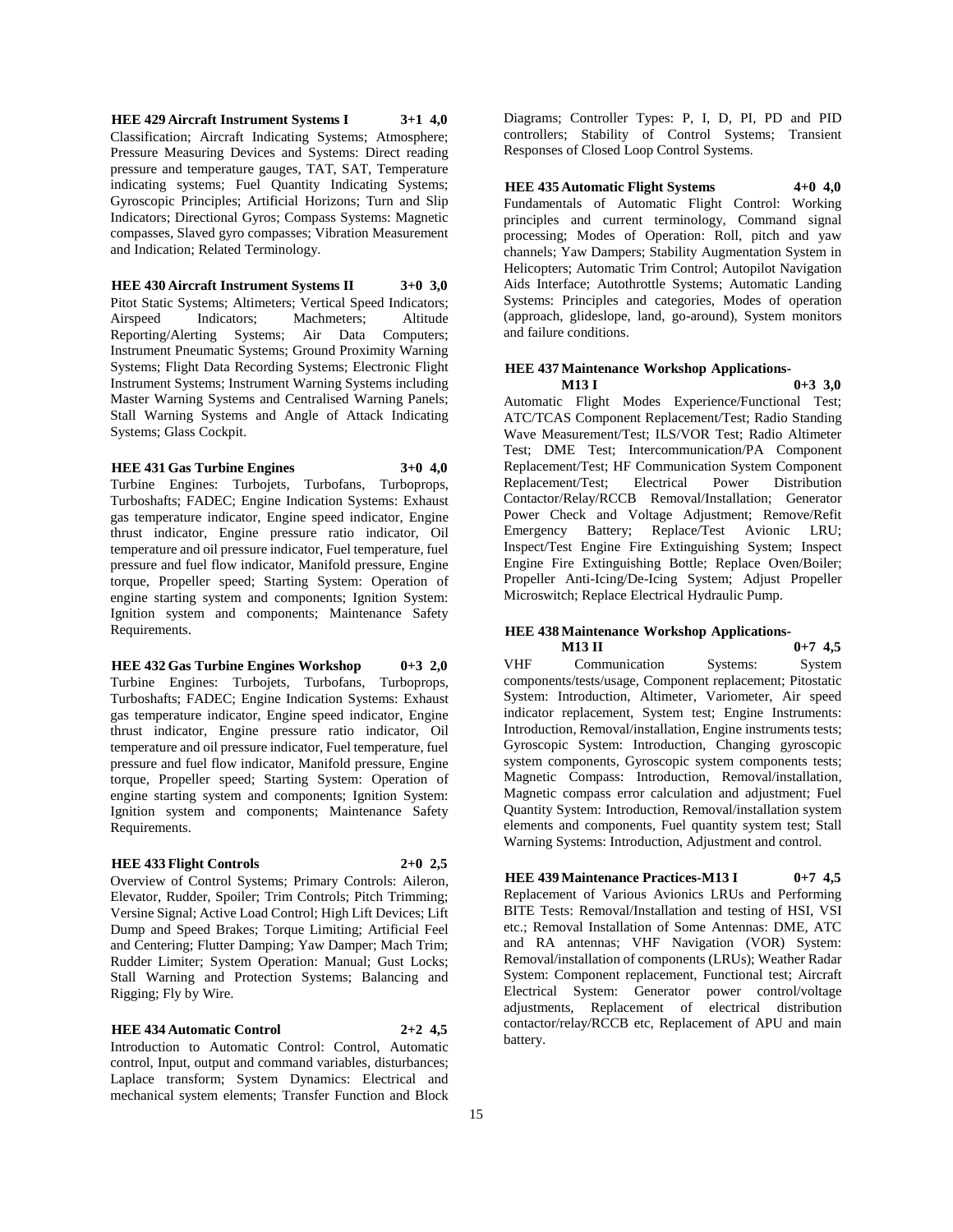**HEE 440 Maintenance Practices-M13 II 0+3 3,0** Aircraft Illumination System: Change of lights and filaments in the cockpit, cabin; ADF (Automatic Direction Finder) System: Component replacement, Functional test; VHF Communication System: Identification of components, Replacement of LRUs, System test; Inertial Reference Unit/Platform: Identification, Aligning/initialization; Flight Director System: Identification, Functional test; Flight Management System: Identification, Discussion, Performing of typical maintenance practices.

#### **HEE 498 Applications of Avionics 0+6 7,5**

Research Techniques: Basic research and applied research, Data collection techniques, Data processing; Research Methods: Subject selection, Subject restriction, Reference collection; Detailed Research on a Subject in Avionics: Definition of the problem or the subject in details, Definition of solution techniques or analysis methods, Research and performing practical work, Results; Reporting: Page set up, Sentence structure, Headings, Abbreviation formats, Figure and table formats, Table of references format.

#### **HTK 101 Aircraft Basic Knowledge 4+0 7,0**

Theory of Flight: Aerostatics, Aerodynamics; Basic Aerodynamics: Physical characteristics of air, Standard atmosphere, Airflow, Components of aerodynamic force, Aerodynamic moment, L/D ratio; Wing: Geometrical, structural and aerodynamic characteristics, Wing configurations, Flaps; Fuselage: Geometrical, structural and aerodynamic characteristics; Landing Gear: Types and components; Flight Control Surfaces: Primary flight control surfaces, Tabs; Aircraft Power plants: Reciprocating engines and propeller, Gas turbine engines.

#### **HTK 103 Air Traffic Services 4+0 5,5**

Introduction to Air Traffic Control; International and National Civil Aviation Organizations; Air Rules (ICAO Annex 2), Air Traffic Services (ICAO Annex 11): Air traffic control services; Flight Information services; Alerting services; Air Traffic Control Clearances: Contents of the air traffic control clearances; Altimeter setting procedures and flight level allocation; Transition altitude; Rules and Regulations: General rules, Airspace, Air rules, Differences in ICAO and national rules, Flight Rules, Instrument Flight Rules, Visual Flight Rules; Flight Plans.

# **HTK 104 Aerodrome Control Procedures 5+0 6,0**

Distribution of Responsibility among Air Traffic Control Units; Flight Plans; Aerodrome Control Tower; Introduction to Aerodrome Control Towers System; Work Positions; Aerodrome Control Services and RAMP; Functions of Aerodrome Control; Taxi and Traffic Patterns; Selection of Runway in Use; Control of Aerodrome Traffic; Separation of Aircraft and Vehicles on the Maneuvering Area; Control of Departing Aircraft; Control of Arriving Aircraft; Wake Turbulence Categories; Emergency Procedures.

**HTK 105 Introduction to Air Traffic Control 2+0 3,0** Air Traffic Control: Definition, International and national regulations and rules; Current Documentation; Air Traffic Controller: Tasks and requirements, Process of air traffic controller selection and training, Air traffic controller license and rating, Medical requirements, Language requirements, Working units; Minimum Knowledge Requirements: ICAO and ESARR 5; Air Traffic System: Communication, Navigation, Surveillance, procedures, airplanes, airspaces, airports.

#### **HTK 205 Communication and Navigation Systems 3+0 6,0**

General Information About Radio Waves; Classification of Navigation System; ADF (Automatic Direction Finder); VOR (VHF Omni Directional Range); DME (Distance Measuring Equipment); TACAN (Tactical Air Navigation); ILS (Instrument Landing System); MLS (Microwave Landing System); RA (Radio Altimeter); GPWS(Ground Proximity Warning System); RADAR (Radio Detection and Ranging); GCA (Ground Control Approach); OMEGA; GPS (Global Positioning System); INS (Inertial Navigation System).

# **HTK 209 Flight Simulation 0+3 3,0**

Definition of Simulation Programme; Introduction of Flight Controls and Usage; Aircraft Characteristics and Introduction of Aircraft Instruments and Usage, Selection of airports, weather and time conditions; Flight Planning and Start; Controlling the aircraft on ground and air under Visual Flight Rules and Instrument Flight Rules; Touch and Go, Low Approach Practice; Application of different flight scenarios.

**HTK 220 Non-Radar Control Procedures 5+0 6,0** ATC Certification and Qualification; Distribution of ATS Responsibility; Explanation of Coordination Principles; Explanation of Need for Coordination; Definitions; Separation Standards; Air Traffic Control Clearances and Strip Markings; Essential Traffic; Control of Departing/Arriving Aircraft; Visual Approach; Parallel Runways; Emergency Situations; Phraseology; Synthetic Area; RVR; Coordination; ACAS/TCAS; Extraordinary Situations; Radio Failure; Hijacking; Engine Failure/Emergency.

# **HTK 222 Aeronautical Information Management 4+0 4,5**

Aeronautical Information Service (AIS); Aeronautical Information Management; Requirements of AIM, Requirements of Aeronautical Information Publication; Chicago Convention; ICAO; IAIP; Aeronautical Information Publication (AIP), Chapters and contents, General, En-route, Aerodromes; AIP Change Service (AIP AMDT and AIRAC AIP AMDT), AIP SUP; NOTAM and PIB; AIC; AIRAC; Flight Plans.

# **HTK 224 Flight Mechanics and Aircraft Performance 3+0 3,0**

Forces acting on an aircraft: Inertial forces; Aerodynamic forces; Propulsive forces; High speed flight; Subsonic Flight; Mach number and critical Mach number; Compressibility effects; Polar and lift-to-drag ratio; Level flight for turbojets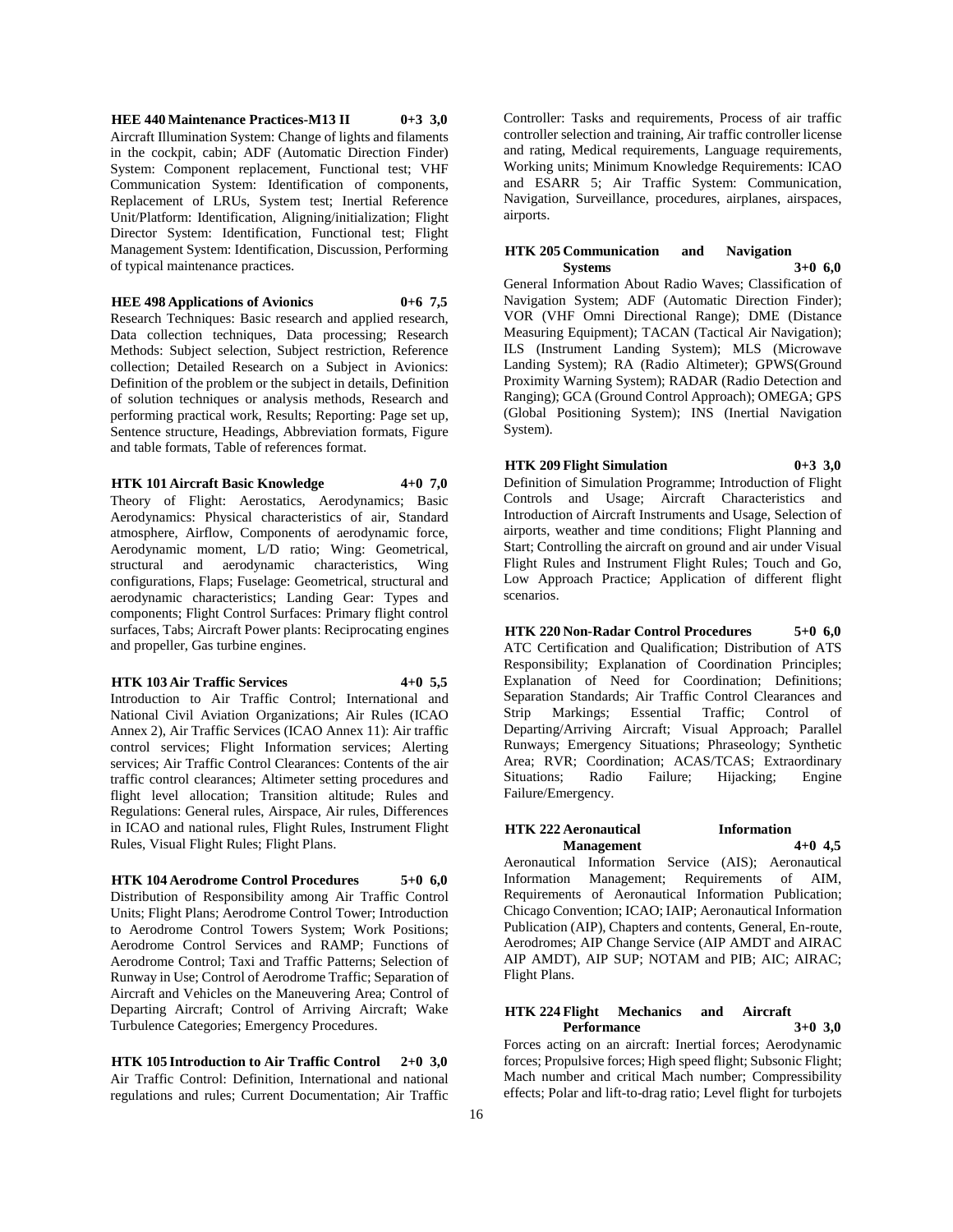and piston-props aircraft; Service Ceiling; Range and Endurance for Different Flight Condition; Climbing flight for Turbojets and Piston-props Aircraft; Rate of climb, Climb gradient, Climb time; Gliding Flight and Performances; Turning Flight and Performances; Take-off and Landing; Flight Operation Procedures.

**HTK 227 Aerodrome Control Simulation I 2+2 5,0** ICAO Aerodrome International Location Indicators and Aircraft Call-signs; Functions of Aerodrome Control Towers; Control of Aerodrome Traffic; Control of Taxing Aircraft; Designated Positions of Aircraft in the Aerodrome Traffic and Taxi Circuit; Aeronautical Ground Lights; Alerting Services Provided by Aerodrome Control Towers; VFR Arrival Routes; Strip marking; Taxi and ATC Clearances for IFR Traffic; Separation Between Departing/Arriving IFR and VFR Traffics; Aerodrome Traffic Circuit; Control of Start up, Push-back Taxi and Departing Operations; Control of Departing Aircraft; Control of Arriving and Departing IFR Flights and Control of Aircraft and Vehicles on the Ground; Control of Complex Ground Operations; Control of Arriving and Departing Aircraft.

**HTK 228 Aerodrome Control Simulation II 2+4 6,0** Control of Mixed IFR and VFR Operations; Control of Aerodrome Traffic Circuit and Touch and Go Operations; Mixed Operations: Arriving and Departing VFR Traffic with IFR Arrivals Performing Instrument Approach and Aerodrome Traffic Circuit Operations; IFR Visual Approach and IFR/VFR Flights Operational Efficiency and Review Practice; Complex Operations; Cancellation of Departing Aircraft, Go around with IFR Traffic, Selection of Runway in Use, Fire and Aerodrome Emergency Practices, Emergency Situations on Aircraft and Radio Failure.

**HTK 232 Air Traffic Communication 3+0 3,0** Communication Systems; Activity and Quality in

Communication; Aeronautical Communication Procedures; CIDIN/SITA; Aeronautical Fixed Telecommunication Service; Message Format; Parts of Messages; Priorities; Types of Message; Preparation of a Flight Plan in Aeronautical Fixed Telecommunication Network Format; Service Messages; Codes and Identifications Used in Aeronautical Fixed Telecommunication Network Messages; Decoding an AFTN Message; Aeronautical Mobile Service; Aeronautical Radio Navigation Service; Aeronautical Broadcasting Service; Aeronautical Surface Movement Control Service; Flight Data Process; Communication Equipment; Intercom; CPDLC; SELCAL.

# **HTK 234 Navigation 3+0 3,5**

Need for Navigation in Aviation; Navigation Methods; The Earth; Fundamentals of Geographic Coordinate System; Time and Time Conversions; Distances and Directions on the Earth; Great Circles and Rhumb Lines; Magnetism; True North, Magnetic North, Compass North, Charts in Air Traffic Services; Symbols on Charts; Basic 1:60 Rule; Triangle of Velocities, IFR and VFR Planning.

**HTK 316 Radar Control Procedures 5+0 6,0** Introduction; Radar; Functions of Radar; Use of Radar in the Air Traffic Control Service; Radar Services; Radar Identification Procedures; Primary radar (PSR), Secondary radar (SSR); Misidentification; Factors Causing Misidentification; Loss of Radar Identity; Radar Vectoring; Speed Control; Separation Application of Radar Separation and Minimum Radar Separation; Traffic and Position Information; Emergencies; Phraseology; Strip Marking; Introduction of Real and Synthetic Terminal Area Configuration for Practical Training.

**HTK 317 Instrument Flight Procedures 4+2 8,0** General Criteria: Speed, Aircraft categories, Turn performance, Wind effect and wind spiral, Climb and descent rate, Minimum obstacle clearance, Fix and fix tolerances, Flight technical tolerances; Conventional Holding Procedures, Instrument approach phases: Arrival, Initial approach, Intermediate approach, Final approach, Missed approach, Non-precision approach: Protection areas, Obstacle clearance, Circling approach; Precision approach: Obstacle assessment surface (OAS), Collision Risk Model (CRM); Departure procedures; Area navigation (RNAV) Procedures: VOR/DME RNAV, DME/DME RNAV, GNSS RNAV, RNAV Holding, RNAV Approach, RNAV Departure; Procedure design exercise.

**HTK 320 Human Factors in Air Traffic Control 3+0 4,0** Human Role and Importance in Civil Aviation System; Aviation Safety and Human Factors; Definition of Human factors; SHELL model; Controllers? Performance and Factors Affecting Performance: Individual differences, Information processing, Situation awareness, Organizational climate, Teamwork, Stress, Shift work, Workload; Human Error: Human error in aviation, Classification, Error models; SHELL mode; Communication; Work environment: Ergonomics, Hardware, Automation, HMI, Human Factors in Future Systems.

**HTK 323 Trajectory Analysis and Prediction 3+0 4,5** Aircraft Trajectory Analysis and Prediction in Air Traffic Management; Flight Operations: Types of flight services, Types of aircraft, Flight mission profiles; Aircraft Performance Parameters; General Aircraft Equations of Motion; Aircraft Performance Models; Energy Method; Cruise Trajectories: Maximum range and endurance, Stepped and airspeed restricted cruise; Climb and Descent Performance: Minimum time climb, Economic climb, Glide; Maneuver Performance; Trajectory Predictions: Tactical and strategic trajectory prediction; Sensitivity Analysis: Effects of wind and traffic; Conflict Avoidance: Conflict detection and resolution; Avoidance Maneuvers in the Horizontal and Vertical Plane.

# **HTK 324 Surveillance Systems 3+0 3,0**

Surveillance Techniques; Basic Principles of Radar; Primary Surveillance Radar (PSR); Secondary Surveillance Radar (SSR): SSR Interrogation modes, Transponder and reply format; Monopulse SSR; SSR Mode-S; Automatic Dependent Surveillance; Broadcast; Automatic Dependent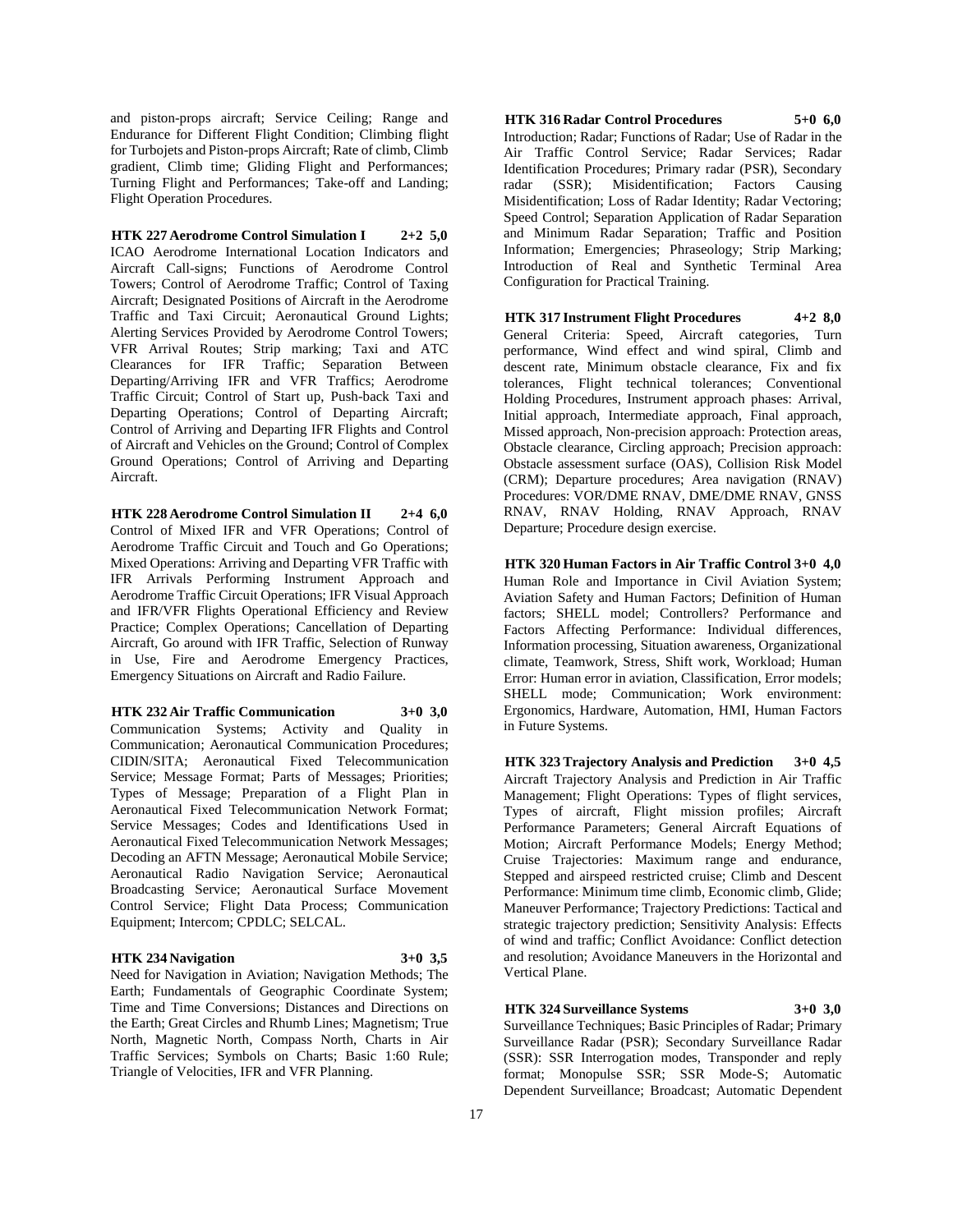Surveillance; Contract; Multilateration; Data Link Techniques; Processing and Display of Surveillance Data; Automation; Safety Nets: MTCA, STCA, APW; Surveillance Systems for En-route, Terminal Area, Airport Operations and Aircraft.

**HTK 325 Non-Radar Control Simulation 7+1 6,5** Terminal Area: Routes, Route minimas, Arrival procedures, Approach procedures, Separation methods, Phraseology, Coordination; Arrival Traffics: Traffics on same tracks, Reciprocal tracks, Crossing tracks, Sequencing; Departure Traffics: Departure procedures, Arrival departure traffic separation, Restrictions; Mixed Traffics: Arrivals, Departures, Runway change, Performance differences; Flight Information Region: Routes, Route minimas, Separation methods, Coordination; Mixed Traffics: Transit traffics, Arrival traffics, Departure traffics, Arrival transit separation, Arrival departure separation, Emergency procedures, Performance differences, Speed restrictions.

**HTK 326 Radar Approach Control Simulation 7+1 14,0** Terminal Maneuvering Area: Routes, Route minimas, MRVA, Arrival procedures, Approach procedures, Separation methods, Phraseology, Coordination; Arrival Traffics: Traffics on same tracks, Reciprocal tracks, Crossing tracks, Radar vectoring, VMC approach; Departure Traffics: Departure procedures, Arrival departure traffic separation, Restrictions; Mixed Traffics: Arrival traffics, Departure traffics, Runway change, Performance differences, Collocation change, RNAV procedures; Departure Traffics; Departure procedures, Arrival departure traffic separation; Mixed Traffics: Arrival traffics, Departure traffics, Emergency, Runway change, Performance differences.

#### **HTK 409 Civil-Military Air Traffic Coordination 2+0 3,0**

Development of National Aviation; Flight Safety; Turkish Civil Aviation Law; Training Areas of Military Bases; Flight Organization of Military Bases; Military Terminal Areas of Turkish Air Space; ATC Coordination of Civil-Military ATC Units in Case of Crisis; Civil-Military Coordination During Exercises; Interception of Civil Aircraft; Onsite Visit of Military Units. Development of national aviation; Flight safety; Turkish Civil Aviation Law; Military terminal areas; Air Defense Notification Center (ADNC); Coordination between civil and military ATC units; Air defense activities; the mission of ADNC; Radar control services; VIP traffic; Responsibilities of civil/military ATC units in uncertainty phase; Civil and Military coordination during national and NATO exercises; Interception of civil aircraft.

**HTK 412 Modern Instrument Systems 2+0 3,0** Basic Optics and Display Types; Displayed Flight Information; EFIS, ECAM, FWS; ARINC 429, ARINC 629; Structure of Avionics Systems; BITE (Built In Test Equipment); Maintenance Levels; Troubleshooting Classification; Structure of BITE; Navigation Systems of Modern Aircraft; Calculation of Flight Information; Transferring Information to Flight Crew; VOR; ILS and MRK Systems; TCAS (Traffic Collision Avoidance

System); Structure and Operation; Transferring Information to Flight Crew; CMS (Central Maintenance System): General structure; Report Types.

**HTK 418 Airspace Organization 2+0 3,0** Airspace: Designation and establishment of airspace, Airspace restriction and reservation, Airspace classifications, Airspace configurations; Airspace sectorisation; Air traffic service (ATS) Routes: Establishment of an ATS route network, Establishment of significant points, Standard departure routes, Standard arrival routes, Alignment of ATS routes; RNAV application in airspace; Airspace and current air traffic service environment, Turkish FIR and route network, Terminal control areas (TMA), Military terminal control areas (MTMA); Flexible use of airspace; Free route airspace concept.

**HTK 423 Air Traffic Flow Management 3+0 2,5** CFMU (Central Flow Management Unit); FMPs (Flow Management Positions); Area of Responsibility; Organization: FDO (CFMU Flight Data Operation Division); IFPS (Integrated Initial Flight Plan Processing System); CFMU Strategic System (STRAT); CFMU ATS Data Bank Substructure Facilitys; CFMU Archive System; CEU (Central Executive Unit); CFMU Tactical System (TACT); Aircraft Operator Contact Office; CFMU Operational Procedures; ATFM (Air Traffic Flow Management); Application of ATFM Measures; Exemption and Priorities; Re-routing; Slot Allocation and Monitoring; ATFM and Departing Aircraft.

**HTK 425 Radar Area Control Simulation 7+1 12,5** Flight Information Region: Routes, Route minimas, Separation methods, Phraseology, Coordination with approach and tower, Coordination with adjacent sectors and FIRs; Mixed Traffics: Transit traffics, Arrival traffics, Departure traffics, Arrival transit separation, Arrival departure separation, Emergency procedures, Aircraft performance differences, Speed restrictions; Using FDP: Transfer of traffics, Letters of agreement.

#### **HTK 426 Safety Management in Air Traffic System 2+0 2,5**

Basic Concepts, Policies and Principles: Definition of safety and security, Priority, Safe ATC, Safety management policy, Responsibilities, Setting up a system; Impact of Regulations on Controllers; Safety Auditing: Types, Survey plans, Reports, Follow-up action plans; Incident Investigation: Steps; Risk Classification: Terminology, Risk classification and tolerability in ATC and airport systems, Safety Assessment in ATC; Hazard Analysis Techniques: Hazard analysis, Failure models, Hazard and incident trees, Human factors; Assessment and Management of Safety Cases; Safety Manager: Role, Organization and training, Media and accidents.

# **HTK 428 Trends, Perspectives and Visions in Air Traffic Management 2+0 3,5**

Brief History of Air Traffic Control; Selection, Certification and Recruitment of Controllers: ESARR 5 rules, Language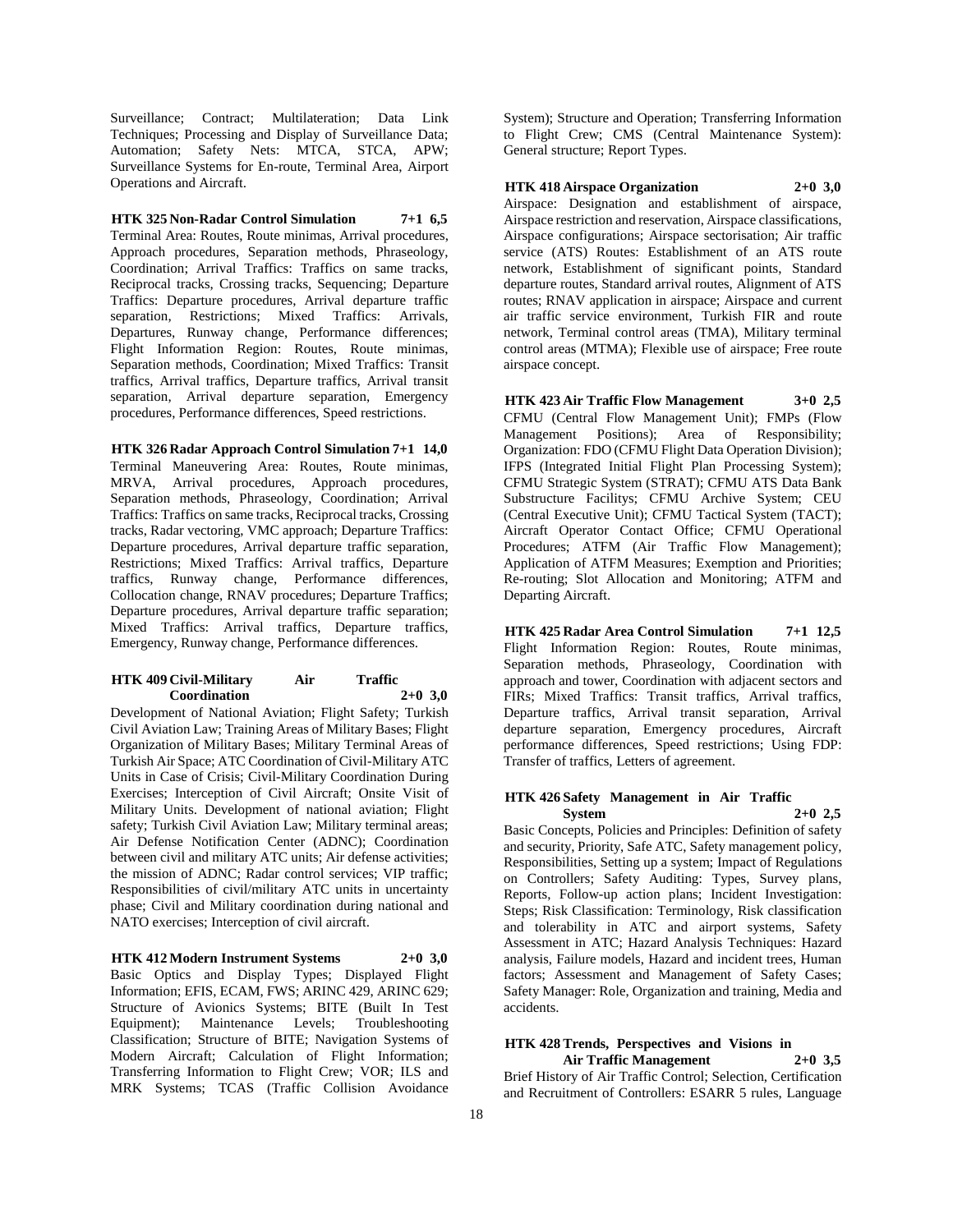proficiency criteria; Communication Problems: Languagebased problems, Non-language based problems, Short- and long-term solutions; Air Traffic Control Environment: Perceptions and reality; Air Transportation Safety and Role of Air Traffic Management: Historical data and future forecasts; Aviation Security Issues and Air Traffic Control; Future Trends in Air Transportation and Their Reflections on Air Traffic Management: Aircraft, Concepts, Systems; New Technologies and Perspectives in Air Traffic Management.

# **HTK 429 Development for Air Traffic Management Applications 0+4 2,5**

Determination Air Traffic Management Problems; Literature Survey; Determination of Historical Trends of the Problem; Qualitative and Quantitative Analysis of the Current Situation; Selection of the Problematic Area for Development; Preparation and Presentation of the Report for Development; Selection of Simulation Parameters; Design of Experiments for Simulation.

# **HTK 430 Simulation for Air Traffic Control and Operations Applications 0+4 5,5**

Preparation of Simulation Scenarios in the Radar and/or Tower Simulator Systems; Running Simulations; Assessment of Results; Comparison of Developments and the Current or Hypothetical Situations; Preparation and Presentation of the Final Report.

# **HTK 434 Air Traffic Management 3+0 2,5** Origin and Development of Air Traffic Management:

History of air traffic control, Development of air transportation; Definition and Components of Air Traffic Management: Air traffic services, Air traffic control, Alerting services, Flight information services, Air traffic system components, Airspace, Technical equipment, Aeroplane, Human factors, Air traffic flow management, Congestion flow management, Airspace management, Traffic flow and capacity, Separation assurance; Air Traffic Management Functions: Organization, Planning, Control, Coordination, Staffing; Capacity and Efficiency Definitions in Air Traffic System; Recent Problems in Air Traffic Management: Performance shortfalls in air traffic management, Safety, Capacity, Efficiency, Costeffectiveness; Aircraft Performance Models; ATCO Training and Licensing; Potential Solutions: ICAO special committee on future air navigation systems, Implementation of the future CNS/ATM system.

**HTK 436 Radar Coordination Simulation 7+1 8,5** Flight Information Region: Routes, Route minimas, Separation methods, Phraseology, Coordination with approach and tower, Coordination with adjacent sectors and FIRs; Terminal Maneuvering Area: Routes, Route minimas, MRVA, Arrival procedures, Approach procedures, Separation methods, Phraseology; Mixed Traffics: Transit traffics, Arrival traffics, Departure traffics, Arrival transit separation, Arrival departure separation, Emergency, Aircraft performance differences, Speed restrictions, Coordination methods; Collaborative Work: Information

management, Transfer of control, Coordination agreements, Traffic information, Using FDP, Shift change.

**HUK 129 Air Law I (International Agreements) 2+0 2,5** The Convention on International Civil Aviation: Air navigation, ICAO; Other Conventions and Agreements: The International Air Services Transit Agreement, The International Air Transport Agreement, Tokyo, Den Haag, Montreal, Bilateral agreements, Warsaw System 1929, Montreal Convention 1999, Rome 1933-1952, Montreal 1978, The Convention of Rome 1933; World Organization: IATA; European Organizations: EASA, JAA, ECAC, Eurocontrol and single European sky; Airworthiness of Aircraft: Annex 8 and EASA certification specifications, Certificate of airworthiness; Aircraft Nationality And Registration Marks: Annex 7, Aircraft nationality; Personnel Licensing: Annex 1, JAR FCL, JAR FCL 1 and JAR FCL 2, CPL, ATPL, Ratings, JAR FCL 3

**HUK 130 Air Law II (Air Traffic Procedures) 2+0 2,0** Applicability of the Rules of the Air; General Rules; Visual Flight Rules; Instrument Flight Rules; Interception of Civil Aircraft; Air Traffic Services and Air Traffic Management; Airspace; Air Traffic Control Services; Flight Information Services; Alerting Services; Air Traffic System Capacity and Air Traffic Flow Management; Air Traffic Control Clearances; Wake Turbulence; Altimeter Setting Procedures; PositionReporting; Separation Methods and Minima; Aerodrome Control Service; Radar Service; Air Traffic Advisory Service; Emergencies; Communication Failure; AIRPROX; AIREP; Aeronautical Information Service; AIC; AIP; AIRAC; NOTAM; PIB, SNOWTAM.

**HUK 132 Air Law III (Aerodromes) 2+0 2,0** Aerodromes (ICAO Annex 14, Volume I, Aerodrome Design and Operations): General, Aerodrome data, Physical Characteristics, Runway and Visual aids for navigation, Aerodromes Operational Services, Equipment and Installations. ? Supplementary Guidance Material. ? Supplementary Guidance Material. Facılıtatıon (ICAO Annex 9): General, Entry and departure of aircraft. Search And Rescue: Essential Search and Rescue (SAR) definitions in ICAO Annex 12 . Securıty: Essential Definitions in ICAO Annex 17. Security Procedures In Other Documents i.e. ICAO Annex 2, Annex 6, Annex 14 and ICAO Doc 4444; Aırcraft Accident And Incident Investigation.

**HUK 153 Fundamentals Concepts of Law 2+0 3,0** Social Rules and Law; Concept of Law and Legal Sanctions; Characteristics of Legal Rules; Sources of Law; Branchs of Law; Definition and Types of Legal Rights; Legal Capacity: As subject of rights, Capacity to act; Kinship; Domicile; Protection of Personality; Possession; Ownership; Obligation and Responsibility; Judiciary Systems.

# **HUK 154 Commercial Law 2+0 3,0**

Commercial Law Concept and Commercial Enterprise; Merchant; Commercial Name; Commercial Register; Unfair Competition; Commercial Reports; Merchant Assistant; Current Account; Partnership Concept; Definition and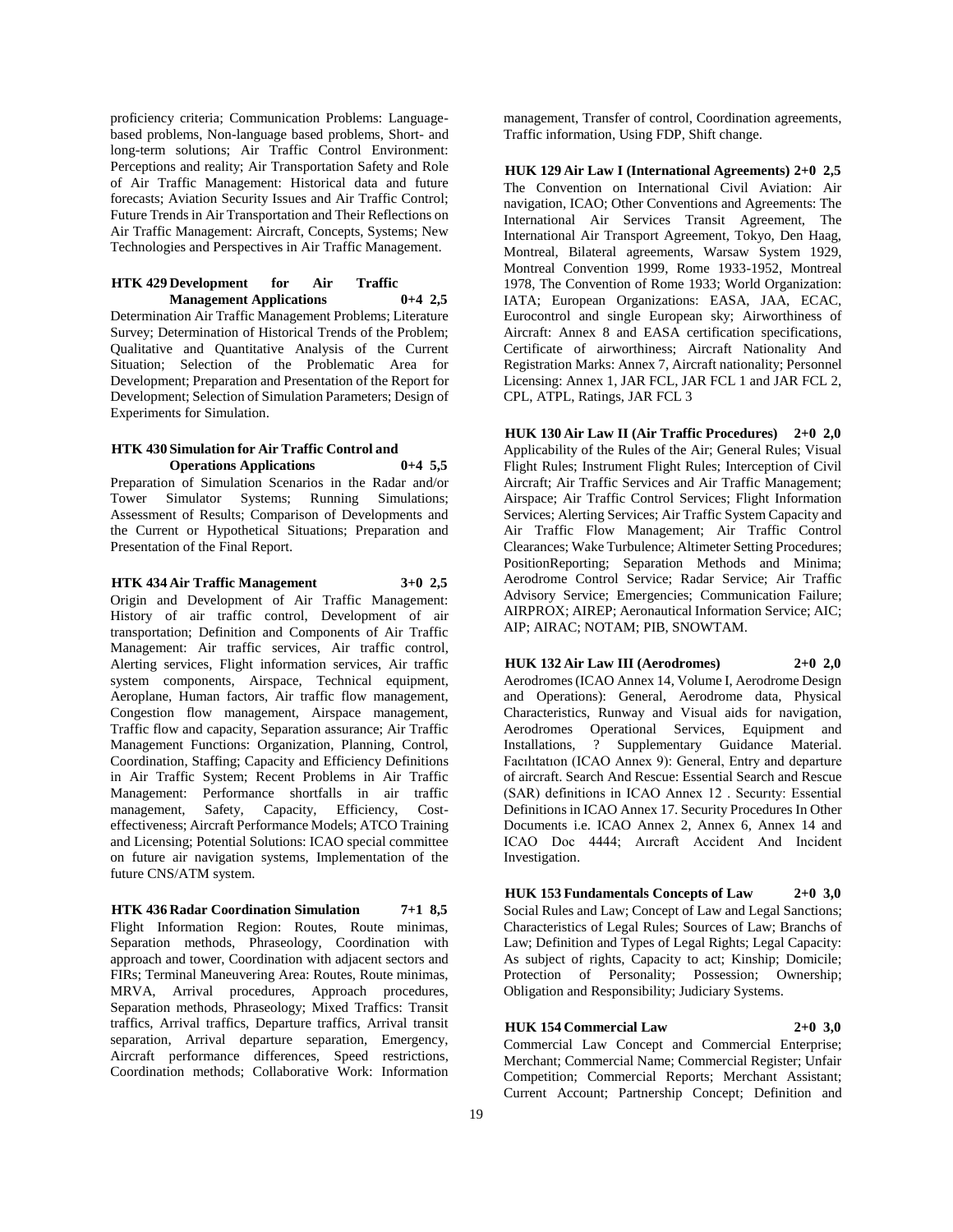Elements of Partnership; Collective Partnerships: Establishment, Operation, Ending; Commanded Partnership: Establishment, Operation, Ending; Joint Stock Corporation: Establishment, Operation, Ending; Limited Company: Establishment, Operation, Ending.

# **HUK 252 Labor Law 2+0 2,5**

History of Labor Law; Sources and Basic Principles of Labor Code: Employee, Employer, Representative to the employer; Work place; Contract of Service: Types and termination, Consequences of termination, Severance pay; Regulation of Work with regard to Workers; Groups to be Protected (Women, Children, Handicapped and Sentenced Workers); Health and Security at the Work Place; Working Time; Overtime Work; Night Work; Preparing, Completing and Cleaning at Work.

**HUK 261 Air Law IV (Flight Procedures) 2+0 2,5** Departure Procedures: General criteria, SIDs, Published information, RNAV departure procedures and RNP based departures; Approach Procedures: General criteria, Approach procedure design, Arrival and approach segments, Missed approach, Visual manoeuvring-circling approach, RNAV approach procedures based on VOR/DME, Use of FMS/RNAV equipment to follow conventional nonprecision approach procedures; Holding Procedures: Entry and holding, Obstacle clearance; Altimeter Setting Procedures: Basic requirement and procedures, Procedures for operators and pilots; Simultaneous Operation on Parallel or Near Parallel Instrument Runways; SSR Transponder Operating Procedures: Operation of transponders, Operations of ACAS equipment.

# **HUK 418 Air Law 2+0 2,5**

Introduction to Air Law; International Agreements and Organizations; Chicago Convention; International Civil Aviation Organization (ICAO); Warsaw Convention and Responsibility of Carrier; Hague Convention; Air Traffic Rights Agreement; Tokyo Convention; Europe Civil Aviaiton Conference (ECAC); Euro-control; Joint Aviation Authority (JAA); Turkish Civil Aviation Law; Aircraft: Concept and Types, Legal Nature of Aircraft, Identity, Nationality, Registration, Ownership; Aircraft Operator: Operator's responsibility, Operator's Insurance Commitment; Air Transportation Contract; Competition and Alliance Regulations in Air Transportation.

**HYO 105 Air Transportation Management 3+0 3,0** Economic Characteristics of the Airlines: General oligopolistic characteristics, Unique economic characteristics; Airline Management and Organizations; Airline Passenger Marketing: Development of the marketing concept; Forecasting Methods; Airline Pricing; Principles of Airline Scheduling; Principles of Airline Advertising; JAR-OPS Commercial Air Transportation: Certificates, Operators? responsibilities, Maintenance management, Maintenance records and log books, Accident /occurrence reporting.

**HYO 107 Airport and Airport Equipment 3+0 4,5** Definitions; Aerodrome Data; Physical Characteristics; Obstacle Restriction and Removal; Visual Aids for Navigation; Markings, Lights, Signs and Markers; Visual Aids for Denoting Obstacles; Visual Aids for Denoting Restricted Areas; Equipment and Installations; Emergency and Other Services.

# **HYO 108 Aircraft Materials I 3+2 4,0**

Ferrous Materials: Properties and identification of common alloy steels used in aircraft, Heat treatment of alloy steels; Hardness, Tensile, Fatigue and Impact Tests for Ferrous Materials; Non-Ferrous Metals: Characteristics, properties of common non-ferrous materials used in aircraft, Heat treatment of non-ferrous materials; Hardness, Tensile, Fatigue and Impact Tests for Non-Ferrous Metals; Corrosion: Chemical fundamentals, Galvanic corrosion, Microbiological corrosion, Stress corrosion, Types of corrosion, Corrosion protection measures.

# **HYO 112 Aviation Legislation 4+0 3,0**

Regulatory Framework: Role of the International Civil Aviation Organization (ICAO), Role of EASA, Relationship between various regulatory instruments; Details of Part-66; Details of Part-145; Air Operations: General information on EU-OPS, Air operators certificate and its requirements; Certification of Aircraft, Parts and Appliances: General information on Part-21, Documents to be carried; Continuing Airworthiness; Other Applicable National and International Requirements.

# **HYO 113 Aviation History 2+0 2,0**

A general look at the concept of "flying" since the ancient times; Flying in mythology and the birth of the idea of aircraft; A general look at the Aviation History around the world A general look at the Turkish Aviation History; A general look at today's aviation and its evaluation and interpretation; The birth and development of various aircraft (Balloon, Zeppelin, Helicopter, Airplane etc.); The personalities and events that played an important role in Aviation History around the world; The personalities and events that played an important role in Turkish Aviation History.

**HYO 115 Introduction to Civil Aviation 2+0 3,0** Historical Development of Civil Aviation: Origin, Development, Maturity and Deregulation period; Civil Aviation Activities; Airport: Definition of airside and landside facilities; International Civil Aviation Conventions; Importance of International Civil Aviation Organizations; National Civil Aviation System: Regulators, Oganizations; Air Transportation in Turkey: Airlines, Airports; Air Transportation in the World: Privatisation, Alliances and Mergers.

# **HYO 216 TUSAŞ Program 5+9 15,0**

Health of Workers and Security of Work; Technical English; Main Engine Knowledge of F-110 and F-100: Air inlet, Compressors, Combustion chamber; Turbine Section: Types of turbine blades and their operating characteristics; Exhaust;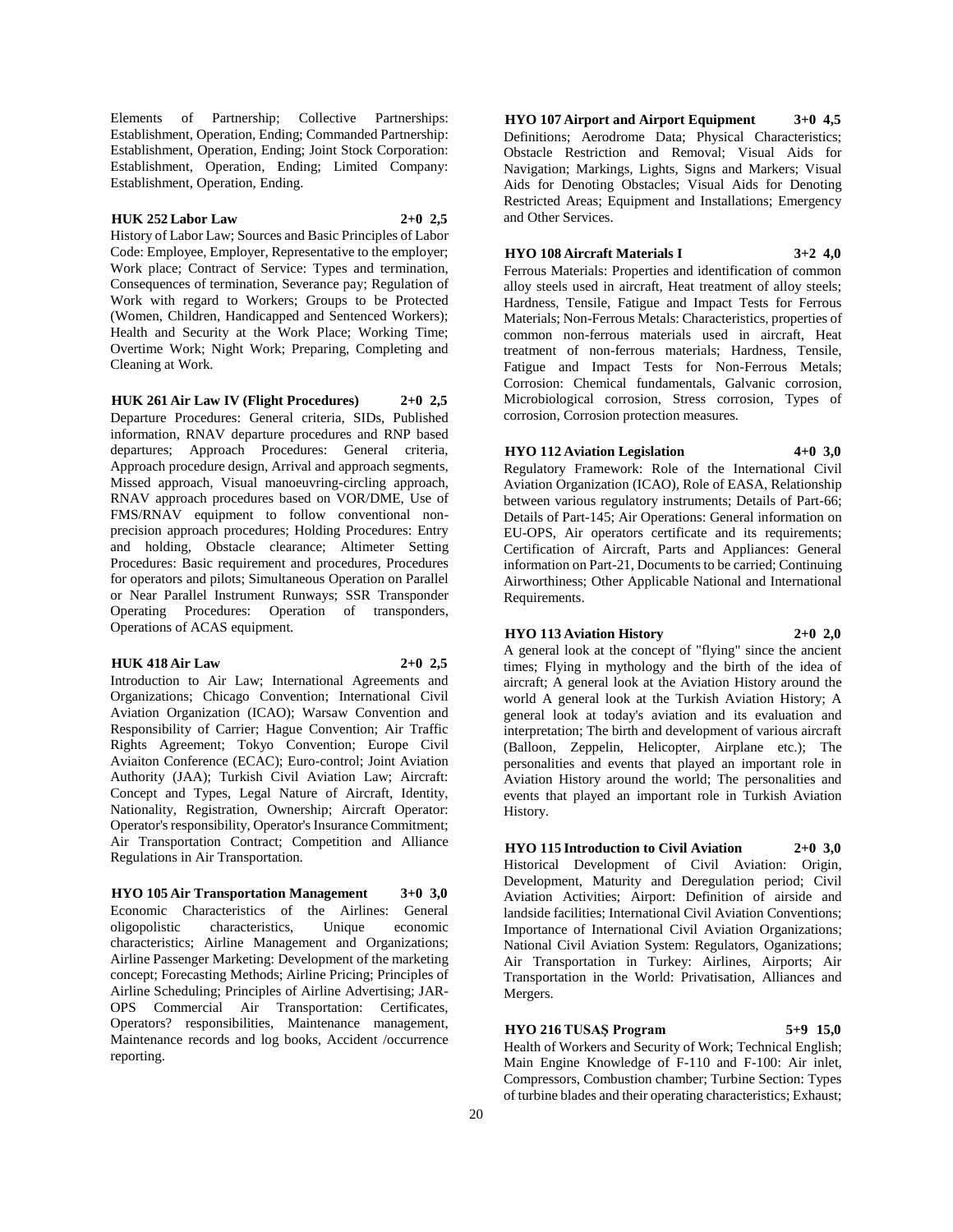Bearings and Seals; Lubricants and Fuels; Lubrication Systems; Fuel Systems; Air Systems; Starting and Ignition Systems; Engine Indication Systems; Power Increasing Systems; Baroscopic Control; Quality Control Systems; Paper Works of Engine Installation; Education of Engine Installation Workshop; Engine Test; Engine Storage and Preservation.

#### **HYO 219 Aircraft Materials II 2+2 3,0**

Introduction of Nonmetallic Materials; Classification of Composite Materials; The Selection Criteria for Aircraft Structure; Specific Examples of Aviation Application of Nonmetallic Materials; Fiber Reinforcements; Matrix Materials; Atomic and Micro Structure of Composite Materials; Mechanical Behaviours of Composite Materials; Fabrication Techniques of Composite Structures; Environmental Degradation of Composite Structures; Assembly Methods of Composite Structures; Maintenance and Repair Techniques of Composite Structures.

# **HYO 220 Aircraft Materials II 3+2 4,0**

Introduction of Nonmetallic Materials; Classification of Composite Materials; The Selection Criteria for Aircraft Structure; Specific Examples of Aviation Application of Nonmetallic Materials; Fiber Reinforcements; Matrix Materials; Atomic and Micro Structure of Composite Materials; Mechanical Behaviours of Composite Materials; Fabrication Techniques of Composite Structures; Environmental Degradation of Composite Structures; Assembly Methods of Composite Structures; Maintenance and Repair Techniques of Composite Structures.

# **HYO 221 Electrical Fundamentals I 3+0 3,0**

Electron Theory: Distribution of electrical charges within atoms, molecules, ions, compounds, Molecular structure of conductors, semiconductors and insulators; Static Electricity and Conduction: Distribution of electrostatic charges, Coulomb?s Law; Electrical Terminology: Voltage, Current, Resistance, Conductance, Charge; Generation of Electricity; DC Sources of Electricity: Primary cells, Secondary cells, Cells connected in series and parallel; DC Circuits: Ohms Law, Kirchoff?s Voltage and Current Laws; Resistance/Resistor: Factors affecting resistance, Resistor colour code, Resistors in series and parallel; Power: Power formula.

#### **HYO 222 Electrical Fundamentals II 3+0 3,0**

Capacitor; Magnetism; Inductor; AC Theory: Sinusoidal waveform, Phase, Period, Frequency, Calculations of voltage, current and power; Resistive, Capacitive and Inductive Circuits: Phase relationship of voltage and current in L, C and R circuits, parallel, series and series parallel, Impedance, Phase angle, Power factor and current calculations, True power, apparent power and reactive power calculations; Filters.

**HYO 223 Electrical Fundamentals Laboratory I 0+2 1,5** Electron Theory: Distribution of electrical charges within atoms, molecules, ions, compounds, Molecular structure of conductors, semiconductors and insulators; Static Electricity

and Conduction: Distribution of electrostatic charges, Coulomb?s Law; Electrical Terminology: Voltage, Current, Resistance, Conductance, Charge; Generation of Electricity; DC Sources of Electricity: Primary cells, Secondary cells, Cells connected in series and parallel; DC Circuits: Ohms<br>
Law, Kirchoff?s Voltage and Current Laws; and Current Laws; Resistance/Resistor: Factors affecting resistance, Resistor colour code, Resistors in series and parallel; Power: Power formula.

# **HYO 224 Electrical Fundamentals Laboratory**

**II 0+2 1,5** Capacitor; Magnetism; Inductor; AC Theory: Sinusoidal waveform, Phase, Period, Frequency, Calculations of voltage, current and power; Resistive, Capacitive and Inductive Circuits: Phase relationship of voltage and current in L, C and R circuits, parallel, series and series parallel, Impedance, Phase angle, Power factor and current calculations, True power, apparent power and reactive power calculations; Filters.

**HYO 225 Aircraft Maintenance Terminology I 3+0 4,0** Fundamentals of Aviation English: Word order; Location; Conjugation; Instructions; Procedures; Basic Sentence Structure; Word Endings: Prefixes and suffixes; Physical Characteristics; Dimensions; Purposes; Conjunctions; Actions; Conditions; Comparisons; Movement; Active and Passive; Processes; Functions; States; Failures; Damage; Connections; Units; Common Errors; Simplified English; Terminology of Maintenance.

**HYO 226 Aircraft Maintenance Terminology II 3+0 4,0** Introduction to the Use of Maintenance Manuals; Air Conditioning and Cabin Pressurization; Auto Flight; Instruments and Avionics Systems; Communications; Electrical Power; Equipment and Furnishing; Fire Protection; Flight Controls; Fuel; Hydraulic Power; Ice and Rain Protection; Landing Gear; Lights; Navigation; Oxygen; Pneumatic; Water and Waste System; Doors; Airframe and Structures; Power Plant.

**HYO 304 Aircraft Manufacturing Technologies 3+0 3,5** Fabrication and Processing of Composite Materials; Plastic Forming: Hot and cold plastic forming; Plastic Forming for Forging; Extrusion and Rolling; Casting Process; Heat Treatments for Metal Alloys; Surface Erosion and Lubrication, Classification of Machine Tools; Tool Bit; Permanent Assembling: Welding, Riveting; Removable Assembling: Bolt fasteners.

**HYO 313 Electrical Machinery 3+0 3,0**

Magnetism: Magnetic circuits, Care and storage of magnets; Transformers: Single, three phase and auto transformers; DC Motor and Generators: Construction, principles of operation, Characteristics, Efficiency, Starter generator; Three-Phase Circuits: Wye and delta connections, Power, voltage and current relationships; AC Motors and Generators: Single and three phase AC voltage generation, Revolving armature and revolving field type AC generators, Single, two and three phase alternators, Permanent magnet generator,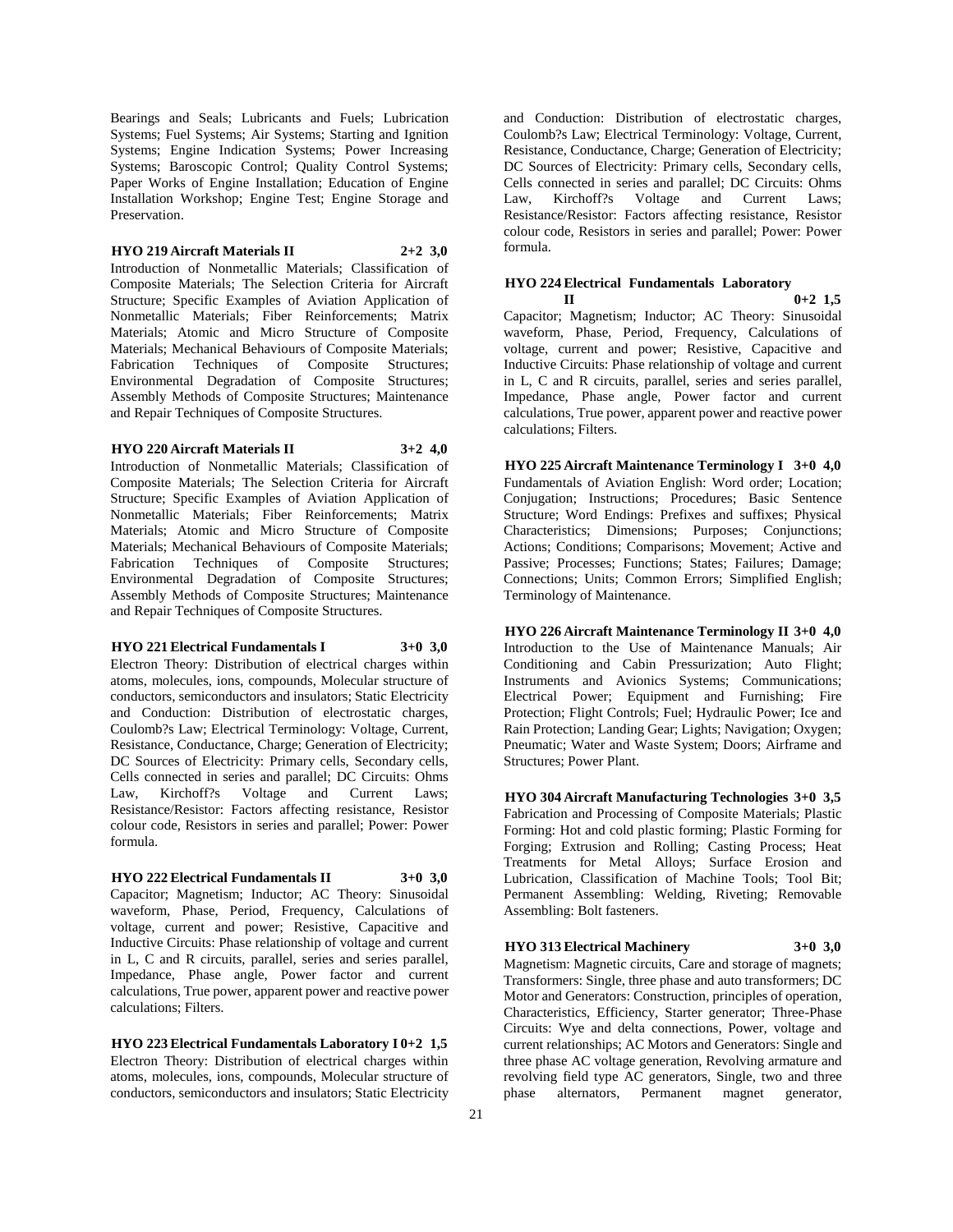Construction, principles of operation, characteristics of AC synchronous and induction motors both single and polyphase, Starting, Speed control and direction of rotation.

**HYO 315 Electrical Machinery Laboratory 0+2 1,5** Magnetism: Saturation point; Single, three phase and auto transformers; DC Motor/Generator: Constructions, Principles of operations, Series, shunt wound and compound motors/generators, No load and full load operation, Efficiency, Torque, Speed and direction of rotation of DC motors; Three-Phase Circuits: Wye and delta connections; AC Generators: Operation and construction of revolving field type three phase AC generator; AC Motors: Construction, Principles of operation and characteristics of AC synchronous and induction motors both single and polyphase, Speed control and direction of rotation, Methods of producing a rotating field: Capacitor, Inductor, Split pole.

#### **HYO 317 Aircraft Aerodynamics 3+2 5,0**

Physics of the Atmosphere: International Standard Atmosphere (ISA), Application to aerodynamics; Airflow Around a Body: Boundary layer, Laminar and turbulent flow, Free stream flow, Relative airflow, Upwash and downwash, Vortices, Stagnation; Airfoil and Wing Terminology: Camber, Chord, Mean aerodynamic chord, Profile (parasite) drag, Induced drag, Center of pressure, Angle of attack, Wash in and wash out, Fineness ratio, Wing shape and aspect ratio; Thrust; Weight; Aerodynamic Resultant; Generation of Lift and Drag: Angle of attack, Lift coefficient, Drag coefficient, Polar curve, Stall; Airfoil Contamination due to Ice, Snow and Frost.

#### **HYO 324 Electronic Instrument Systems 4+1 5,0**

Electronic Instrument System; Electronic Displays: Principles of operation of common types of displays used in modern aircraft, including CRT, LED and LCD; Electrostatic Sensitive Devices: Special handling of components sensitive to electrostatic discharges, Awareness of risks and possible damage, Component and personnel anti-static protection devices; Software Management Control: Awareness of restrictions, Airworthiness requirements and Possible catastrophic effects of unapproved changes to software programmes; Typical Electronic/Digital Aircraft Systems: General arrangement of typical electronic/digital aircraft systems and associated BITE.

#### **HYO 326 Aircraft Electricity Workshop 2+4 5,0**

Electrical Cables and Connectors: Cable types, structures and characteristics, Connector types pins, Plugs, Sockets, Insulators, Current voltage rating, Coupling identification codes; General Test Equipment in Avionics: Operation, function and use; Electrical Wiring Interconnection System: Continuity insulation bonding and test, Crimping tools and joint test, Connector pin removal and insertion, High tension and coaxial cable installation test, Identification of wire types, Inspection and damage, Wiring protection, Cable looming and support, Clamps, Sleeving, Shielding, EWIS installations, Maintenance and cleaning; Soldering: Methods, Inspection; Abnormal Events: Lightning strikes and HIRF penetration inspection.

**HYO 328 Aircraft Electrical Systems 5+0 5,0** Introduction to Electrical Power; Power Distribution Part; Emergency Power Generation; Distribution Components: Circuit protection, Fuses, Circuit breaker, Power relay, Current transformer; AC Generation: Inverters, Variable Speed Constant Freguency (VSCF) generator; CSD (Constant Speed Drive); Generator Control and Protection: Voltage regulation; Frequency Regulation; DC Generation; Transformer Rectifiers Unit; Batteries Installation and Operation; External Power; External Lights: Navigation, Landing, Taxiing, Ice lights; Internal Lights: Cabin, Cockpit, Cargo; Emergency lights.

**HYO 330 Model Aircraft Construction 1+2 3,0** Introduction to Building Model Aircraft; Theory of Flight: Forces acting on an aircraft, Lift, Weight, Thrust, Drag; Flight Principles of Model Aircraft; Major Parts of Model Aircraft: Wing, Structure, Landing gear, Tail, Flight controls, Engines; Types of Model Aircraft: Free flight models, Radio controlled models; Factors Affecting Model Aircraft Choice; Factors Affecting the Performance of a Model Aircraft; Plans and Building Materials; Building Techniques; Flying Techniques.

**HYO 334 Sustainable Aviation Technologies 2+0 2,0** Green Airports; Design and Construction Studies, Indoor air quality, Energy and material, Green engine; Combustor Design, Renewable energy sources in aviation; Alternative/Green Aviation Fuels, More electric aircraft (MEA); All Electric Aircraft (AEA); Thermal Management of Batteries, Life cycle design and life cycle assessment; Calculate of Life Cycle for Aviation Materials, Life cycle assessment of aerial vehicles.

**HYO 406 Helicopter Theory and Systems 3+0 4,5** Fundamental Concepts: Angular velocity, Tangential velocity; Aerodynamic concepts; Blade and Propeller; Forces Acting on a Blade During Rotation: Flapping, Dissymmetry of lift; Articulations: Flapping, dragging, feathering; Flight Control Systems; Tail Rotor: Torque Effect of Main Rotor; Air Flow Effect Passing Through a Blade Under Different Flight Conditions; Autorotation; Helicopter Flight; Airspeed Limitations; Airframe Systems; Landing Gears.

**HYO 409 Case Studies in Aviation Safety 2+0 3,0** Classification of the Factors Affecting Aviation Safety; Flight Operation-oriented Accidents: Flight crew, Communication and procedural errors; Aircraft-oriented Accidents: Design and material failures; Maintenanceoriented Accidents: Personnel and procedural errors; Airport/Air Traffic Control-oriented Accidents: Midair and runway collisions; Accidents due to Meteorological and Geographical Conditions; Security-oriented Accidents: Terrorist attacks and security errors.

**HYO 409 Case Studies in Aviation Safety 2+0 3,0** Classification of the Factors Affecting Aviation Safety; Flight Operation-oriented Accidents: Flight crew, Communication and procedural errors; Aircraft-oriented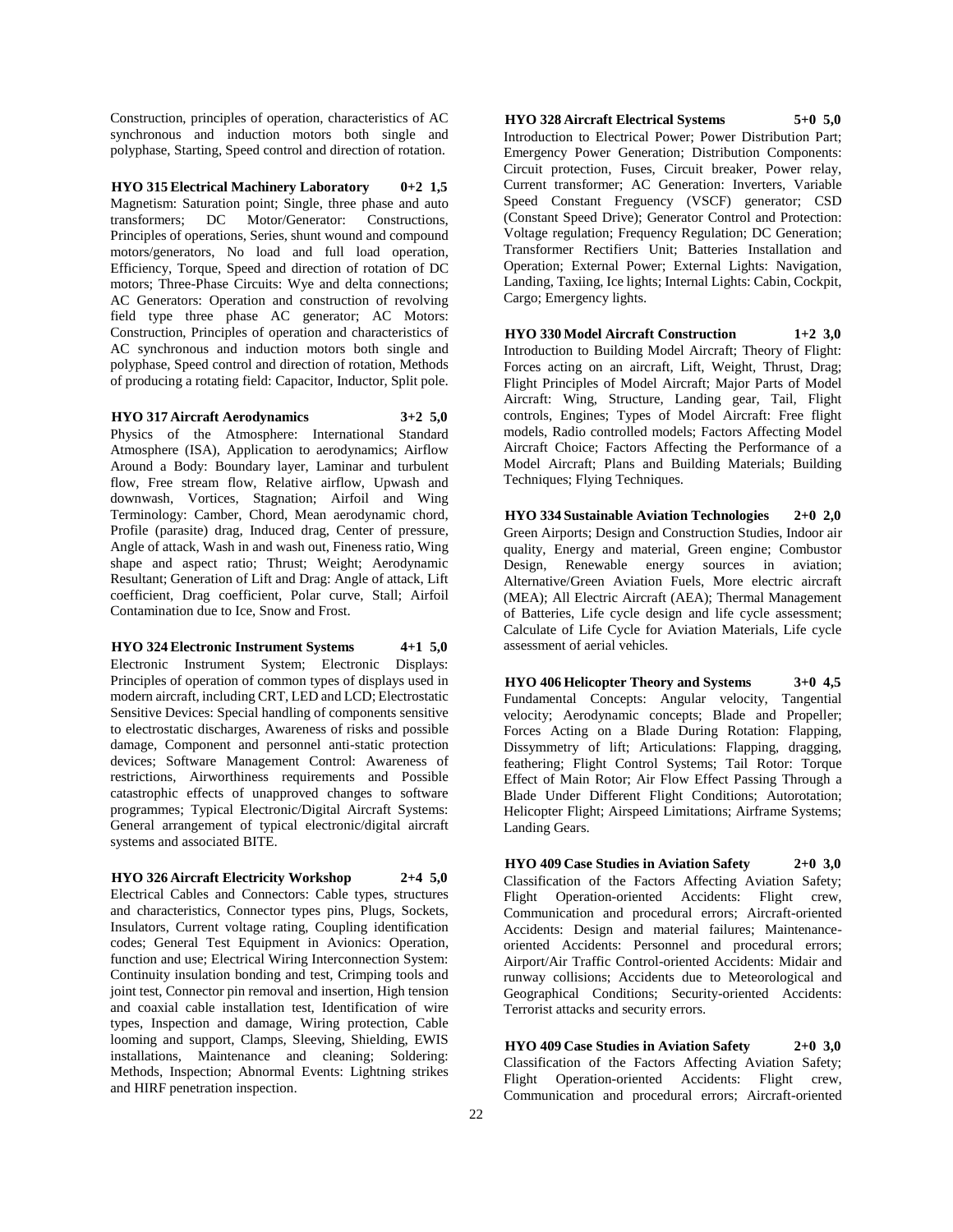Accidents: Design and material failures; Maintenanceoriented Accidents: Personnel and procedural errors; Airport/Air Traffic Control-oriented Accidents: Midair and runway collisions; Accidents due to Meteorological and Geographical Conditions; Security-oriented Accidents: Terrorist attacks and security errors.

#### **HYO 410 Applications of Powerplant-Airframe Maintenance 0+6 7,5**

Research Techniques: Basic research and applied research, Data collection techniques, Data processing; Research Methods: Subject selection, Subject restriction, Reference collection; Detailed Research on a Subject in Aircraft Structure or Power plant Maintenance: Definition of the problem or the subject in details, Definition of solution techniques or analysis methods, Researching and performing practical works, Results; Reporting: Page set up, Sentence structure, Headings, Abbreviation formats, Figure and table formats, Table of references format.

# **HYO 411 Vibration Analysis in Aircrafts 2+1 3,0**

Basic Consepts: A short history of mechanical vibrations; Importance of mechanical vibrations, What is vibration; Kinematics of vibrations: Basic elements of vibrations, Degree of freedom, Types of vibrations, Natural frequencies; Classification of vibrations, Linear and nonlinear vibrations, Clear and random vibrations; One degree-of-freedom vibration; Multi degree-of-freedom vibration; Fourier series; Laplace transformation; Isolation of vibration; Resources of aircraft vibrations and using vibration analysis systems; Vibration indication in aircraft: Devices in indications and indication techniques, Data Analysis, Adjudication.

#### **HYO 413 Aircraft Systems Design 2+2 4,5**

Project Requirements; aerodynamic design: airfoil, wing parameters, fuselage and wing configurations, control surfaces, performance and stability analysis; structural design: material, strength analysis and testing, wing and fuselage construction; propulsion : engine, propeller, performance analysis and testing: Avionics and Control; control parameters, control units and integration; optimization of all parameters according to the Project requirements and integration, manufacturing: prototype and flight testing; Project presentation and reporting.

#### **HYO 415 Academic and Technological Progresses in Aviation 3+0 3,0**

Introduction; Academic Studies; Propulsion in the Current Century: Conventional and unconventional systems; Powerplants: Materials, Cooling, Cycles, Combustion chambers; Airframe Systems: Winglet technology, BWB; Alternative Fuels: Hydrogen, Cryoplane, Model 304 hydrogen fuelled jet engine, Biodiesel; Subjects Related to Fuel Consumptions: Cost index, Continuous descent approach, Lower cruise speed, Weight effect; Environmental Effects: Emissions, Noise; Technological Subjects: New generation commercial and military aircraft, Afterburner, VSTOL, SR71.

#### **HYO 416 Reciprocating Engine Theory, Systems and Maintenance**

Reciprocating engine cycles: General information, Ideal reciprocating engine cycles, Otto cycles, Diesel cycles; Engine performance calculation methods; Energy analysis of reciprocating engines; Engine Characteristics: Loss analyses, Energy balance, Effects of engine parametres on engine performance; History of Reciprocating Engines; Operational principles of reciprocating engines: Four-stroke engines, two-stroke engines, Comparision of engines, Reciprocating engines in aircrafts; Reciprocating engine systems: Lubricating systems, Fuel systems, Ignition systems, Indicating systems; Vibrations: Basic Consepts, Effects of vibrations on engine, Availability in troubleshooting; Maintenance of reciprocating engines: Categorization of maintenance, Using maintenance methods in reciprocating engines with max. 450 Hp, Troubleshooting; Engine Testing: Power measurement, Pressure measurement, Temperature measurement.

**HYO 420 Electromagnetic Environment 2+0 2,5** Electrostatic Fields: Coulomb's law, Gauss's law, Electric potential and dipole; Magnetic Fields: Ampere's law and applications, Magnetic flux density, Maxwell's equations for static EM Fields; Maxwell's Equations: Faraday's law, Maxwell's equations in final forms, Time-harmonic fields; Electromagnetic Wave Propagation: Wave propagation in lossy dielectric, Planewaves in lossy dielectric, free space and good conductors; Effects of the Following on Maintenance of Electronic System: EMC-Electromagnetic Compatibility, EMI-Electromagnetic Interference, HIRF-High Intensity Radiated Field; Lightning/Lightning Protection.

# **HYO 422 Human Factors 3+0 3,0**

Fundamentals of Aviation Safety: Concepts of risk and safety, Accidents and incidents, Measurement of safety; Factors Affecting Aviation Safety; Human Performance and Limitations; Social Psychology; Factors Affecting Performance; Physical Environment; Tasks; Communication; Human Error and Error Management Models; Hazards in the Workplace; Maintenance Resource Management; Case Studies on Aircraft Maintenance.

# **HYO 424 Modern Avionic Systems 3+0 3,0**

Integrated Modular Avionics (IMA): Functions of typically integrated IMA modules and others systems: Core System; Network Components; Cabin Systems: Data/Radio communication, In-flight entertainment system; Access to Pre-departure/Departure Reports; E-mail/Intranet/Internet Access; Passenger Database; Cabin Core System; In-flight Entertainment System; External Communication System; Cabin Mass Memory System; Cabin Monitoring System; Information Systems: Air Traffic and Information Management Systems and Network Server Systems; Aircraft General Information System; Flight Deck Information System; Maintenance Information System; Passenger Cabin Information System.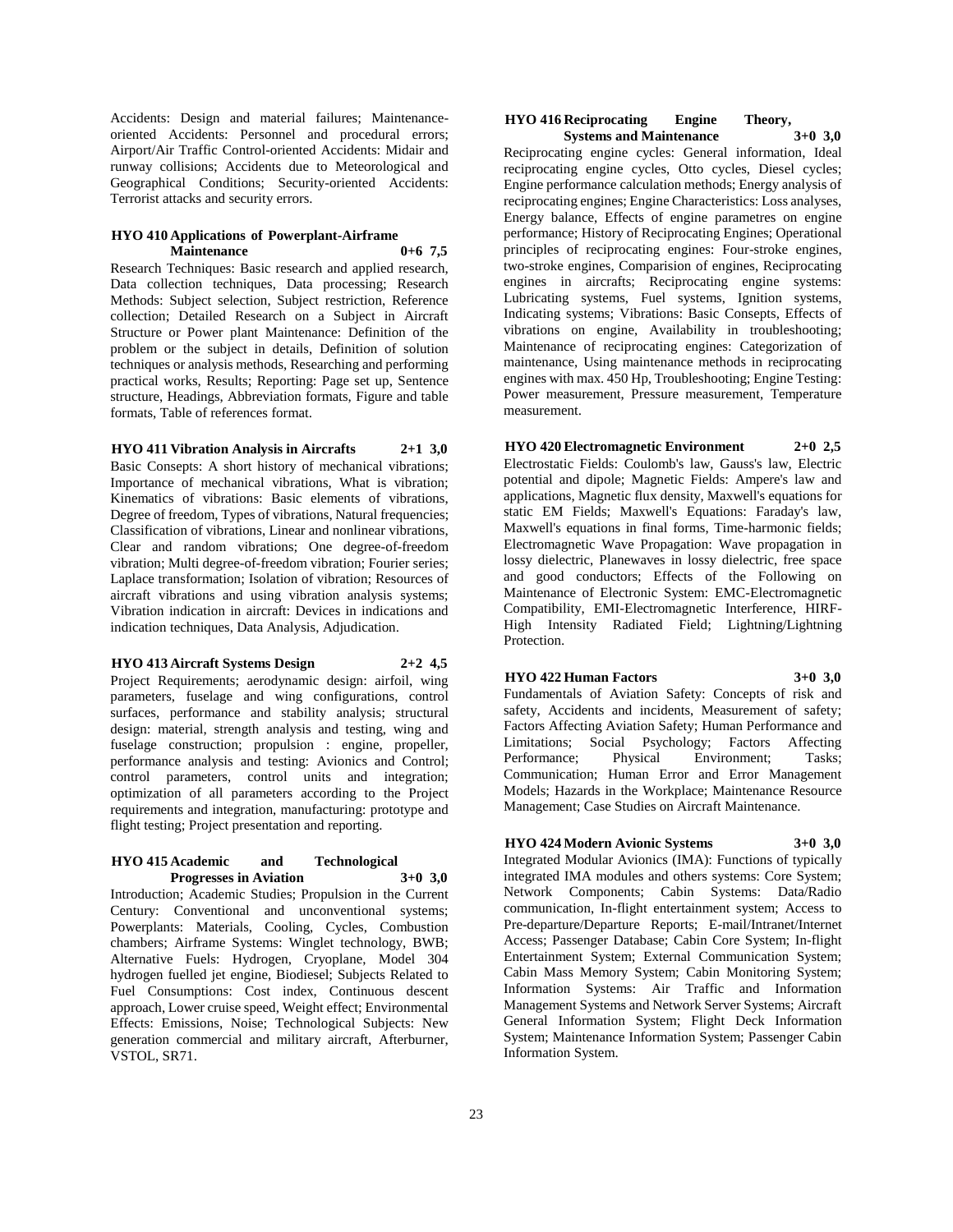**HYO 426 Ergonomics in Aviation 2+1 3,0** Ergonomics; Work System: Workload, Strain; Human Anatomy; Human Performance and Limitations; Anthropometry; Cognitive Ergonomics: Situational awareness, Human error, Cognitive ergonomics applications in aviation; Fatigue; Environmental Factors: Air conditioning, Lighting, Noise, Vibration; Human-Machine System; Work and Workplace Design in Aviation Maintenance Activities; Lifting, Carrying, Force use; Work Tools and Instruments; Work Life and Safety; Ergonomics Evaluation of a Hangar; Occupational Accidents and Statistics in Aviation Maintenance Activities.

# **HYO 428 Aviation Meteorology 3+0 3,0**

Atmosphere: Temperature, Humidity, Density; Pressure: Pressure systems (low pressure, high pressure); ICAO Standard Atmosphere; Wind: Jetstream; Types of Clouds and Meteorological Events (rain, fog, etc); Visibility: Meteorological events affecting runway visibility; Air Mass and Fronts; Icing; Thunder Storms; Turbulence; Atmosferic Circulation; Meteorological Documantations and Reports (METAR, TAF, SPECI, TREND).

#### **HYO 430 Safety Management System 2+0 3,0**

Basic Safety Contents: Shell model, Errors and violations, Organizational culture, Safety investigation; Need for Safety Management; Hazards, Safety Risk; ICAO Safety Management Programme SARPs; State Safety Programme (SSP); Characteristics of SMS; GAP Analysis; SMS Planning; SMS Operation: Hazard identification, Risk assessment and mitigation; Safety Assurance: Continuous improvement of the SMS, Relationship between safety risk management (SRM) and safety assurance (SA); Safety Promotion; Phased Approach to SMS Implementation; Operational Safety Assurance; State Safety Programme.

#### **HYO 451 General Aviation 3+0 3,5**

Concept and Content of General Aviation; Development of General Aviation; Regulations in General Aviation; Practices of General Aviation in the World; General Aviation in Turkey: Training facilities, Air taxi operations, Aircraft rent, Corporate aviation, Personal and private purposes in general aviation, Sport, Demonstrational and promotional purposes in general aviation; Types of Aircraft Used in General Aviation; Future of General Aviation.

# **İKT 153 Economics I 3+0 4,5**

Introduction to Micro Economics; Demand: Concept, Function, Patterns, Elasticity; Supply: Concept, Function, Patterns, Elasticity; Supply-Demand Equilibrium and Variation; Consumption Theory: Utility, Principles of diminishing marginal utility, Marginal utility, Consumer's balance; Production Theory: Production function, Technology, Law of diminishing returns, cost curves, Producer's balance and its changes, Production cost; Perfect Competition Market; Imperfect Competition Markets: Monopoly, Oligopoly, Monopolistic competition, Monopoly; Factor Markets; Welfare Economy.

# **İKT 154 Economics II 3+0 4,5**

Introduction to Macroeconomics; Gross National Product and Its Measurement; National Income Terms; Distribution of National Income; Consumption; Investment; Public Expenditures; Export, Import, Balance of Payments; Money Supply and Demand; Equilibrium in Commodity Market; Equilibrium in Money Market; Equilibrium in Macroeconomy, Inflation; Unemployment; Economic Growth Theories and Economic Development; Classical and Keynesian Sights; Last Approaches and Theories in Macroeconomy; Basic Problems in Macro-economy; Turkish Economy.

# **İKT 420 European Union and Turkey 2+0 3,0**

European Community: Establishment, Enlargement, Goals, Foundations, Management of European community, Criterion for membership, Results of membership; Economic and Monetary Union; Harmonization of Economic and Social Policies; Budget and European Investment Bank; Relationship Between Turkey and European Union: The history of relations, Terms of partnership, Financial assistance; Completing of Customs Union between Turkey and European Union: The establishment and scope of customs union, The effects of customs union on Turkish economy; The Analysis of European Summit Decisions.

#### **İLT 307 Communication 3+0 3,0**

Communication: Description of communication, Components of communication process; Functions and Types of Communication; Introduction to Empathic Communication: Description of empty, History of empty, Difference between empty and sympathy; Transactional Analyse: Parent personality, Child personality, Adult personality; Process of Empathic Communication: Components, Skill of listening; Improved of emphatic skill; Intellectual Background of Communication: Importance of listening and understanding; Organizational Communication: Communication process in organizations; Types of Communication in Organizations: Verbal communication, Non-verbal communication, Written communication; Preparation of CV; What' s cv?, Examples of cv; Body Language.

**İNG 117 English Speaking Skills I 6+0 4,0** Listening: Identifying main ideas, Listening for details, Predicting content; Speaking: Expressing agreement or disagreement, Asking for repetition, Keeping a conversation going by adding information; Expanding Knowledge of Frequently Used Words and Phrases; Pronunciation: Recognizing and practicing consonant and vowel sounds, Studying problematic sounds; Online Practice; Grammar; Presenting new structures and tenses.

**İNG 118 English Speaking Skills II 6+0 4,0** Listening: Understanding keywords to identify a topic, Listening for specific words in context to figure out their meanings; Speaking: Asking follow-up questions to keep a conversation going, Asking for clarification to make sure of correct comprehension, Conducting an interview, Role play practices; Pronunciation: Recognizing and practicing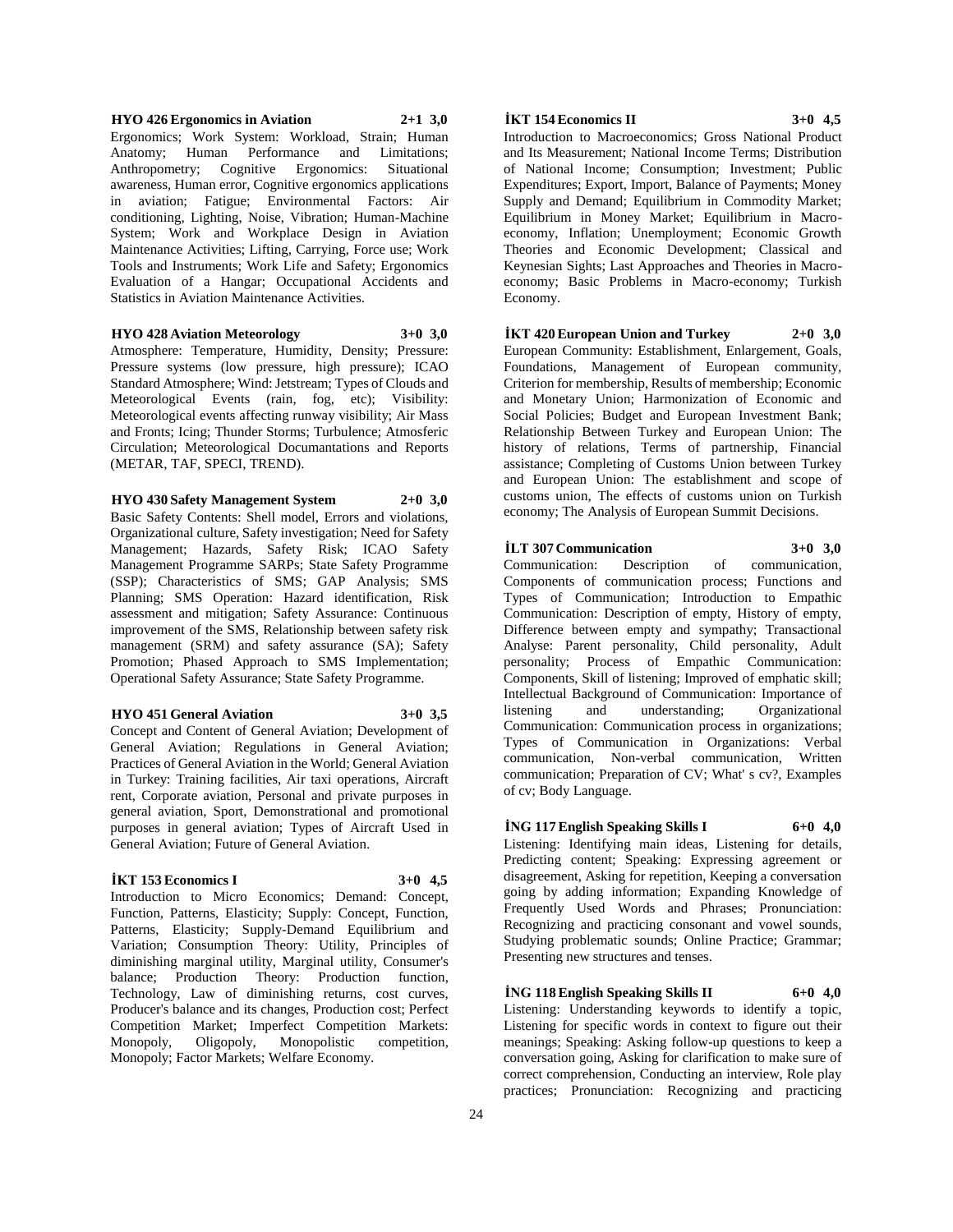consonant and vowel sounds, Studying problematic sounds; Online Practice.

# **İNG 119 Aviation English I 6+0 4,0**

Listening: Identifying main ideas, Listening for details, Predicting content; Understanding Keywords in Listening; Speaking: Expressing agreement or disagreement, Asking for repetition, Keeping a conversation going by adding information; Role Play Activities; Improving Presentation Skills; Pronunciation: Recognizing and practicing consonant and vowel sounds, Studying problematic sounds; Studying Some Important Sounds for Flight Training Students; Online Practice.

#### **İNG 120 Aviation English II 6+0 4,0**

Listening: Understanding keywords to identify a topic, Listening for specific words in context to figure out their meanings; Speaking: Asking follow-up questions to keep a conversation going, Asking for clarification to make sure of correct comprehension, Conducting an interview, Role play conversations; Improving Presentation Skills; Pronunciation: Recognizing and practicing consonant and vowel sounds, Studying problematic sounds; Studying Some Important Sounds for Flight Training Students; Online Practice.

## **İNG 127 English I 4+0 4,0**

Introductions, a New Business; A Business Problem; Business Travel; Food and Entertaining; Buying and Selling; Buying Luxury Brands; A Family Business; Advertising on the Internet; A Joint Venture; Communication, E-mail and Overtime; Avoiding Misunderstandings; Jobs and Working Fields; Work and Leisure Activities; Where You Live and Related Problems; A Place You Know Well; Dining Etiquette; Buying a Product; Types of Colleagues; Starting a Business; Marketing a New Product; Successful Companies; Using the Internet; Plans for the Future; Company Cultures; Skills You Need for a Job.

#### **İNG 128 English II 4+0 4,0**

A Work Day, Job Titles and Job Descriptions: Corporate culture, Describing changes in a company, Asking questions about companies and jobs; Company History; Describing Equipment, Describing Problems with Equipment; Processes and Procedures; Distribution and Delivery; Information about Orders and Deliveries; Advertising and Marketing; Planning; Transport; A Travel Anecdote; Business Travel; Out-of-Office Activities.

#### **i**NG 202 Aviation English III 60+0 **3,0**

Introduction: Language and RT communications in aviation; Hazards on the Ground: Ground movements, Communication on the ground, Runway incursions; En route: Environmental threats, Level busts, Decision-making; Approach and Landing: Approach and landing incidents, Handling technical malfunction, Reducing approach and landing risks, Plain English for communication between Pilots and Air-Traffic Controllers; Runway incursions; Flight control systems; Animals on the ground and bird strikes; Medical Emergency; Fire Risk; Meteorology;

Landing Gear and Braking; Fuel and Icing; Pressure; Unlawful Interference.

# **İNG 219 English Speaking Skills III 4+0 2,0**

Introduction: Language and RT communications in aviation, Examples of miscommunication; Hazards on the Ground: Ground movements, Communication on the ground, Runway incursions; En route: Environmental threats, Level busts, Decision-making; Approach and Landing: Approach and landing incidents, Handling technical malfunction, Reducing approach and landing risks; Environmental threats.

# **İNG 220 English Speaking Skills IV 4+0 2,0**

Introduction: Plain English for communication between pilots and air-traffic controllers; Weather Problems; Warning about Hazards and Risks; Runway Incursions; Flight Control Systems; Animals on the Ground and Bird Strikes; Medical Emergency; Fire Risk; Meteorology; Landing Gear and Braking; Fuel and Icing; Pressure; Unlawful Interference; Checking and Asking for an Alternative; Airport Markings and Airside Vehicles.

# **İNG 229 English III 4+0 3,5**

Ideas about Careers, Talking about Career Plans; Deciding on a Successful Candidate for a Job; Talking about Shopping Habits; Negotiating and Reaching an Agreement; Types of Companies; Discussing Ideas; Causes of Stress and Stressful Jobs, Suggesting Ways of Reducing Stress of Staff; Corporate Entertaining; Ideas about Marketing; Planning; Qualities and Skills of a Good Manager; Managing Conflict; Public and Private Sector Companies; Discussing Favorite Products.

# **İNG 230 English IV 4+0 4,0**

Human Resources, Staff Development and Training: Marketing, Entering the market, Launching a product, A stand at a trade fair; Entrepreneurship, Starting a Business, Financing a Start-up; Expanding into Europe, Presenting Your Business Ideas; Business Travel Abroad: Arranging business travel, Business conferences, Business meetings; Innovation Management; Customer Relations; Customer Satisfaction and Loyalty; Social Media and Business Relations; Staff and Customer Surveys.

# **i**NG 303 Aviation English IV 60+0 **3.0**

Introduction: English needed to communicate in non-routine and emergency situations during flight operations; Near Miss; Special Flights; Delays; Belly-landing; On-board Fire; Pilot Incapacitation; Ditching; Wind and Turbulence; Icing and Storms; Depressurization; Passenger Problems; Bomb Scare; Aircraft Mechanical and Electrical Breakdown; Volcanoes; Dangerous Goods; Collisions; Airfield and Navigation Equipment Failure.

# **İNG 304 Aviation English V 60+0 3,0**

Emergency Scenarios: Description of an emergency presented in a visual or an animation, Emergency prevention strategies, Emergency response procedures, Possible incidents; Situational Awareness; Flight Preparation; Using Correct Phraseology; Understanding and Responding to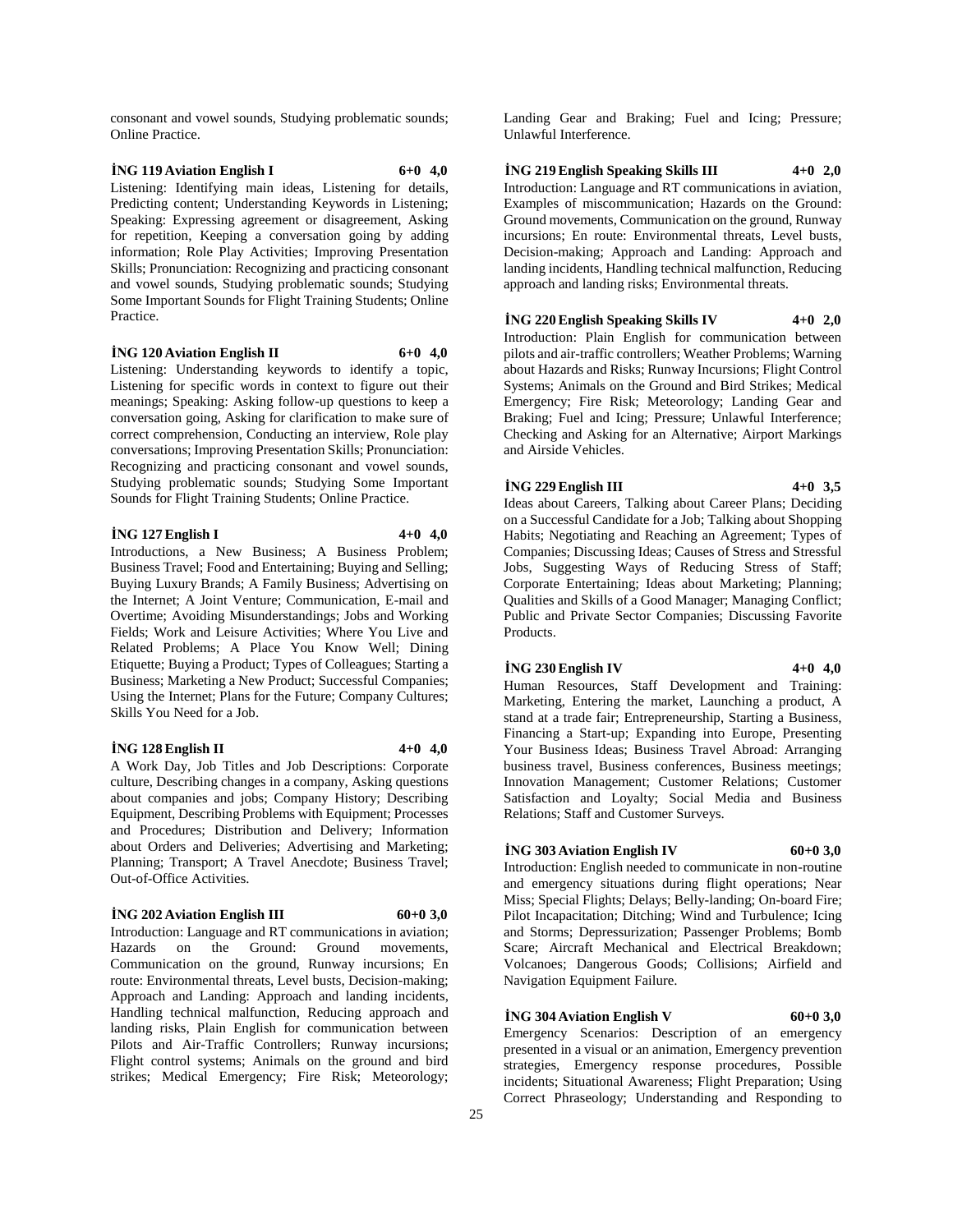International Accents; Discourse Management Strategies; Note-taking and Readback from Live ATC-Pilot Dialogues.

# **İNG 307 Aviation English I 4+0 5,0** Aviation Alphabet and Numbers; Aviation Industry; Civil Aviation Organizatios and Associations; Air Transportation; Airport Design; Environmental Impacts of Airports; Aircraft Accidents; New Aircraft Design; Air Cargo Industry; Airline Marketing; In-flight Entertaintment; Global Alliances; Airline Mergers.

**İNG 308 Aviation English II 4+0 5,0**

Air Transportation System: Social and Economic Impacts: Elements of Air Transportation: Regulatory organizations, airlines; airports, ATC services, catering and ground handling services; Liberalization and Privatization Trends in Air Transportation; International Economic Regulations; Airline Management and New Management Approaches; Airline Marketing; Airline Human Resources; Airport System and Environmental Impacts: Noise, air pollution; Air Cargo Industry; Future of Air Transportation in Turkey and in the World.

**İNG 321 English Speaking Skills V 4+0 2,0**

Introduction: English needed to communicate in non-routine and emergency situations during flight operations; Describing a Picture of an Aviation-related Incident; Studying Vocabulary to Communicate Effectively on a Wide Variety of Familiar and Unfamiliar Topics; Near Miss; Special Flights, VIP Flights; Delays; Belly-landing; Onboard Fire; Pilot Incapacitation; Ditching; Wind and Turbulence; Icing and Storms.

**İNG 322 English Speaking Skills VI 4+0 2,0**

Introduction: English needed to communicate in non-routine and emergency situations during flight operations; Listening Texts Involving Radiotelephony Exchanges with a Mixture of Aviation English and Plain English; Depressurization; Passenger-related Problems; Bomb Scare; Problems Deriving from Passengers; Aircraft Mechanical and Electrical Breakdown; Volcanoes; Dangerous Goods; Collisions; Airfield and Navigation Equipment Failure; Airfield Activities.

#### **İNG 325 Academic English III 3+0 3,0**

Reading Skills for Academic Study: Developing reading fluency, Adapting reading style to different text types, Practicing critical reading skills; Listening Skills for Academic Study: Listening to longer texts, Listening to short authentic texts, Recognizing stress and intonation; Speaking Skills for Academic Study: Asking for clarification, Asking for confirmation, Giving reasons and explanations, Giving short presentations on familiar topics; Writing Skills for Academic Study: Identifying different styles of paragraphs, Paraphrasing ideas in short texts, writing academic paragraphs, Writing formal and informal academic texts, Writing summaries.

# **İNG 326 Academic English IV 3+0 3,0**

Reading Skills for Academic Study: Adjusting speed and reading style to different genres and tasks, Reviewing and analyzing material, Focusing on critical reading skills, Recognizing biases in written works; Listening skills for academic study: Listening to longer authentic texts, Taking notes, Distinguishing facts from opinions, Drawing inferences; Speaking Skills for Academic Study: Participating in group discussions, Expanding opinions, Giving longer presentations on familiar topics; Writing skills for academic study: Expressing opinions in well-organized academic essays, paraphrasing ideas in texts, writing summaries of longer texts.

**İNG 401 Advanced English I 4+0 3,0**

Globalization: Brands, Store brands, Brand loyalty; Travel, Videoconferencing; Managing Change Successfully: Advertising, Internet advertising, Shock advertisements; Financial Reporting; Employment: Human capital planning; International Trade: International markets, Getting into new markets, Competition, Competition advantages, Competitors, Breaking up monopolies; Innovation; Organization; Money and Global Trends; Business Ethics; Business Strategies.

**İNG 402 Advanced English II 4+0 3,0** Communication, Corporate Communication, Twitter; International Brands; Building Business Relationships; Successful Strategic Change; Job Satisfaction: A job satisfaction survey; Comparing Similarities and Differences Between Two Companies; Risk Management: Reputational risk; Crowdfunding; Customer Services; E-commerce; Team-building; Raising Finance; Customer Complaints; Crisis Management: Assessing risk; The Future of Management and Business.

**İNG 423 English Speaking Skills VII 4+0 2,0** Pronunciation Activities: Stress, rhythm and intonation, First language and regional variation; Fluency Activities to Speak at Length with a Natural Effortless Flow; Studying Comprehension of Linguistic and Cultural Subtleties; Emergency Scenarios: Description of an emergency presented in a visual or an animation, Emergency prevention strategies, Emergency response procedures, Possible incidents.

**İNG 424 English Speaking Skills VIII 4+0 2,0** Situational Awareness; Flight Preparation; Using Correct Phraseology; Understanding and Responding to International Accents; Discourse Management Strategies; Note-taking and Readback from Live ATC-Pilot Dialogues; Studying Clues of Verbal and Non-verbal Interactions Between Pilots and Air Traffic Controllers; Activities for Improving Ability to Communicate in Plain English to Make a Clear Contrast with the Phraseology Suitable for Routine Situations.

#### **İST 409 Mathematical and Statistical Methods in Decision Making 4+0 4,0**

General Information on Statistics; Descriptive Statistics: Tables, Graphs, Measures, Central tendency; Measures of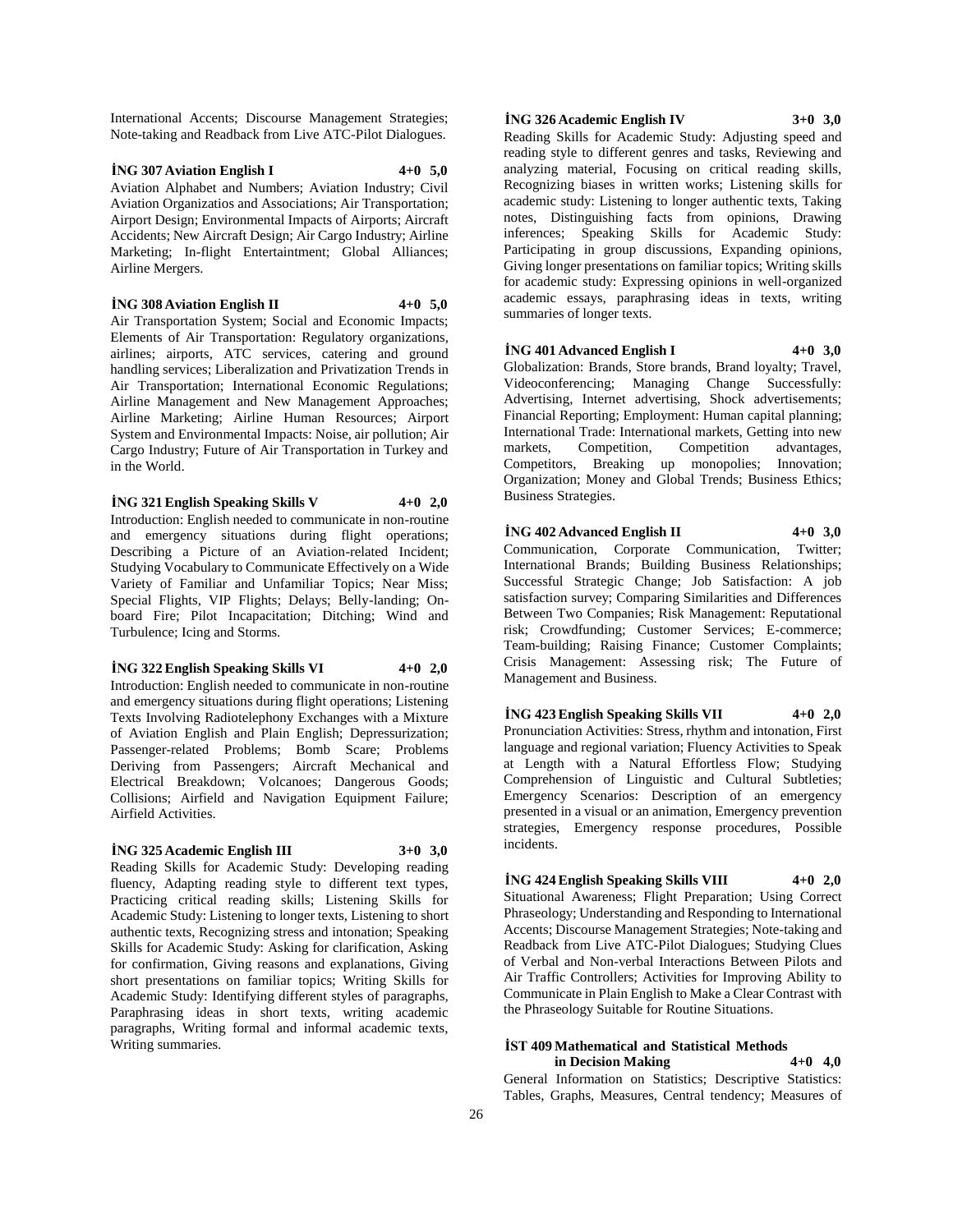Dispersion; Probability; Random Variables and Probability Distributions for Random Variables; Discrete Random Variable and Probability Distributions for Discrete Random Variables; Continuous Random Variable and Probability Distributions for Continuous Random Variables; Sampling; Sampling distributions; Point Estimation; Interval Estimation; Hypothesis Testing; Correlation; Regression; Some Nonparametric Tests.

# **İŞL 101 Introduction to Business 3+0 4,5**

Concept of business: Economic systems, Production factors, Needs and wants, Demand, Goods and services, Consumption and consumer; Success criterion: Efficiency and related concepts; Characteristics of Businesses: Goals and functions of businesses, Relationships with the environment and responsibilities of businesses, Grouping of businesses; Foundation of businesses: Foundation decision, Determining plant location; Extending Businesses; Business ethics and social responsibility ( Ethical and moral rules); Concept of management; Functions of management; Human resources management; Functions of human resources management; Principles of marketing.

**İŞL 102 Management and Organization 3+0 4,0** Management: Definition, Significance of Management for Business Enterprises; Development of Management Science: Classical, Behavioral and Modern Theories; Management Systems; Decision Making and Planning; Concepts of Authority and Power: Characteristics of Authority and Power, Delegation of Authority; Organization: Characteristics and Principles; Comparison of Organization and Planning Processes; Departmentalization; Staffing: Fundamentals, Staffing Process; Leading: Fundamentals, Leading Process; Organizational Structures: Development and Varieties of Organizational Structures; Controlling: Fundamentals and Controlling Process.

**İŞL 301 Human Resources Management 3+0 4,0** Human Resources Management: Development, Goals and Principles; Functions of Human Resources Management: Human resources planning; Recruitment, Performance Appraisal, Training, Orientation and Development; Wage and Salary Administration; Career Management; International Human Resources Management; Technology in Human Resources Management.

**İŞL 352 Organizational Communication 2+0 3,0** Definition and Significance of Organizational Communication; Functions of Organizational Communication; Organizational Communication Process; Channels of Organizational Communication; Communication Methods and Tools in Organizations: Organizational Communication and Managerial Function; Organizational Culture and Communication; Barriers to Organizational Communication; Developing Methods of Organizational Communication.

**İŞL 406 Strategic Management 3+0 4,5** Fundamental Principles of Strategic Management: Vision, Mission Strategy, Politics; Strategic Management in

Corporations: Definition of strategic management, Principles of Strategic Management, Nature of Strategic Management; Fundamental Principles of Strategic Management; Strategic Management Processes; Strategic Management: Developments from 1960 to 1990; Process of Development in Strategy; Purposes of Strategy; Analysis of External Environment; Analysis of Corporate.

**İŞL 417 Management Information Systems 3+0 4,5** Concept of Information Systems: Elements of Information Systems, Classifications of Information Systems; Information Systems in Business Management: End User Information Systems, Office Automation Systems, Electronic Communication Systems, Teleconferance Systems, Electronic Printing Systems, Process of Image Systems; Business Information Systems: Marketing Information System, Production Information System, Human Resource Information System, Accounting Information System, Financial Information System; Decision Support Systems: Models of Decision Support Systems, Executive Information System, Artificial Intelligence and Expert Systems; Global Dimensions: Global Data, Security and Ethic Problems in Information Systems, Computer Crime.

# **KÜL 199 Cultural Activities 0+2 2,0**

Participating Actively or as a Spectator in Sports Activities; Participating in Activities Arranged by the Counseling Center; Participating in Workshops in Art; Education on Museums; Participating in Art Trips; Participating in Cultural Trips; Participating in and Taking Duty in activities such as Cinema, theatre, scientific Meeting etc.; Taking duty in Clubs; Being a Student Representative and Participating in Environmental Activities.

## **MAT 108 Linear Algebra and Analytic Geometry 2+0 3,0**

Vectors and Applications: Inner product of vectors, Outer product of vectors, Compound product of vectors; Vector Spaces and Subspaces; Planar Coordinates and Applications: Vertical coordinate system, Parallel and polar coordinate system; Coordinate Transformation on Plane; Matrices and Matrice Applications: Determinants; Addition, subtraction and multiplication of matrices, Special Matrices; Linear Algebraic Equations; Curve Drawings and Applications; Analytic Geometry in Space; Planes and Applications.

# **MAT 119 Mathematics I 3+1 5,0**

The Rate of Change of a Function: Coordinates, Increments; Slope of a straight line and equations of a straight line; Functions and graphs; Behavior of functions; Slope of a curve; Velocity and rates; Limits: Theorems about limits, Infinity; Application of Limits; Derivatives: Polynomial functions and their derivatives; Rational functions and their derivatives; Inverse functions and their derivatives; Trigonometric functions and their derivatives; Natural logarithm and their derivatives; Exponential functions and their derivatives; Polar coordinates; Applications: Increasing or decreasing functions; Maksima and Minima theory and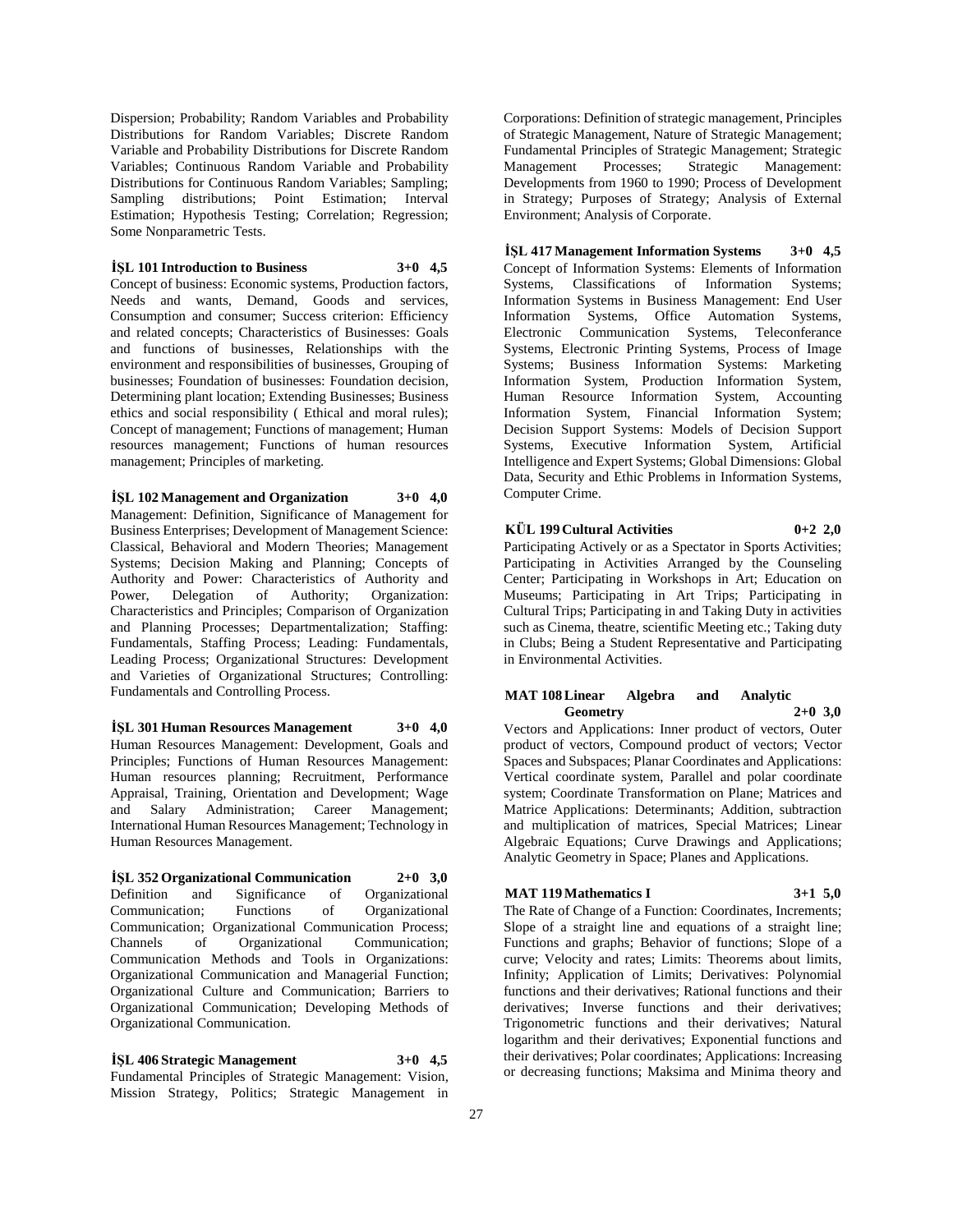problems; Curve plotting; The mean value theorem; Rolle?s Theorem.

# **MAT 120 Mathematics II 3+1 4,0**

Integration: The indefinite integral, Applications of indefinite integration, Integration of trigonometric functions; Area under a curve; Definite Integral: Area between two curves, Distance, Volumes, Moments and center of mass; Work; Hyperbolic functions: Definitions, Derivatives and integrals; Numerical methods for approximating definite integrals; Cylindrical and Spherical Coordinate Systems; Vector functions and their derivatives: Velocity and acceleration, Tangential vectors, Curvature and normal vectors; Infinite Series: Power series, Taylor?s theorem, Application to max-min theory for functions of two independent variables.

# **MAT 128 Mathematics 4+2 5,5**

Basic mathematical concepts: Fractions, Percentage, Decimals, Repeating decimals, Exponent and radicals numbers; Number sets; Ratio and Proportion: Speed and motion problems; Equation and Inequalities: First and second degree equation and inequality, Solving sets of equations in coordinate systems; Units of measurement and transformation; Geometric Shapes and Properties: Triangle, Circle, Polygons; Perimeter; Area; Volume calculation; Functions; Sequences; Limit: Continuity; Derivative: Geometric interpretation of derivatives , Algebraic expressions, Power Formula , Close functions of derivative, Derivative by parts, derivative of trigonometric functions, Higher derivatives , Applied derivative: Curve plotting; Integral.

# **MAT 129 Mathematics I 2+0 4,0**

Set Systems of Number; Exponents and Radicals; Solutions of Inequality and Equation; Functions: Special functions and graph; Mathematical Induction; Sequence and Convergence; Limit; Continuity; Derivative Power; Formula; Chain Rule and High Order Derivative; Derivative of Special Functions; Maxima, Minima and Inflections; Economic Applications of Derivative; Plotting Curve.

# **MAT 172 Mathematics II 2+0 3,0**

Integration: The definite integral, Properties of definite integral, Fundamental theorem of calculus, Areas of plane regions; Techniques of Integration: Change of variables, Integration by parts, Integration of rational functions; Applications of Integration: Applications of integral in economics; Multiple Integrals: Double and triple integrals; Matrix; Determinants; System of Linear Equations.

# **MAT 208 Differential Equations 3+0 4,5**

Definition of Differential Equation: Solutions of differential equations; First Order and First Degree Differential Equations: Separable equations, Homogeneous differential equations, Linear differential equations, Exact equations; Higher Order Linear Equations With Constant Coefficients and Applications: Homogeneous equations, Nonhomogeneous equations.

# **MAT 801 Mathematics I 4+0 4,0**

Arithmetic Terms and Signs: Methods of multiplication and division, Fractional and decimal numbers, Measurements and conversions, Ratio and proportion, Means and

percentages; Numbers; Sets; Functions; Simple Geometric Structures; Equation / Graphs of Functions; Simple Algebraic Expressions and Calculations: Addition, Subtraction, Multiplication and Division; Use of Brackets; Simple Algebraic Fractions; Logarithms; Simple Trigonometry: Trigonometric links, Use of tables, Sequences and series, Limits and continuity; Derivatives and Derivative Applications; Drawing graphics by using derivative; Ambiguous Figures and the L'Hospital Rule; Taylor's Formula.

# **MAT 802 Mathematics II 4+0 4,0**

Integration: Definite integral, Fundamental theorem of differential and integral calculus, Areas of plane regions, Techniques of integration; Integration of Rational Functions, Trigonometric Integral, Improper Integrals, Integration Methods; Integral Applications: Volume, Arc length and Surface area; Multivariable Functions: Limits and continuity, Partial derivatives, Total derivative, Maximum and minimum; Double and Triple Integrals; Area and Volume.

## **MAT 803 Linear Algebra 3+0 3,0**

Vector Spaces; Subspaces; Linear Dependence and Linear Independence: Finite Dimensional Vector Spaces (base (base) concept), Linear Transformations; Matrices; Matrices and Linear Transformations (Matrix representation of linear transformations); Linear Equations and Their Solutions; Indices and Exponential Expressions, Fractions and Negative Indices; Simultaneous Equations and Quadratic Equations with One Unknown; Systems of Linear Equations and Solution Methods of Linear Equations.

**MEK 110 Mechanics for Air Traffic Control 3+0 3,0** Statics of Particles: Forces in the plane and space; Equivalent System of Forces; Equilibrium of Force Systems in a Plane; Equilibrium of Force Systems in Space; Kinematics of Particles: Linear and curvilinear motion of particles; Newton?s Laws of Motion: Newton?s 2nd law, Equations of motion, Dynamic equilibrium; Principle of Work and Energy; Principle of Impulse and Momentum; Kinematics of Rigid Bodies.

# **MEK 112 Mechanis 3+0 3,0**

Nature of Matter: Chemical elements, Structure of atoms and molecules; Chemical Compounds; States of Matter: Solid, Liquid, Gaseous; Changes Between States; Forces, Moments and Couples, Representation As Vectors; Centre of Gravity; Elements of Theory of Stress, Strain and Elasticity: Tension, Compression, Shear, Torsion; Nature and Properties of Solid, Fluid and Gas; Pressure and Buoyancy in Liquids (Barometers).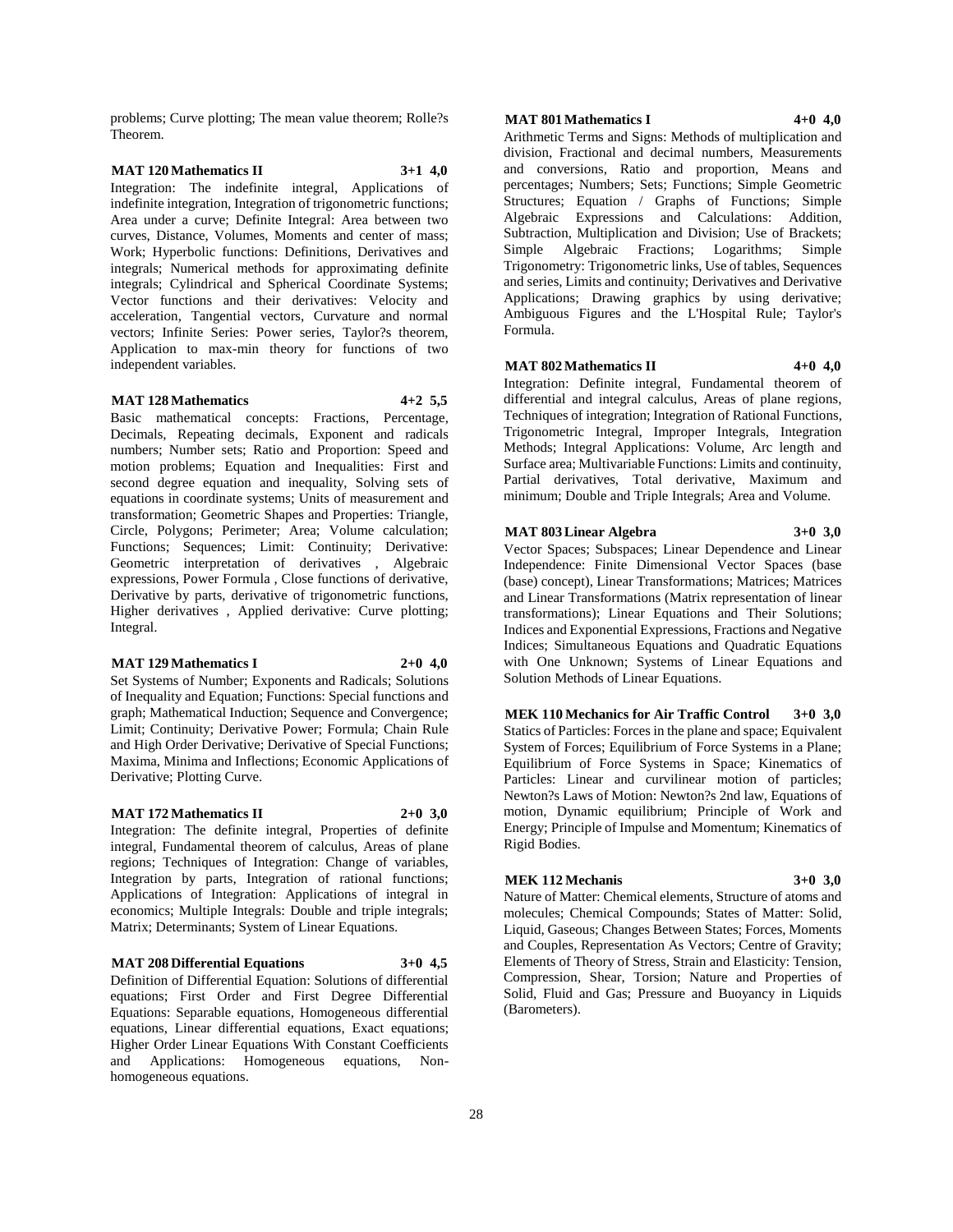#### **MEK 210 Fluid Mechanics 2+1 3,0**

Definition of Fluids; Continuum Hypothesis; Properties of Fluids: Specific gravity, Density, Viscosity, Surface tension, Compressibility; Fluid Statics; Fluid Flow; Streamlines: Streaklines, Pathlines; Types of Flow (steady, unsteady, laminar, turbulent, etc.); Control Volume and System Representation; Continuity Equation, Static, Dynamic and Total Pressures; Bernoulli Equation; Venturi Tube Flow; Fluid Resistance, Laminar and Turbulent Flows, Reynolds Number; Effects of Streamlining; Viscous Flow in a Pipe; Effects of compressibility on Fluids, Mach Number; Dimensional Analysis.

# **MEK 312 Flight Mechanics 3+1 3,5**

Forces on Aircraft: Lift, Drag, Thrust and Weight; Steady State Flights and Performance: Steady level flight, Steady climbing flight, Steady descending flight, Steady gliding flight and Glide ratio; Coordinated Turn Maneuver; Effects of Load Factor: Stall, Flight envelope, Maneuvering envelope and Structural limitations; Lift Augmentation; Stability: Active and passive, Longitudinal stability, Lateral stability, Directional stability.

#### **MLY 205 Public Finance 3+0 4,5**

Public Finance: Introduction, Chronology; Theoretical Approaches to Public Finance; Public Finance and General Economy; Functions of Public Finance; Allocation: Public goods, Semi-public goods, Private goods; Distribution of Income; Economic Stability; Public Expenditure: Definition, Classification, Causes of increase; Financing Government Expenditures; Taxation: Classification, Tax Burder, Tax Avoidance.

**MUH 151 Introduction to Accounting 3+0 4,5** Concepts of Business and Accounting; Financial Transactions; Balance of Assets-Liabilities; Balance Sheet and Income Statement; Accounts: Concept of account, Types of accounts, Account chart; Document and Books; Accounting Process; Follow up Goods Transactions: Inventories and transactions of the purchase and sale of goods, Periodic inventory system, Perpetual inventory system; Liquid Assets: Cash, Banks, Checkups; Marketable Securities: Share certificates, Bonds; Receivables: Trade receivable, Other receivable; Long Term Assets; Liabilities; Shareholders Equity; Transactions of Income and Expenses; End of Period Transactions; Preparing Financial Statements and Closing Transactions.

**MUH 240 Cost and Management Accounting 4+0 5,0** Introduction to Cost and Management Accounting; Cost Behavior and Cost Volume Profit Relationship; Variation of Cost Behavior; Introduction to Cost Management System; Cost Allocation and Activity Based Costing; Job Costing System and Process Costing Systems; Relevant Costs and Decision Making; Master Budget: Flexible Budgets and Variance Analysis; Management Control Systems and Performance Measurement.

**MUH 302 Analysis of Financial Reports 3+0 4,5**

Fundamental Financial Statements: Balance sheet, Income statement; Comparative Statements Analysis Method: Preparation of statements, Analysis and interpretation; Percentage Analysis Method: Preparation of statements, Analysis and interpretation; Trend Analysis Method: Preparation of statements, Analysis and interpretation; Fund Cash Flow Analysis: Preparation of statements, Analysis and interpretation; Change in Net Working Capital Statement: Preparation of statements, Analysis and interpretation; Ratio Analysis: Analysis and interpretation of liquidity, financial structure activity and profitability ratios.

# **MÜZ 155 Turkish Folk Music 2+0 2,0**

Folk songs from different Regions of Turkey are Taught; Aegean Region Zeybek Folk Songs: Eklemedir koca konak, Ah bir ateş ver, Çökertme, Kütahya'nın pınarları, Çemberinde gül oya; Kars Region Azerbaijani Folk Songs: Bu gala daşlı gala, Yollarına baka baka, Dağlar gızı Reyhan, Ayrılık, Dut ağacı boyunca; Central Anatolian Region Folk Songs: Seherde bir bağa girdim, Uzun ince bir yoldayım, Güzelliğin on para etmez, Mihriban ve Acem kızı; Southeastern Anatolian Region; Urfa and Diyarbakır Folk Songs: Allı turnam, Urfanın etrafı, Mardin kapısından atlayamadım, Fırat türküsü, Evlerinin önü kuyu; Blacksea Region; Trabzon, Rize, Artvin Folk Songs: Maçka yolları taşlı, Ben giderim Batuma, Dere geliyor dere.

**MÜZ 157 Traditional Turkish Art Music 2+0 2,0** Description of Traditional Art Music: Basic concepts, Characteristics, Types, Notes, Instruments; The Mode System of Traditional Turkish Art Music; The Rhythmic Pattern of Traditional Turkish Art Music; Samples from Different Modes; Samples from Different Rhythmic Patterns.

#### **NÜM 305 Quantitative Methods 3+0 4,5**

System and system approxmations; Decision Making Process and Models: Structure of Decision Problem, Decision Making Process; Decision environment: Certainty, uncertainty and Risk; Decision Models in certain environment; Linear Programing, Model Formulation, Linear Programing Solving Techniques: The Graphical and Simplex Techniques; Duality and Sensitivity Analysis; Transportation and Assigment Models; Network Analysis; Inventory Models; Game Theory.

# **PLT 105 Principles of Flight 3+0 3,5**

Subsonic Aerodynamics: Laws and Definitions, Basics of Airflow, Aerodynamic Forces and Moments, Airfoil and Wing Terminology, 2 Dimensional Flow around Airfoil, 3 Dimensional Flow about an Aircraft, Ground Effect, Stall Phenomena, Boundary Layers; High Speed Aerodynamics: Mach Number, Compressibility, Shock Waves, Divergence Drag and its Reduction; Stability:Static and Dynamic Stability; Control:Longitudinal, Directional and Lateral Control, Operational Limitations: Flight, Maneuver and Gust Envelopes; Propellers; Flight Mechanics: Forces on an Aircraft, Steady Level Flight, Climb, Descend, Turn.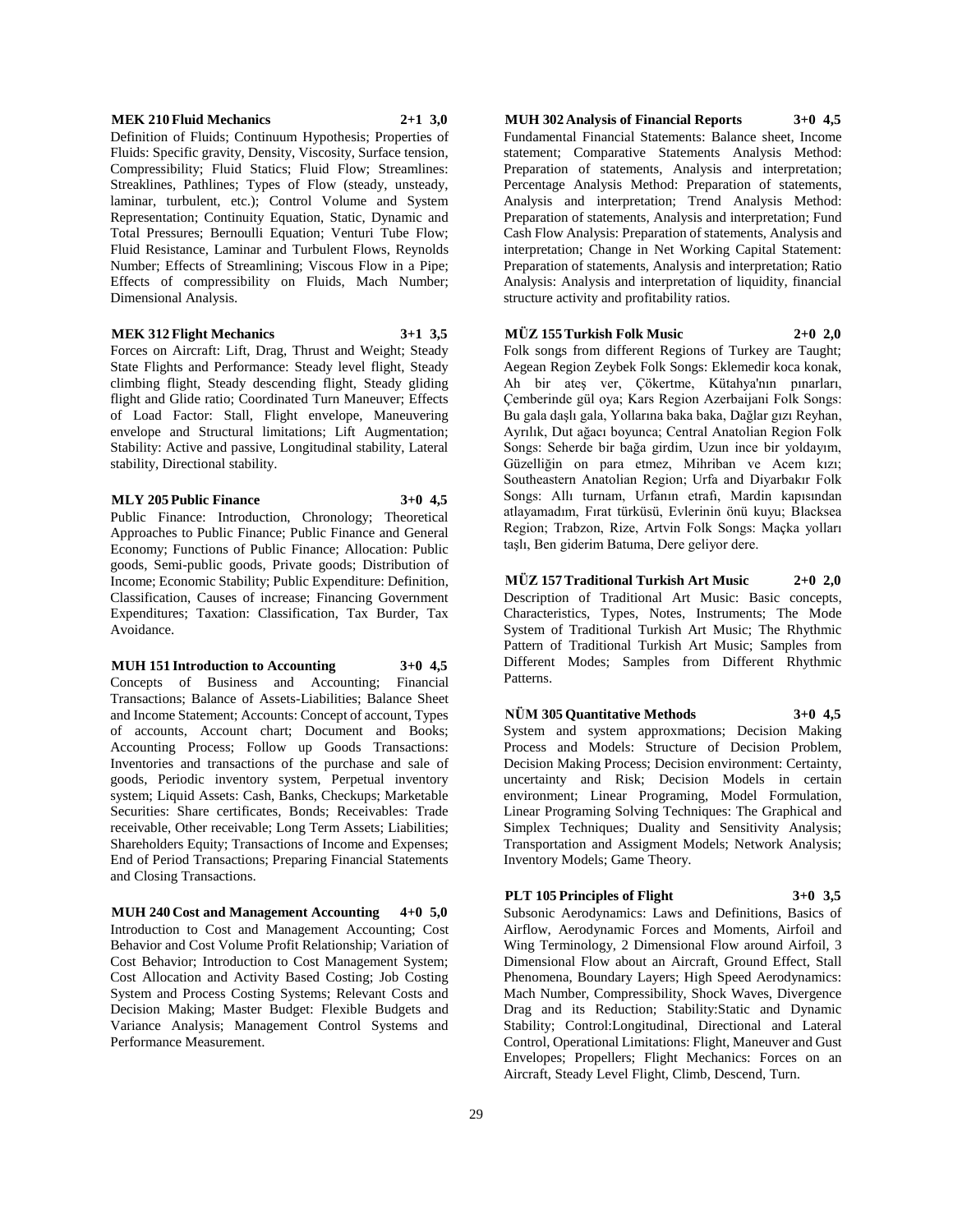**PLT 107 Flight and Ground Safety I 2+0 1,5** Main Factors in Flight Safety; Man (Human), Medium(Environment), Maintanence; Main Factors Of Incident/Accident; Man, Machine, Medium, Mission, Management; Reasons of Aircraft and Ground Incidents/Accidents; Flight Crew, Aircraft, Meteorology, Maintanence, Aerodrome, ATC, Other?s; Analysis of Incident/Accidents during Approach .Take off-Landing Incident/Accident; Relationship among Man, machine and environment; Risk Factors; Human Psychology/ Physiology, Personality and Behaviors, Environment, Maintenance application; Management; Risk Factors; Measures of Flight and Ground Safety; Basic concepts of Flight and Ground Safety; Conceptional Model, Health for Flight;

#### **PLT 109 Meteorology 5+0 4,0**

Atmosphere; Temperature, Pressure, Air Density, Humidity, ICAO Standard Atmosphere; Wind: Lokal Winds, General circulation, Turbulence, Jetstream, Wind Shear; Clouds and Precipitation; Visibility: Runway visibility ; Meteorological Events (rain, fog, etc); Air Masses and Fronts; Pressure systems; Climatology; Flight Hazards: Icing, Turbulence, Thunderstorms, Inversions, Windshear; Meteorological Information: Weather Charts, Weather Reports (METAR, TAF, SPECI, TREND)

# **PLT** 114 Aircraft General Knowledge **(Airframe and Systems) 3+0 4,0**

System Design: Design concepts, Loads, Stresses, Fatigue, Corrosion; Airframe Structure: Construction and attachment methods, Materials, Wings, Empenange, Fuselage, Doors, Windows; Hydraulic: Hydraulic fluids, System components; Landing gear: Types, System components, Nose wheel steering, Brakes, Wheels, Tyres; Flight Control: Primary flight control surfaces, Secondary flight control surfaces, Fly-by-wire; Pneumatic: Pressurisation, Air conditioning system; Anti-Icing and De-Icing Systems; Fuel System: Fuels, System components, Indications; Emergency Systems: Smoke detectors, Fire protection systems, Oxygen systems.

#### **PLT 116 Aircraft General Knowledge II (Electrics) 2+0 3,0**

Definitions and Basic Applications: Static electricity, Direct current, Alternating current, Resistors, Capacitors, Inductance coil, Permanent magnets, Electromagnetism, Circuit breakers, Semiconductors and logic circuits; Batteries: Types, characteristics and limitations; Generation: DC generation, AC generation, Constant Speed Generator (CSD) and Integrated Drive Generator (IDG) systems, Transformers, Transformer Rectifier Unit (TRU), Static inverters; Distribution: DC distribution, AC distribution, Electrical load management and monitoring systems, Automatic generators, Bus switching, Indications and warnings; Electrical Motors: Operating Principle, Components.

# **PLT 225 Aerodynamics 3+0 3,5**

Basic Laws of Physics And Thermodynamics Related To Aerodynamics; Atmosphere; International Standard Atmosphere; Bernoulli's Principle; Airspeed Measurement; Introduction To Compressible Flow; Airfoils; Lift Theories; Boundary Layer; Drag; Wings; Aerodynamic Characteristics of The Wings; Stalls; Drag Polar; High Lift Devices; Compressibility Effects On The Aircraft Aerodynamics.

#### **PLT 234 Introduction to Aircraft Types I 30+0 3,0**

General: Engine, Propeller, Fuel, Oil, Hydraulic; Limitations: Speed symbol and terminology, Emergency Procedures: Practical speed, Examples; Normal Procedures: Practical speed; Standard Performance Graphics and Its Use; Weight and Balance: Filling weight and balance sheet; Equipment List, Compulsory and noncompulsory equipment, Definition and application of aircraft and its systems, Wing, Fuselage, Engine, Avionics, Aircraft ground and maintenance service (Cross country application).

# **PLT 235 Flight Operations 2+0 3,0**

Requirements of ICAO Annex 6; Flight Operations; Performance and Limitations; Instruments, Equipment and Flight Documents; Communication and Navigation Equipment; Flight Crew; Security; Requirements of JAR-OPS; Air Operator Certification; Operational Procedures; Requirements for All Weather Operations; Instruments and Equipment; Communication and Navigation Equipment; Navigation Requirements for Long Range Flights; Flight Management; Transoceanic and Polar Flight; MNPS Airspace; Special Procedures and Hazards: MEL; De/Anti-Icing; Bird Strike; Noise Abatement; Fire/Smoke; Decompression; Wind shear and Microburst; Wake Turbulence; Security; Emergency Landings; Fuel Jettisoning; Dangerous Goods; Contaminated Runway.

#### **PLT 239 Aircraft General Knowledge III (Aircraft Engines) 2+0 3,0**

Piston Engines Principles: Engine cycles; Engine Construction; Mechanic, thermal and volumetric efficiencies; Power Calculations; Factors Affecting Performance; Classification of Piston Engines; Fuel and Fuel Systems; Start and Ignition Systems; Lubricants and Lubricating System; Engine Instruments; Gas Turbine Engine Principles: Engine Cycle; Engine Construction: Air Inlet, Compressor, Combustion chamber, Turbine, Exhaust; ; Fuel and Fuel Systems; Start and Ignition Systems; Lubricants and Lubricating System; Engine Instruments; Auxiliary Power Unit.

# **PLT 240 Avionics I 12+0 1,5**

KMA 24 / 28 Audio Nav/Comm Control Panel; KX 155/ 165 KY 196A/197 King/Nav Com System; Frequency Selection, Activating; KAP 140 Otopilot and Flight Control System; KR 87 Digital ADF: Station defining, System check; RMI Radio Magnetic Indicator Course Deviation Indicator; KT 76 A / 76C Transponder; KMD 550 MFD Multi Function Display; KN 62 A DME Distance Measuring Equipment; KCS 55 A HSI Horizontal Situation Indicator; OBS Omni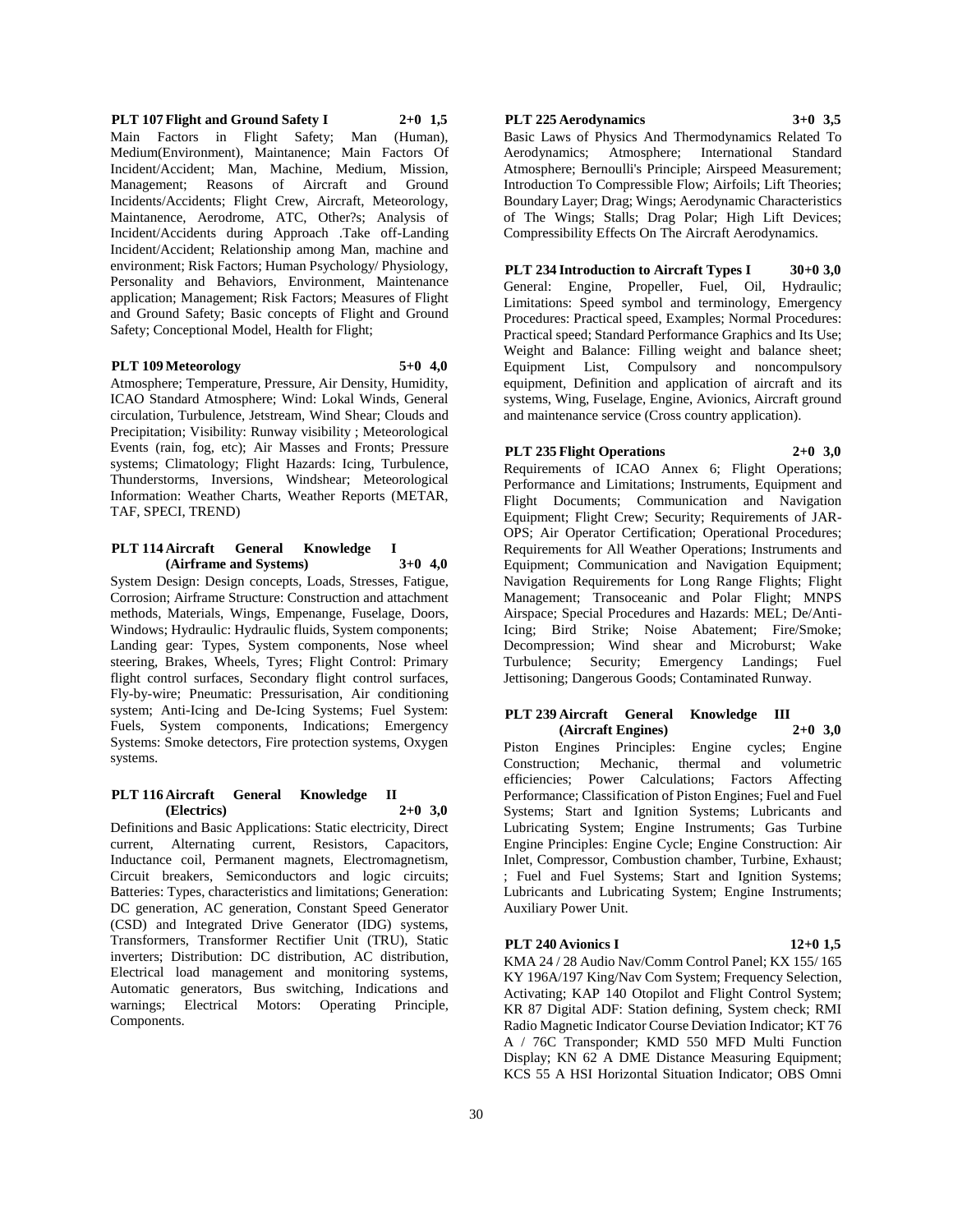Bearing Selector; KLN 89B/ 94 GPS Navigation System Indicator.

#### **PLT 241 Aircraft General Knowledge IV (Fligt Instrument) 2+0 2,0**

Pitot?Static Instruments: Pitot?static heads, Air speed indicator, Pressure altimeter, Vertical Speed Indicator, Machmeter; Magnetism and Magnetic Compass: Magnetism, Magnetic compass, Aircraft magnetism; Gyrosopic Instruments: Gyroscopic principles Gyro types, Directional gyro, Attitude indicator, Turn and slip indicator, Turn coordinator, Slave gyro; Inertial Navigation Systems: INS, IRS; Air Data Computer; Engine Instruments: Grouping, Thrust indicators, Torque indicators, Tachometers, Temperature indicators, Pressure indicators, Engine vibration indicator, Fuel quantity indicator, Fuel flow indicator; Syncrhos: Operating principles, D.C. and A.C. syncrhos.

# **PLT 242 Normal Procedures I 18+0 1,5**

Familiarization to Flight; Preflight Preparation and Checks; Checklist Following and Operating Procedures; Preflight Inspections; Before Starting Engine Checks; Starting Engine Checks; Before Taxiing Checks; Taxiing Checks; On Holding Point (engine run up) Checks; Before Take-off and Take-off Checks; Climb, Cruise and Descend Checks; Traffic Circuit Pattern, Downwind and Before Landing Checks; After Landing Checks; Engine Shut-Down and Securing Procedures.

# **PLT 243 Aircraft General Knowledge V ( Autopilot and Recorders) 2+0 2,0**

Automatic Flight Control Systems: General, Flight director, FMA, Autoland; Trims, Yaw Damper, Flight Envelope Protection: Trim Systems, Yaw damper, Flight envelope protection, Autothrottle; Communication Systems: Voice communication, Datalink transmission, FANS; Flight Management System; Alerting Systems, Proximity Systems: FWS, SWS, Stall protection, Overspeed warning, Takeoff warning, Altitude alert system, Radio Altimeter, GPWS, TAWS, EGPWS, ACAS/TCAS; Integrated Instruments, Electronic Displays: Electronic display units, ADI/HSI, EFIS, ECAM, EICAS; Maintenance, Monitoring and Recording Systems: CVR, FDR; Digital Circuits and Computers.

# **PLT 244 Emergency Procedures I 18+0 1,5**

Airspeed for emergency operation; Engine failures: Engine failure during takeoff roll, Engine failure immediately after takeoff, Engine failure during flight (restart procedures); Forced landing; Emergency landing with or without engine power; Fires; During start on ground or in flight, Electrical fire in flight, Cabin and wing fire; Icing: Static source blockage; Landing with a flat main or nose tire; Electrical power supply system malfuction: Ammeter's indication of accesive rate of charge, Low voltage annunciator (volts) Illumination during Flight; Vacuum system failure; Radio failure in flight; Light signals and meanings given from the tower.

**PLT 245 Radio Navigation I (Basic Radio Aids) 3+0 4,5** Radio Wave Theory: Frequency, Wavelength, Amplitude, Phase, Freguency Bands, Modulation, Antennas, Wave Propagation; VDF (VHF Direction Finder); ADF (Automatic Direction Finder); VOR (VHF Omni Range); DME (Distance Measuring Equipment); ILS (Instrument Landing System); MLS (Microwave Landing System); RADAR: Working Principle, Weather Radar, Radar Altimeter, PSR (Primary Surveillance Radar), SSR (Secondary Surveillanca Radar); GPWS (Ground Proximity Warning System); TCAS (Traffic Collision Avoidance System); R-Nav (Area Navigation); INS (Inertial Navigation System); Satellite Based Navigation: GPS, GLONASS, GALILEO; Ground, Space and Airborn Based Augmentation Systems.

#### **PLT 246 Meteorology of the Fly 20+0 4,0**

Visibility;Clouds;Thunderstorm: Flying in the thunderstorm; Turbulance:Type of turbulance, Flying in the turbulance; Icing:Type of ıcing, Icing during flight;Sıgmet;Vhf volmet meteorological broadcasts; Prognostic charts(Swc); Meteorological cautıons;Metar aviatıon routing weather report; Signifıcant current and deduced weather forecast; Speci aviatıon selected special weather report;Taf terminal aerodrome forecast;Taf amd improved aerodrome forecast; Constant pressure charts.

# **PLT 247 General Navigation 5+0 5,0**

-Basics of General Navigation: The Solar System; The Earth: Great Circle; Rhumb Line; Conversion Angle; Latitude and Latitude Differences; Longitude and Longıtude Differences; Time: Types Of Time; Conversion Of Time To Arc and Vice Versa; Directions: Kinds Of Direction;Variation; Deviation; Calculating Direction; Distance: Conversion From One Unit To Another; Finding Distance on Latitude/ Longitude; Plotting; Magnetısm And Compasses; Charts: Scale; Representive Fraction;Factors Of Dead Reckoning Navigation (DR): Track; Heading; Speed; Wind velocity And Drift Time; Using Flight Computer In-flight Navigation:Take-Off; Clımb; Cruıse; Decent; Off Track Correctıons.

**PLT 248 Standard Operation Procedures I 18+0 1,5** Aircraft Logbook Inspection; General Fuselage Condition Checks; Analysis of Aircraft Failures; Exceptional Flight Procedures; Oil and Fuel Check; Preflight Inspection; Use of Checklist; Before Starting Engine Checks; Communication Procedures; Checks of Controls; Starting Engine and Checks; Flight Safety Precautions; Determination of Primer; Taxi and Take-off Instructions; Taxiing Technique and Checks; Before Take-off Checks; Magnetos Checks; Engine Run-Up Checks; Take-off; Use of Throttle; Heading, Airspeed and Engine Instrument Checks; Crosswind Technique During Take-off.

# **PLT 249 Performance I 3+0 2,0**

Performance legislation, airworthiness requirements, operational regulations; Performance theory, stages of flight, steady flight, climb, descent, range and endurance, take-off and landing, influencing Variables on performance; Class B single-engine aeroplanes, speed definitions, effect of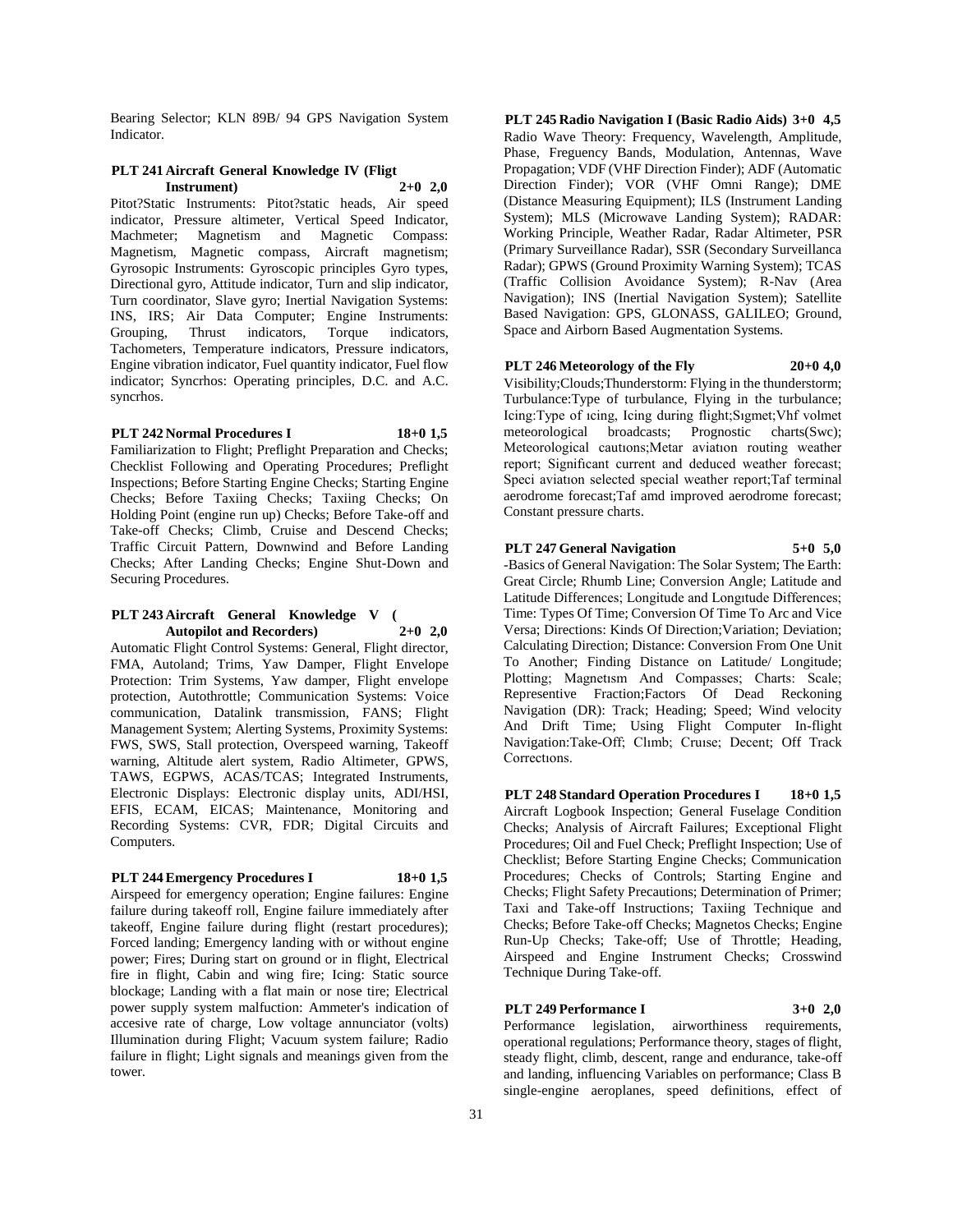variables on single-engine aeroplane performance, take-off and landing, climb, cruise, descent, use of aeroplane performance data; Class B multi-engine aeroplanes, speed definitions, effect of variables on multi-engine aeroplane performance, take-off and landing, climb, cruise, descent, use of aeroplane performance data.

**PLT 251 Human Performance and Limitations 4+0 4,5** General Concept of Human Factors in Aviation; Human Factors in Aircraft Accidents; Aviation Physiology; Atmosphere; Respiratory and Circulatory Systems; Hypoxia and Hyperventilation; Man and Environment: Sensory System; Central and Peripheral Perception Systems; Vision; Basic Functions and Parts of Eye; Visual Problems During Day and Night; Equilibrium; Spatial Disorientation; Perception System; Nutrition; Hygiene; Health Care: Harmful effects of tobacco and alcohol in aviation; Self Imposed Stress, Incapacitation in Flight; Crew Resource Management.

# **PLT 252 Flight and Ground Safety II 18+0 3,0**

Stress Management; Environmental Stress Factors and Their Effects; Mental and Physical Health; Time Limitation for Mission and Flights; Behaviors of Passengers and Typical Passenger; Effects of Natural Events (MTO) in Flight Safety; Vortex; Distance Clearance Between Aircraft: Suggestion of ICAO and NTSB; Runway and Hydroplaning; Slippery Runways and Accidents; Windshear/Microburst; Bird Hazard and Avoidance Techniques; High Voltage Lines; Other Environmental Factors: Electromagnetic Interference.

#### **PLT 253 Air Traffic Communication I 2+0 4,5**

Radio technics phonetic alphabet and mors codes; How to say numbers, time system abbreviations; Standard phraseology standard words and definitions; call signs, type of call signs; correction, read back - frequency change; radio check; engine start up procedures and taxi instructions; Take off clearance enroute procedures; position reports; flight level or altitude; Approach and traffic pattern procedures, runway vacating after landing; radio failure, transponder procedures; distress communications, urgency communications.

#### **PLT 254 Mass and Balance 22+0 3,5**

Mass and Balance Considerations: Mass limitations, Centre of gravity limitations; Loading: Mass and Load Terms, Mass limits, Structural limitations, Performance limitations, Cargo limitations, Mass calculations; Fundamentals of CG Calculations: Definition of CG, Conditions of equilibrium, Basic calculations of CG; Mass and Balance Details of Aircraft: Contents of mass and balance documentation, Determination of aircraft empty mass and CG position by weighing, Extraction of basic empty mass and CG data from aircraft documentation; Determination of CG Position: Arithmetic, graphic and index method, Load and trim sheet, Intentional re positioning of CG; Cargo Handling: Types of cargo, Floor area load and running Load limitations in cargo compartments, Securing of load.

# **PLT 256 Practice in Flight I 0+18 4,5**

Familiarization with Flight and Aeroplane: Engine start, Taxi, Take-off, Climb, Entering to training areas, Flight controls, Communication with control tower; Training Area Procedures: Protection of training area, Air maneuvers, Emergency procedures, Leaving training area; Traffic Pattern: Down wind, Base leg, Final approach and landing; After Landing Procedures: Parking, Engine shutdown.

**PLT 258 VFR Navigation and Flight Planning 24+0 3,0** Performance Chart of Cessna; Computer Use on VFR Navigation; Dead Reckoning; Fulfilling and Using Flight Log; Fulfilling VFR Flight Plan; Finding Radial by VOR and ADF; VFR Navigation Planning and Application; Control Zone and Service; Responsibilities of Pilots; Finding Direction by Radio Waves; Chart Reading Methods in Navigation; Studies of SOP in Terms of Navigation.

# **PLT 316 Performance II 20+0 4,0**

Class A aeroplanes certificated under CS-25, aircraft classification and pavement classification numbers; CS-25 speed definitions; Take-off, take-off distances, acceleratestop distance, balanced field length concept, unbalanced field length concept, take-off climb, obstacle-limited take-off, take-off on wet and contaminated runways, use of reduced and derated thrust; Climb, climb techniques, influence of variables on climb performance; Cruise, cruise techniques, range, endurance, long range cruise, cost index; En-route one engine inoperative; Descent; Approach and landing; Use of aeroplane flight data.

**PLT 326 Radio Navigation III (FMS) 18+0 3,5** Flight Managemet System and General Terms: Navigation and flight management, Flight management computer, Navigation data base, Performance data base, Typical input/output data from the FMC, Determination of the FMS position of the aircraft; Typical flight deck equipment fitted on FMS aircraft: Control Display Unit, EFIS instruments, Typical mode of the navigation display; Global Navigation Satellite Systems: GPS/GLONASS/GALILEO principles, Operation, Errors and factors affecting accuracy.

**PLT 330 Flight Planning and Monitoring 38+0 6,5** Computation of Estimated Time En Route And Total Fuel Requirements Based On Such Factors Such As Power Settings, Operating Altitude or Flight Fuel and Wind; Fuel Reserve Requirements; Selection And Correct Interpretation of The Current and Applicable En Route Charts; SIDS; STARS and Instrument Approach Charts; Explaining NOTAM Information; Determining Required Performance of the Aircraft and Operating Limitations; Preparation and Fling VFR; IFR Flight Plan; Having Weather Information Pertinent to the Proposed Route of Flight and Destination; Rules For The Alternate Routes and Destination; Plotting Proper Routes; Altitudes.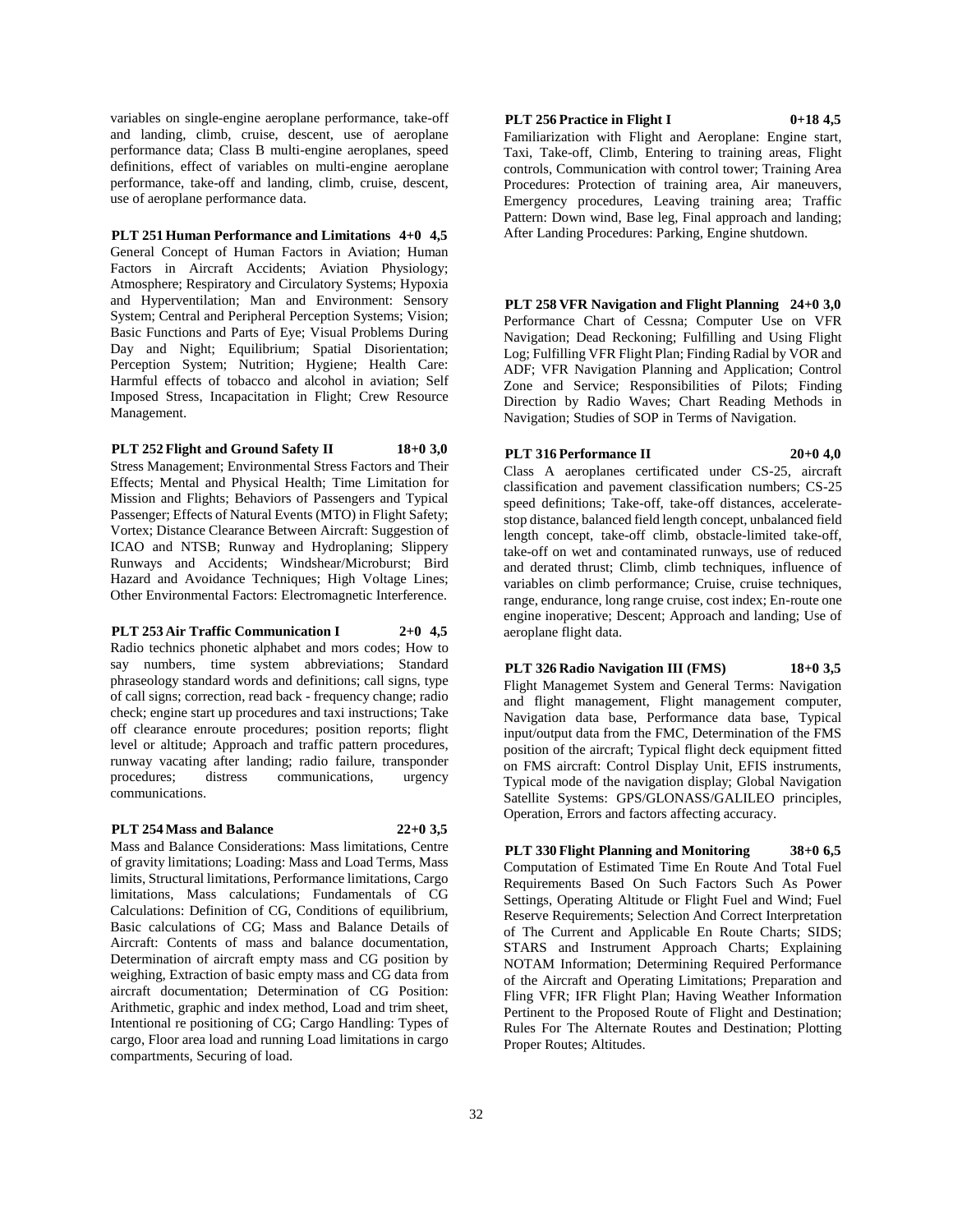**PLT 332 Standard Operation Procedures III 15+0 1,5** Aircraft Logbook Inspection; External and Internal Preflight Checks; Starting Engine;Take-off and Entering Training Areas; Climbing; Straight and Level Flight; Descending; Leaving Training Areas and Entering Traffic Pattern; Missed Approach; Touch and Go; Crosswind Takeoff; Landing; Configuration Changes; Speed Changes; Slow Flight; Steep Turns; Stalls; Calculation Of Approach Speeds; Gear Extending in Emergency Landing; Eyes Closed Cockpit Control; Recovering From Critical Flight Attitudes.

**PLT 336 Emergency Procedures II 15+0 1,5**

Pitot-Static System Failure: Maximum gliding distance without engine power, Landing emergencies; Recovering from Spin; Ditching; Proposing Recovery; Alternator Failure; Communication Failure; Warning Lights from Tower; Rejecting Take-Off; Recovering from Abnormal Situation; Forced Landing; Landing gear malfunction.

**PLT 338 Normal Procedures II 15+0 1,5**

Preflight Internal and External Inspection; Reading Checklist Procedures; Before Start-up Controls; Before Taxi Controls; Holding Point and Before Line-up Controls; Line-up; Takeoff; Climbing; Setting Level Flight and Controls; Procedures of Training Areas;

**PLT 340 Radio Navigation II (Radar, RNAV) 24+0 4,0** Basic Principles of Radar: Ground Radar: Principles, Use of radar in air traffic control services: Radar Services; Radar Identification Procedures: PSR and SSR; Radar Vectoring, Speed Control, Separation Applications; Transponder: Principles, Mode and code, Basic monitoring; Area Navigation Procedures: RNAV: BRNAV, P-RNAV, RNP-RNAV, 2D RNAV, 3D RNAV and 4D RNAV; Navigations Computers.

**PLT 342 Air Traffic Communication II 12+0 1,5**

IFR Communications: General operational procedures, Meanings and importance of related terms, Usages of letters and numbers, Ways of transmitting time, Techniques of radio communication, Explanation of abbreviated radio call signs, Abbreviations of Air Traffic Control, Radio communication failure procedures, Distress and urgency procedures, Fixing of radio navigation stations by their morse codes.

**PLT 349 Introduction to Aircraft Types II 25+0 3,0** General: Engine, Propeller, Fuel, Oil, Hydraulics; Symbols, Abbreviations and Terminology; Limits: Speed, Power plant, Weight and maneuvering limits; Emergency Procedures: Application of speed; Normal Procedures: Application procedures, Standards; Performance Charts: Weight and balance, Descriptions, Definitions, Aircraft handling services and Maintenance; Day and Night IFR Equipment; Night VFR Equipment; De-icing Systems; Autopilot (KFC 150 and KAP 150); Ground Power Receptacles.

**PLT 361 Standard Operation Procedures II 18+0 1,5** Recovering from Abnormal Situations; Chandel; Lazy 8; Simulated forced landings; Cross country procedures; Homing with ADF; Straight-in approach procedures; Radio failure in flight; Landing and take off procedures with/without flaps; Stop and go procedures; Landing and takeoff procedures with crosswind; Going around procedures; Short field landing and T/O technique; After landing procedures.

**PLT 363 Basic Instrument 24+0 4,5**

Practice in Flight; Checklist Procedure; Climb; Cruise; Power Settings; Speed Change; Turns; Constant Speed Maneuvers; Constant Varyo Maneuvers; ADF/VOR Homing; Trim Technique; Configuration Changes; Cross-Check Technique; Timed Turns; Stalls; Unusual Attitudes Exists; Partial Panel Flying; 'S' Maneuvers; A/B Pattern; Uses of Flight Instrument as Stand-by or Main.

**PLT 369 Flight and Ground Safety III 12+0 1,5** The Effects of Natural Events to Flight Safety; Wing Edge Vortex; Separations Between Airplanes; Windshear / Microburst; Bird Hazard And Adding Procedures; Thunderstorms and Associated Hazards; Turbulence and Operation In Turbulence; Windstorm; Flight Operation In Volcanic Ash; Icing; Icing Classification and Hazards.

**PLT 371 Radio Instrument Flight 24+0 3,0** Homing; Front and back Course Interception; Reversal Procedures; Time; Fuel Calculation; Determining Position; Alternate Aerodrome Procedures; SID; Partial Panel; Circling Approach; Crossing Station; Holding, Entering and Applying; Drift and Time Correction; Intersection and Intersection Holding; RNAV; Approaching and Maintaining Route to NAV Point; ASR Applications; DME Arc: Entering, Leaving; Maintaining ILS Approach; Missed Approach.

**PLT 377 Practice in Flight II 0+21 3,5** Familiarization with Flight and Aeroplane: Engine start, Taxi, Take-off, Climb, Entering to training areas, Flight controls, Communication with control tower; Training Area Procedures: Protection of training area, Air maneuvers, Emergency procedures, Leaving training area; Traffic Pattern: Down wind, Base leg, Final approach and landing; Traffic Pattern and Training Area Procedures: Dual received and solo traffic patterns for air maneuvers, Flight controls, Emergency procedures; Dual Received and Solo Cross Country Flights: Map using and flight log, Following of time and terrain, Being over specific points at specific time points, Leaving TCA, Entering TCA, Communication with control centers.

**PLT 379 Practice in Flight III 0+48 7,0** General Applications: Ground operations, Take-off, Climb, Leaving traffic pattern, Transition to cruise flight, Cruise flight, Protection of training area, Descending, Entering traffic, Traffic pattern, Base leg/ Final, Going around, Landing, Flight controls, Radio listening watch, Radio applications, Emergency applications; Air Maneuvers: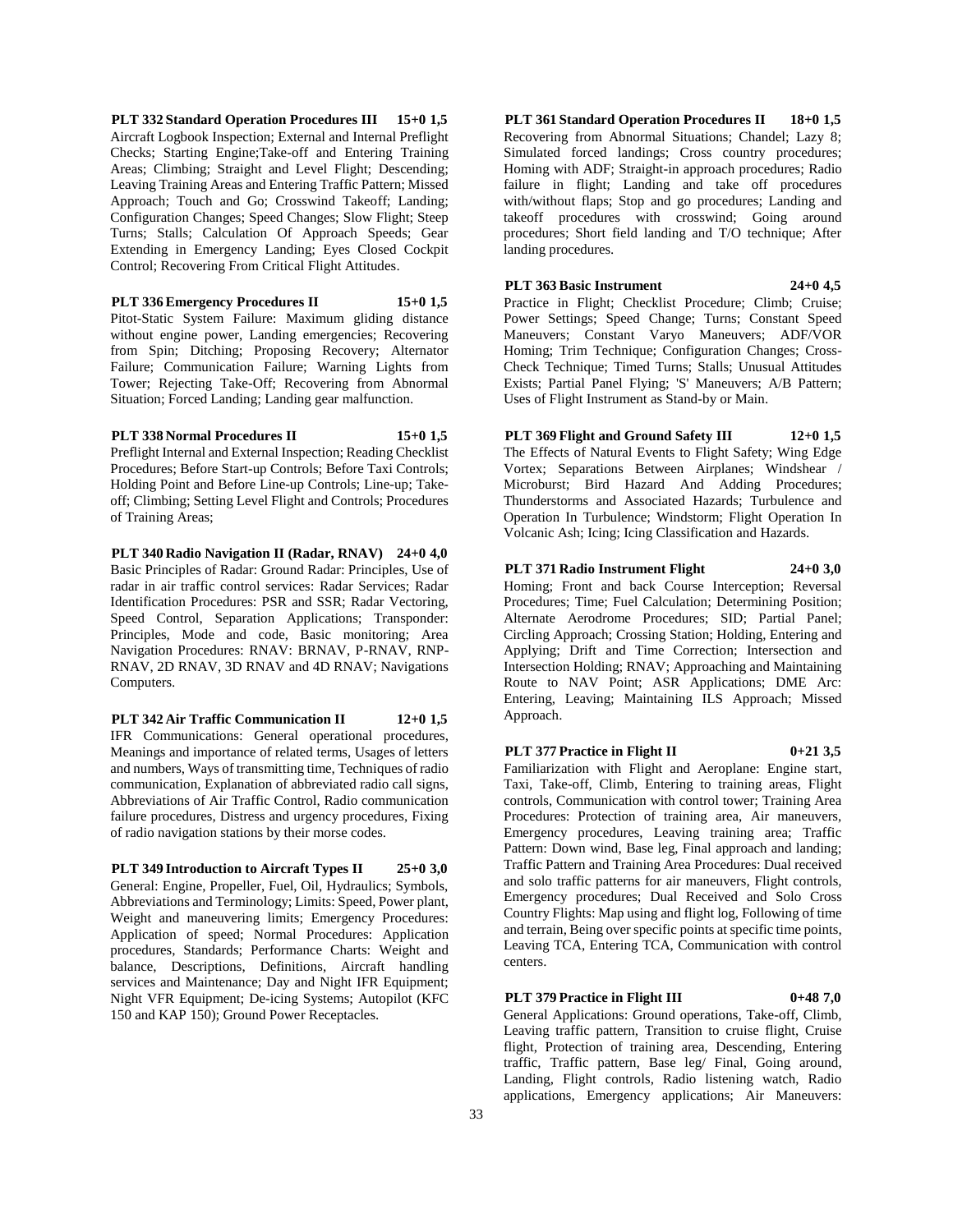Normal and few bank turns, Steep turn, With/without thrust /characteristic stalls, Slow flight, Chandelle, Lazy 8, Forced landing; Cross Country Flight Beginning Procedures: Flight planning, Using of cross country flight systems, Using of log/ map, Using of magnetic compass, Altimeter Procedures, XC Procedures.

# **PLT 381 Practice in Flight IV 0+19 6,5**

Blind Cockpit; Checklist Applications; Climb; Transition to Straight and Level Flight; Straight and Level Flight; Power Adjustments; Airspeed Changes; Turns; Constant Rate Maneuvers; Trimming; Constant Speed Maneuvers; Constant Rate Maneuvers; Level Turns; Climbing and Descending Turns; ADF/VOR Homing; Configuration Transformations; Timed Turns; Crosscheck; Stalls; Unusual Attitude Recovery; Partial Panel Flying; 'S' Maneuvers; A/B Patterns; Primary and Secondary Instruments; Steep Turns; Emergency Procedures; Radio Communications; Point Designation; Alternate Aerodrome Applications.

# **PLT 383 Practice in Flight V 0+18 6,5**

Ground Preparations; SID Applications; Straight and Level Flight; Bracketing-Tracking; Reciprocal Tracking; Holding Entrance, Crosswind Corrections, Time Corrections; VOR/ DME Procedures; Circle to Land; Missed Approach; ASR Applications; Partial Panel; Time and Fuel Consumption Calculations; RNAV Applications; DME Arc Applications; ILS Procedures; Crosscheck; Instrument Approaches.

# **PLT 384 Practice in Flight VI 0+19 5,5**

Ground Preparations: Radio and navigational systems check,

ATC read-back, T/O briefing, SID Applications, Bracketingtracking, Flight control, Point designation, Altimeter procedures, Time and fuel calculations, Descent briefing, Holding procedures, Instrument approach procedures, Missed approach, Circle to land, Radio communications.

#### **PLT 385 Simulator Application I 0+16 5,5**

Blind Cockpit; Checklist Applications; Climb; Transition to Straight and Level Flight; Straight and Level Flight; Power Adjustments; Airspeed Changes; Turns; Constant Rate Maneuvers; Trimming; Constant Speed Maneuvers; Constant Rate Maneuvers; Level Turns; Clımbıng and Descendıng Turns; ADF/VOR Homing; Configuration Transformations; Timed Turns; Crosscheck; Stalls; Unusual Attitude Recovery; Partial Panel Flying; 'S' Maneuvers; A/B Patterns; Primary and Secondary Instruments; Steep Turns; Emergency Procedures; Radio Communications; Point Designation; Alternate Aerodrome Applications.

**PLT 386 Simulator Application II 0+16 4,5**

Ground Preparations; SID Applications; Straight and Level Flight; Bracketing-Tracking; Reciprocal Tracking; Intercepts, Time and Distance; Station Passage; Holding Entrance; Crosswind Corrections; Time Corrections; VOR, VOR/ DME, ADF Approach Procedures; Circle to Land; Missed Approach; ASR Applications; Partial Panel; Time and Fuel Consumption Calculations; RNAV Applications; DME/ARC Applications; Maintaining the ARC, ILS Approach Procedures; Crosscheck; Instrument Approaches.

# **PLT 387 Instrument Flight Charts 18+0 2,5**

Introduction of Instrument Flight Charts; Briefing Bulletin; Chart NOTAMs; Area and Terminal NOTAMs; Enroute Procedures; Radio and Navigation Equipment; Limitations and Codes; Conversion Tables and Codes; Air Traffic Control; Entrance Requirements; Visa and Passport Procedures; Emergency Procedures; Aerodrome Guide; Airfield Information.

# **PLT 388 Simulator Application III 0+8 2,0**

Ground Preparations: Radio and navigation systems check, Air traffic communication read-back, T/O briefing, Standard instruments departure applications, Bracketing-tracking, Flight control, Point designation, Altimeter procedures, Time and fuel calculations, Descent briefing, Holding procedures, Instrument approach procedures, Missed approach, Circle to land, Radio communications.

**PLT 422 Multy Crew Cooperation (MCC) 25+0 3,5** Definitions; Air Traffic Control and Cabin Crew Communication; Crew Resource Management Program (CRMP); Preflight Preparation; Practical Training in Cockpit; Flight Line Activities; Situation Awareness (SA); Personnel Behavior; Explanation of Situation; Perception and Reality; Loss of Consciousness; Cabin Crew Behaviors Leading to Problems; Decision Making; Types of Personality and Attitude; Flight Management; Communication Methods; Check-list Practice; PIC/PNIC Flight and Missions; Mission and Responsibilities in Applying Emergency Procedures.

# **PLT 447 Avionics II 30+0 4,0**

Primary Flight Displays (PFD); Multifunction Flight Display (MFD); Display Control Panel (DCP); Reversionary Panel (RP); Radio Tuning Unit (RTU); Control Display Unit (CDU); Cursor Control Panel (CCP); Secondary Flight Display System (SFDS); Flight Guidance Panel (FGP); Audio Panel; WX Radar; Cockpit Voice Recorder (CVR). All sistems Advisary, Warnings and Cautions messages.

**PLT 448 Introduction to Aircraft Types III 20+0 1,5** Engine Systems: Generator and electrical load limits, Temperature limits; Fuel System: Fuel system schematics, Fuel pump operation; Oil System: Types of oil used, Oil system schematics, Oil pumps and operation, Temperature limits; Starter System: Starter limits; Propeller System; Airspeeds: Straight and level flight, climb and descent airspeeds; Maximum Weights: Maximum take-off, landing and loading weights; Maximum Load Coefficient; Fuselage System.

**PLT 454 Practice in Flight VII 0+15 6,0** Preflight Preparation Check-List; Take-Off Climb; Cruise Flight; Normal Turn; Steep Turn; Series of PV; Speed Changes; Configuration Changes; Slow Flight; Single Engine Training Descent; Entering Traffic Pattern; Emergency Descent; Traffic Pattern; Final Approach; Landing; Go-Around; Using FD And AP Fletner Technique; Radio Procedures; Emergency Procedures; Crew Cooperation; Using S/S System; ATC Readback; SID Procedures; Course Interception; ASR Procedures; Flight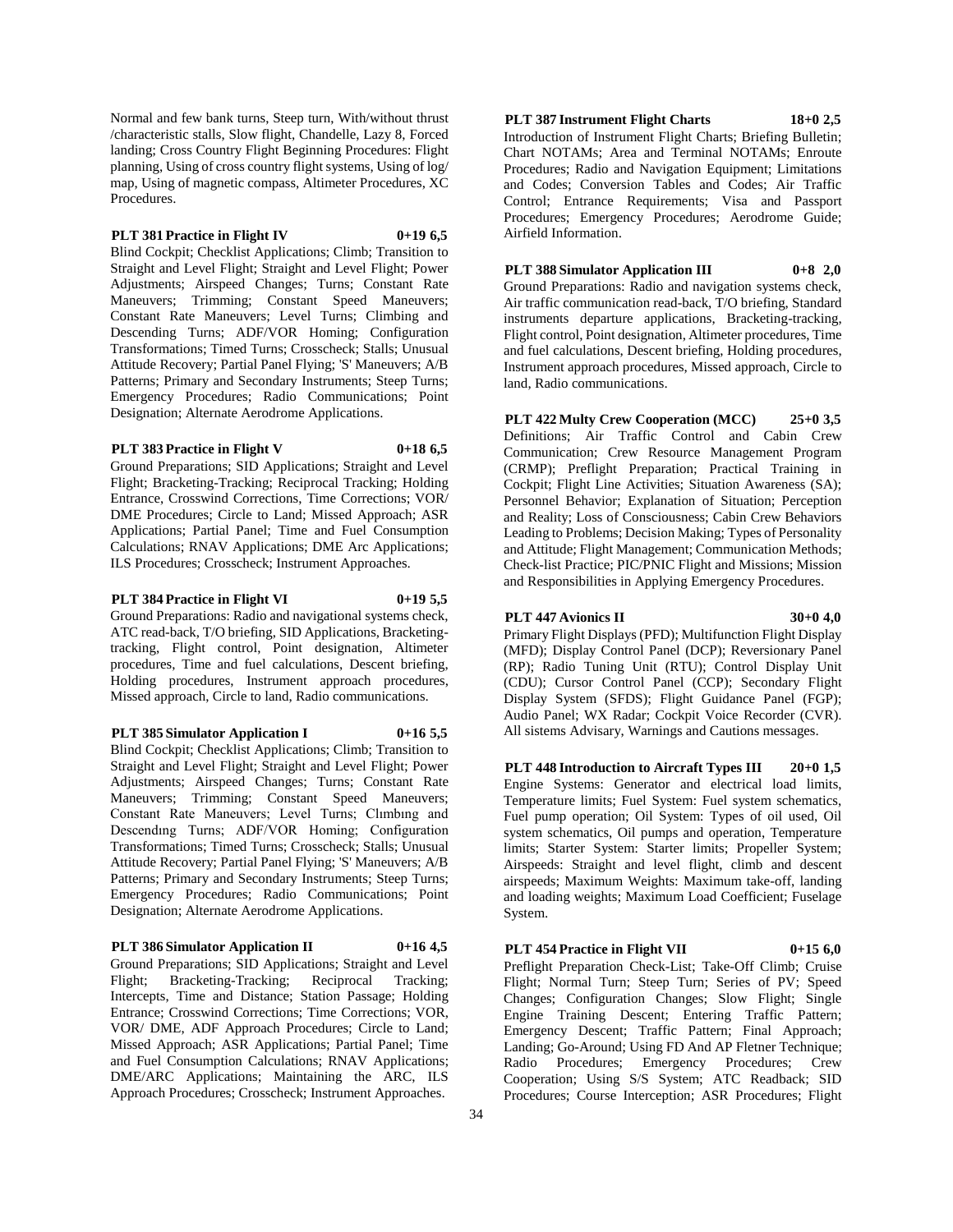Planning; Calculating Time/Fuel; Descent Briefing; Holding; Instrument Approach Procedures; Circle to Land Procedures.

# **PLT 456 Night Flight 12+0 3,0**

Prerequisites in JAR-OPS, Annexes(2, 6, 8) Eye's Anatomy and Physiology; Effect of Light on Eye; Main Factors for Seeing Visual Illumination Adaptation to Dark, Factors on Dark Vision; The Techniques for Good Night Vision; Illumination and Lighting System; Runway Lights System; Approach Lights System; Light Being Used on Radio Failure(Lightgun signals); General Decisions Being Held by SHYO.

**PLT 460 MCC Simulator Application 0+15 4,5**

Before T/O Checks Including Powerplant Checks; T/O Briefing by PF; Rejected T/O; Crosswind T/O; Engine Failure After V1; Selected Emergency Procedures to Include Engine Failure and Rapid Decompression; Windshear During T/O and Landing; Emergency Descent; Incapacitation of a Flight Crew Member; Instrument Flight Procedures Including Holding Procedures; Precision Approaches Using Raw Navigation Data; Flight Director and Automatic Pilot; One Engine Simulated Inoperative Approaches; Non-precision and Circling Approaches; Approach Briefing by PF; Setting of Navigation Equipment; Call-out Procedures During Aapproaches; Computation of Approach and Landing Data.

# **PLT 462 Normal Procedures III 18+0 3,0**

Airspeeds for Safe Operation; Procedures by Flight Phase: Preflight Inspections, Before Engine Starting, Engine Starting (Battery and External Power), Engine Clearing, Before Taxi and Taxi, Before Takeoff, Takeoff, Climb, Cruise, Icing Conditions, Descent, Before Landing, Normal Landing, After Landing, Shutdown and Securing; Other Procedures: Oxygen Duration, Cold Weather Procedures, Icing Flight, Traffic Alert and Collision Avoidance System, Using Ground Communications Power; Air Start; Systems; Cracked or Shattered Windshield; Crack in Any Side Window (Cockpit or Cabin); Severe Icing Conditions; Avionics.

# **PLT 464 Emergency Procedures III 12+0 1,5**

Emergency Airspeeds; Engine Failure: Emergency Engine Shutdown, Engine Fire on Ground, Engine Failure in Flight; Fuel System; Smoke and Fume Elimination; Cabin Door Unlocked; Emegency Descent; Glide; Electrical; Flight Controls; Environmental Systems; Emegency Exit; Spins; Avionics: Autopilot Failures, Electric Pitch Trim Inoperative, Flight Display Failure Flags, Terrain Awareness Warning System.

**PLT 466 Standard Operation Procedures IV 18+0 3,0** Preflight Inspections; Start-up; Taxi controls; Before Takeoff Controls; Line up and Take-off; After Take-off Controls; Straight and Level Flight; Descending and Approach Controls; Traffic Pattern; Landing; Missed Approach; After landing controls; Engine shut-down; Climbing: Performance setting, Turns, Airspeed restrictions,

Straight and level flight, Performance settings, Use of Pilot Operation Handbook (POH); Normal and Steep Turns; Airspeed Changes; Restrictions; Descending; Normal takeoff and departure profile; Visual arrıvel and landing profile; One-engine ınoperative arrival and landing profile; Closed traffic pattern profile; Short field take-offand deperture profile; Maximum reverse thrust landing profile; Approach and Landing Patterns;

# **PZL 210 Customer Relations 2+0 3,0**

Concept of Customer Relations Management; Customer Value and Customer Classification; Customer Relations Process; Customer Services Quality and Control; Customer Complaints; Customer Loyalty: Reaching customers and customer retention programs; Role of information technology: Using information, Database marketing, Sale force automation; Customer Relations Management and Internet; Analysis and Planning Process in Customer Relations Management; Integrating Customer Relations Management and Company Strategies; Management of Customer Oriented Change.

# **PZL 302 Marketing Management 3+0 4,5**

Concept of Marketing; Evolution of Marketing; Functions of Marketing; Environmental Conditions of Marketing; Marketing Information Systems and Marketing Research; Market Concept; Market Segmentation and Target Market Selection; Customer Behavior in Industrial Markets; Product; Price; Distribution Channels and Physical Distribution; Sales Promotions; International Marketing.

# **PZL 410 Airline Marketing 2+0 3,0**

The Marketing Concept; The Market for Air Transport Services; Airline Industry-Marketing Environment; Airline Marketing Strategy; Product Analysis for Airlines; Problems of Pricing; Distribution of Product; Selling The Airline Product; Policies of Advertising and Promotion; Total Quality Management.

#### **SAĞ 102 First Aid 2+0 2,5**

Social Importance of First Aid; Aims of First Aid; Precautions To Be Considered by The One Who Will Apply First Aid; Human Body; First Aid Materials; Strangulations and Supplying Respiration; Stopping Bleedings and Supplying The Blood Circulation: External and internal bleeding signs and first aid, Recognition of blackout of consciousness and first aid, Shock causes and recognition of shock related to bleeding and first aid, Coma degrees and first aid, First aid in heartbeat stopping, Applying cardiopulmonary resuscitation (CPR) and artificial respiration together; Injury Types and First Aid; Burn and Boils; Fractures, Dislocations and Spraining; Poisonings, Freezing, Hot and Electric Shocks; Communication; Preparation of Injured Person for Carrying and Carrying Types.

#### **SAĞ 401 First Aid 18+0 3,0**

Description of health; General factors threatening health; Metabolism of human; How our organs work and how they get ill; Ways of protecting from illness; General information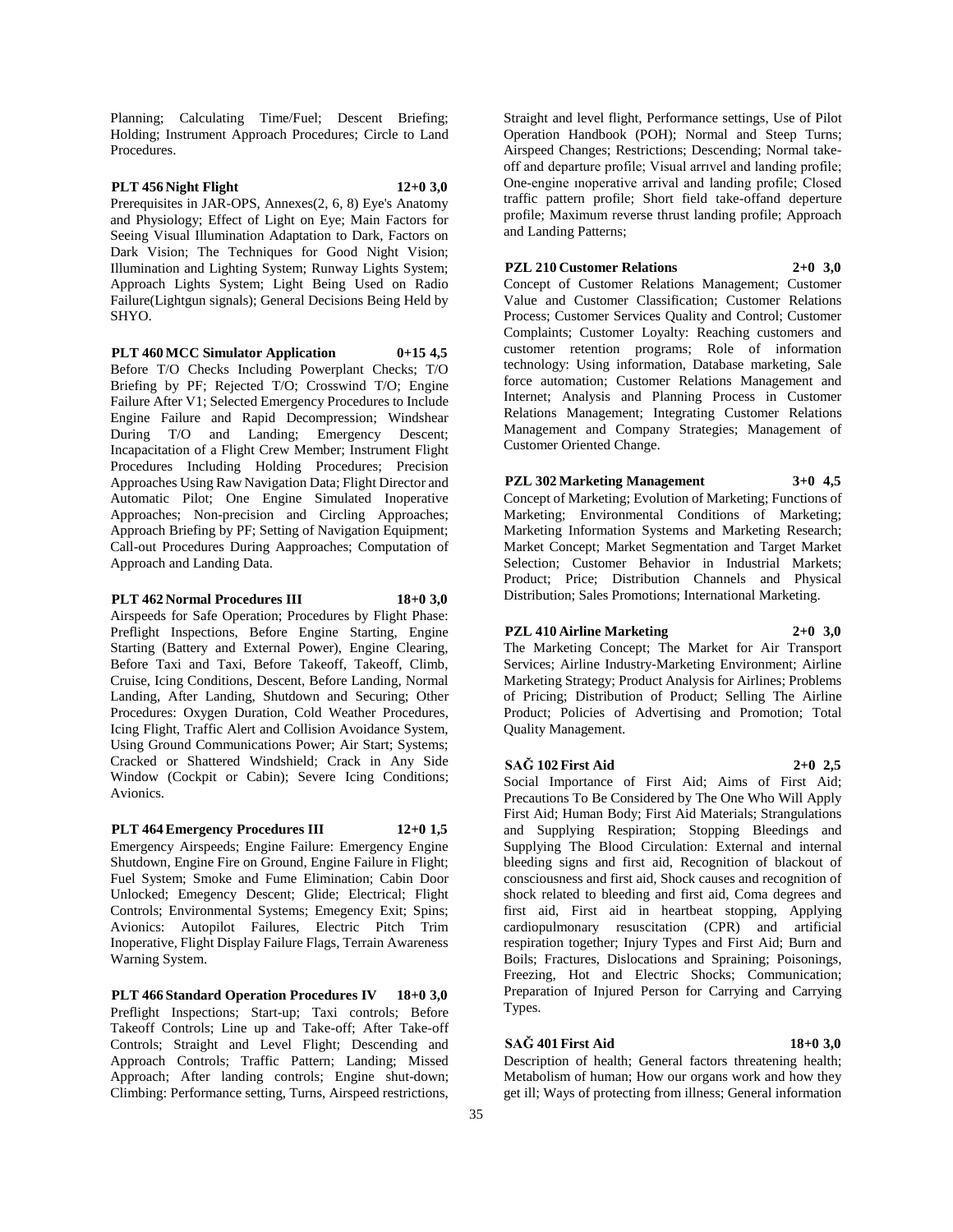of rehabilitation and treatment; Way of the protecting from contagion and terminal illnesses; Harmful habits and their effects of health; First aid for accidents and illnesses; Description, aims and practice of first aid; Basic approaches and mission of first aid man; First aid practices of bleeding, broken (arms, legs etc.), weather worn, boiling, frezeeing, sunstroke, to be poisoned, choking, problems of respiratory and cardio.

# **SAN 155 Hall Dances 0+2 2,0**

Basic concepts. The ethics of dance, Dance Nights, Dance Costumes, National International Competitions and rules/grading, Basic Definitions, Classifications of Dances: Social Dances; Salsa, Cha Cha, Samba, Mambo, Jive, Rock'n Roll, Jazz, Merenge; Flamenko, Rumba, Passa -Doble, Argentina tango, Vals, Disco, Quickstep, Foxtrot, Bolero, European Tango: Ballroom Dances; Sportive Dances; Latin American Dances; Samba, Rumba, Jive, Passa-Doble, Cha Cha, Standart Dances; European Tango, Slow vals (English), Viyana vals, Slow foxtrot, Quickstep.

# **SER 246 Fundamentals of Ceramics 3+0 3,5**

Fundamentals: Description of ceramics and clay, materials used for shaping clays; Different Types of Clays: Red clay, grogged clay; Hand Shaping Methods; Basic Ceramics Terminology and Technical Knowledge About Clays; Two and Three Dimensional Hand Shaping; Vase, bowl, cylinder, pot, ashtray, dish, etc.; Biscuit Firing; Glazing: Glazes, different type of glazing techniques; Glaze Firing; Discussion About The Ceramics Forms; Slide shows; Visit to Fine Art Faculty Ceramics Department.

#### **SHU 101 Introduction to Civil Aviation 2+0 3,5**

Historical Development of Civil Aviation in World: Definition of Civil Aviation; Civil Aviation Activities; International Civil Aviation System: Conventions, Organizations, Regulations, Bilateral agreements, Air traffic rights; National Civil Aviation Regulations: General and commercial aviation; National Civil Aviation System; Airports: Definition and facilities, Airside and landside, Terminal design; Air Transportation in World and Turkey: Privatization, Mergers and alliances.

#### **SHU 102 Meteorology 3+0 5,5**

Atmosphere; ICAO Standard Atmosphere; Pressure: Pressure systems, QFE, QNH, QNE; Temperature; Humidity; Wind: Direction and speed units, General circulation, Monsoon cyclone; Visibility: Runway visibility; Clouds: Types of clouds, Amount of clouds, Ceiling; Meteorological Events (rain, fog, etc); METAR; Trend Type Runway Landing Forecast; SPECI; Coding Examples: TAF, AMD, Reading examples; Tropopase; Thunder Storms and Flying in Thunder Storms? Turbulence; Wind Shear; Jet Stream; Inversion; Advection, Icing and Its Effects on Aircraft; Air Mass; Front; Important Air Charts; Flight Forms.

# **SHU 103 Flight Theory 2+0 3,5**

Theory of Flight: Aerostatics, Aerodynamics; Basic Aerodynamics: Physical characteristics of air, Standard atmosphere, Airflow-airflow regions, Components of aerodynamic force, L/D ratio; Wing: Geometrical, structural and aerodynamic characteristics, Wing configurations, Flaps; Fuselage: Geometrical, structural and aerodynamic characteristics; Landing Gear: Types and components; Flight Control Surfaces: Primary flight control surfaces, Tabs; Aircraft Power plant: Reciprocating engines and propeller, Gas turbine engines.

# **SHU 108 Air Transportation 3+0 3,0**

Transportation Systems; Description And Comparison Of Transportation Subsystems; Air Transportation; Structure of Air Transportation; Economic and Social Effects and Benefits of Air Transportation; Components of Air Transportation; Airlines; Airports; Aviation Services; Legislative and Regulatory Bodies and Aviation Authorities; Customers; Regulations in Commercial Air Transportation; Economic Regulations; Technical Regulations; JAA/EASA Regulations; Regulations in Turkey; Air Transportation in the world; Air Transportation in Turkey.

# **SHU 110 Meteorology 3+0 3,0**

Atmosphere, Pressure and Pressure Systems (Depressions, Anticyclones), Altimetry, Temperature, Humidity, Stability, Turbulence, Winds and Upper Winds, Stability and Instability, Air Masses, Fronts (Cold Fronts, Warm Fronts, Occlusions), Global Circulation, Cloud Formations and Precipitations, Thunderstorms, Visibility (Fog, Haze, Smog), Icing, Weather Charts, Weather Documentations (METAR, TAF, TREND, SPECI).

**SHU 111 Sustainability in Airport Operations 2+0 2,0** Sustainability Approach; Future Targets in Aviation; European Aviation Targets, American aviation targets, Green airport; Environmental Management in Aviation; Noise, Waste management, Influence of Climate Change in Aviation; New Generation Fuels, Emissions, Environmental aircraft engines, Environmental sustainability practices in aviation; Social Sustainability Practices in Aviation.

# **SHU 205 Management Statistics 3+0 4,0**

Introduction to Statistics: Description and content of statistics, Classification and representation of data with graphics, Means, Variation measurement, Asymmetric and skewed measurements, Ratios, Fixed variable, Simple and combined indices, Concept about sampling, Sampling techniques, Estimation of sample mean and ratio confidence intervals, Estimation of sample mean and ratio difference confidence intervals; Hypothesis Testing: Null hypothesis, Alternative hypothesis, Type I error, Type II error, Hypothesis testing for one population; Small Sample Theory; Student Distribution, Chi-Square Independence and Homogeneity Tests.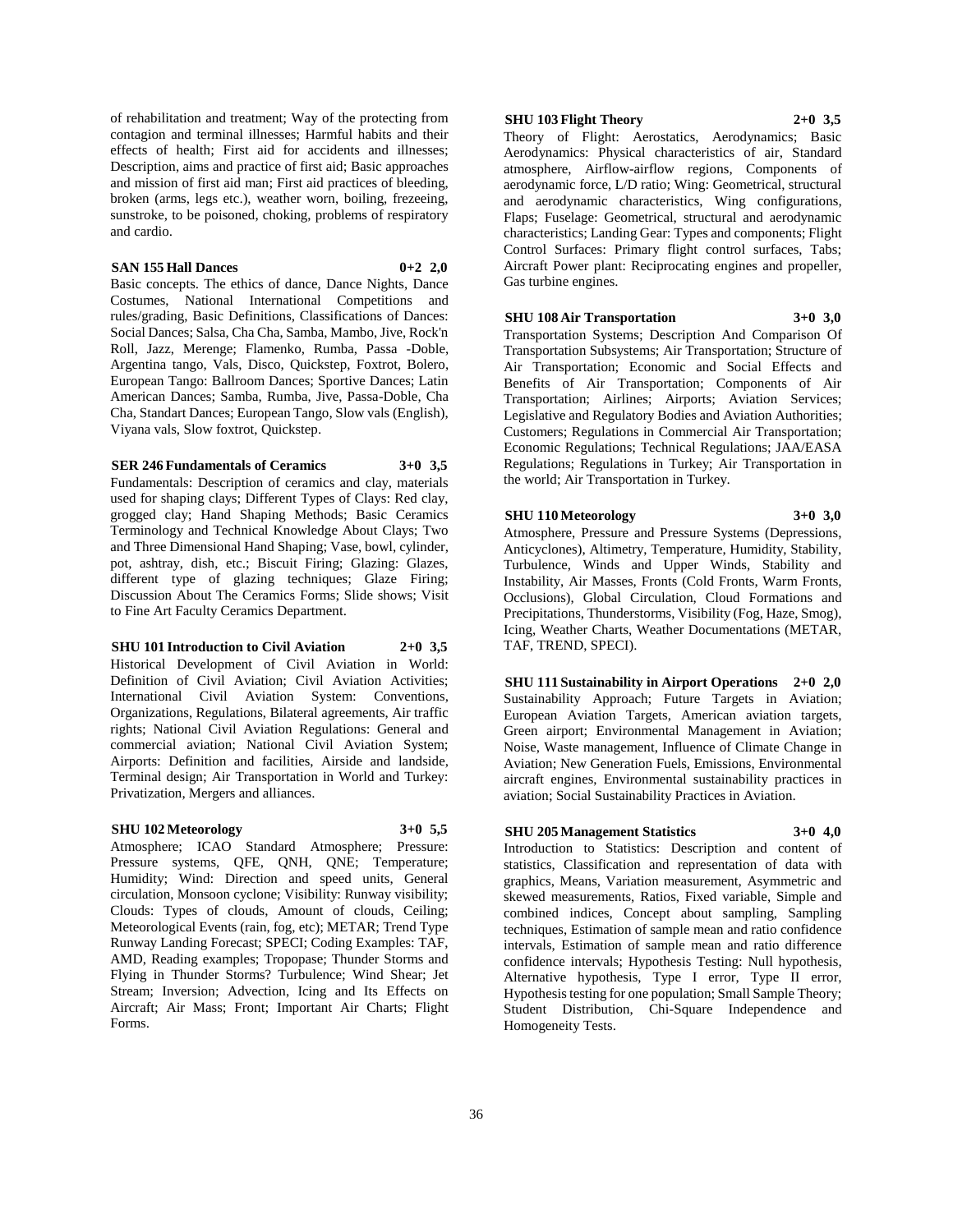# **SHU 212 Operation and Performance 3+0 4,0** Theory of Weight and Balance; Aircraft Weights, Effects of over Loading on Aircraft Performance: Importance of balance to aircraft, Center of gravity and balance, Center of gravity and mean aerodynamic chord; Methods Used in Weight and Balance Calculations: Load and Loading in Air transportation, load limitation, loading limitation, aircraft limitation; Passenger and Load Transportation Regulations; Dangerous Goods Regulations; Filing of Load Sheet and Load Message; Filing of Loading Instruction; Examples of application.

# **SHU 213 Flight Operations 3+0 4,5**

Basic Flight Management Principles; AIP and Its Sections; Flight Plan; Meteorological Services for International Air Navigation; Effective Weather Events; Information and Services for Airlines and Flight Crews; Aerodrome Management Rules and Minimum Required Responsibilities; Take-off and Landing Performances; Factors Effective in Take-off and Landing; Flight Management Control, Dispatch Responsibilities; Dispatch Release and Dispatch of Flight; Fuel Planning Principles; Airport Selection and Use.

**SHU 217 Airport Operations and Equipment 3+0 4,0** Concept of Airport: Airside facilities and equipment; Landside Facilities and Equipment; PAT Area: PAT area of marking and lighting; Runway Pavement and Methods of Calculation; Declared Distances and Calculations; Instrumental Runways and Specifications; Obstacles: Obstacle limitation surfaces; Visual Aids to Determine Obstacles; Activities of Obstacle Control; Airport Planning: Airport master planning; Layout of Airside and Landside Facilities; Airport Operations: Airport service process; Activities for Conservation of Surface Deposition Conditions; Rescue and fFirefighting; Wildlife Control and Reduction.

**SHU 219 Navigation and Navigation of Aids 3+0 4,0** Fundamentals of Radio Waves; VDF and ADF Systems; VOR (VHF Omnidirectional Range); DME (Distance Measuring Equipment); ILS (Instrument Landing System); MLS (Microwave Landing System); Radar Systems; GPWS (Ground Proximity Warning System; TCAS (Traffic Alert and Collision Avoidance System); GNSS (Global Navigation Satellite Systems); FMS (Flight Management System); RNAV (Area Navigation); CNS-ATM Concept; Navigation Methods; Types of Maps; Calculation of Distance Between Two Points; Estimation of Positions on Map and Reading of Map; Effect of Wind on Flight Course and Speeds Used in Aviation.

# **SHU 222 CRS Applications 3+0 4,0**

Basic Concepts; Global Indicators; One Way, Return Trip Fare Calculation; Ticket Issuance; PTA, MPD Issuance; Special Fares; Mixed Class; Child and Infant Fares; Encoding, Decoding; Timetable Entries; Flight Display: Sale on flight display; Waiting List; ARNK Segment; Name, Phone Number, Ticketing and Booking Entries; OSI, SSR

Entries; Dividing Reservation File; Fare Display: Fare quote; Miscellaneous Entries; Document Production.

#### **SHU 224 Ground Handling 3+0 3,0**

The Cocept of Ground Handling and Its Scope: Development of Ground Handling; Stakeholders; Regulations; Classification of Ground Handling; Ground Handling Management and Organization; Ground Handling Applications; Aircraft Weight Definitons: Maximum landing weight, Maximum take-off weight, Fuel weight, Dry operation weight; Flight Balance Structure: Unit Load Device (ULD) loading, A2 and W2 palette loading, Bulk loading, Loading constraints, Maximum Loading Calculations; Load Distribution; Load Fixing, Loading Process: Last in last out rule, Safety Protection and Damage Prevention Methods; Dangerous Goods.

# **SHU 226 Passenger Handling Services 3+0 4,0**

Definition of Passenger; Carriage of Valuable Papers; Carriage of Baggage; Mid-Points in the Travel: Stopover, Transfer, Transit; Points to Consider in Passenger Tickets; Special Fare Tickets; Special Fare Baggage; Transportation with the Piece Concept; Transportation Rules for Excess Baggage; Transportation Rules for Pets; Transportation Rules for Cabin Baggage; Endorsement; Reissue.

# **SHU 228 Dangerous Goods 3+0 4,0**

Introduction; Basics and Philosophy of Regulations; Applicability and Training Requirements; Classification of Dangerous goods and Classification Procedures; List of Dangerous Goods, Special Provisions; Shipper's Responsibilities, Carrier's Responsibilities; Acceptance and Handling: Packing, type of packages and application of packing requirements; Packaging specifications and

performance tests; Marking and labeling; Documentations and Application; Handling Procedures of Dangerous Goods; Air Transportation Regulations: Regulations of radioactive materials; General review and evaluation.

# **SHU 232 Air Cargo 3+0 4,0**

Basic Concepts; Air Cargo and Its Importance: Cargo organizations and regulations; World Air Cargo Market and Trends; Global Trade and Air Cargo Industry; Logistics and Cargo Interaction; Cargo Types; Cargo Handling Procedures: Reservation and rules, Cargo acceptance and checking procedures; Liabilities of Sender, Cargo Agent and Shipper; Aircraft Types and Ground Support Equipment; Unit Load Devices; Loading Tables; Aircraft Loading Procedures; Special Cargo: Dangerous goods, Live animals, perishables etc. Description, Acceptance, Packing, Labeling, Marking and Handling Procedures of Special Cargo; Air Waybill Completion; Cargo Automation.

**SHU 234 Flight Planning and Monitoring 3+0 4,0** Flight Planning for VFR Flights; Flight Planning for IFR Flights; Fuel Planning-(Pre-flight fuel planning for commercial flights); Fuel Planning-(Specific fuel calculation procedures); Fuel Planning-(Point of Equal Time (PET) and Point of Safe Return (PSR); Pre-Flight Preparation-(NOTAM briefing); Pre Flight Preparation- (Metrological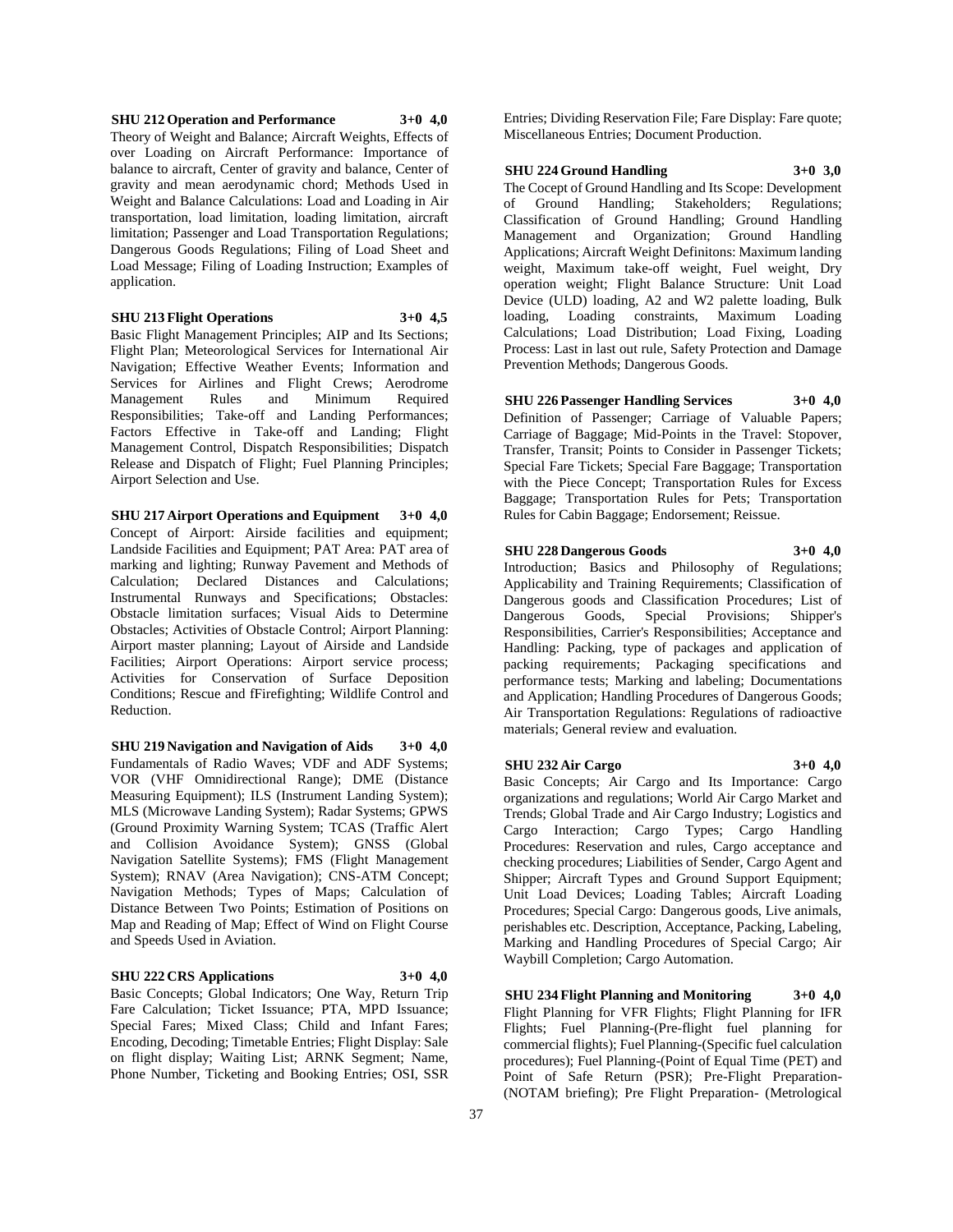briefing ); ICAO Flight Plan (ATS Flight Plan); Flight Monitoring; In-Flight Re-Planning.

# **SHU 236 Flight Performance 2+0 3,0** Basic Definitions: Performance, Performance parameters,

Mission profiles; Rules and Related Documents; Load Factors and Design Speeds; Maximum Design Weights; Weight and Range Diagrams; Take-off Limitations; Navigation Limitations; Extended Twin Engine Operations (ETOPS); Landing Limitations, Weight and Balance; Aircraft Performance Categories; General Flight Equations; Take-off, Climb, Cruise, Descent, Holding, Landing; Operation Procedures; Fuel Calculation; Flight Preparation; Flight Management; Flight Tolerances; Flight

#### **SHU 238 Aviation Security 2+0 4,0**

History of International Aviation Security; Analysis of Illegal Events in Civil Aviation; Importance of Aviation Security; Terminology Related to Aviation Security; Regulations on Aviation Security: National and international regulations; Security Areas: General airport security, Aircraft security; Important Factors in Aviation Security: Physical factors and human factors; Aircraft Security: Management of unruly passengers.

#### **SHU 301 Production Management in Service Companies 3+0 4,5**

Introduction to Operation/Production Management; Service Structures: Service Industry in Global Economy, Service types, Design and development of goods and services; Capacity Planning; Inventory Management: Material requirements planning, Inventory control; Production Process Design and Development; Quality Management; Airline Operations Management: Demand Forecasting, Network Models, Flight and crew scheduling, Revenue management and analysis; Airport Operations Management: Airport resource management, baggage management; Passenger flows and waitings.

# **SHU 302 Airline Management 3+0 4,5**

Air Transportation Systems; Airlines and Their Product: Airlines, Air transportation markets, Supply and demand; Cost Structure of Airlines; Airline Management and Organization; Functional Departments of Airlines; Air Transportation Operations of Airlines; Network Structure of Airlines: Line, Grid and Hub&Spoke Networks; Global Airline Concept; Airline Alliances; Evaluation of Airline Industry; New Management Approaches at Airlines; Airlines and E-Commerce; Air Cargo Transportation.

**SHU 304 Air Traffic Rules and Services 3+0 4,5** Definitions; Abbreviations; Applicability of Air Rules; Explanation of Air Rules in Terms of Countries; Adaptation of Air Rules; Responsibility for Adaptation of Air Rules; Collision Avoidance; Nearness; Interception; Landing; Lights Used by Airplane; Flight Plan; Appropriateness of Flight Plan; Contents of Flight Plan; Filling Flight Plan Signalization; Rules of VFR; Rules of IFR; Minimum Flight Level; Cancellation of IFR Plan for VFR Flight; Interception of Civil Aircraft and Escort; Illegal Interference.

# **SHU 308 Aviation Ethics 2+0 3,0**

Concept of Ethics; Theory of Ethics: Teleological and Deontological Theories of Ethics, Ethics in Aviation Business; History of Ethics; Components of Ethics: Culture, Social Responsibility; Reasons of Non-Ethical Behaviour: Individual and Organizational Reasons; Ethics in Decision Making Processes; Effects of Non-Ethical Behaviours on Aviation Operations; Case Study in Aviation Industry from Ethical Point of View.

**SHU 403 Finance in Aviation Companies 3+0 4,5** Importance of Finance in Aviation Companies; Financial Structure of Airlines; Financial Needs and Financial Planning in Air Transportation: Fleet and Network Effect on Financial Needs; Financial Sources for Airlines; Special Financial Problems in Air Transportation; Financial Problems of Airlines in Turkey; Financial Structure of Airports and Financial Needs; Airport Financial Sources and Financing Methods; Financial Implementations of Other Aviation Companies.

#### **SHU 404 Airport Management 3+0 4,5**

Patterns of Airport Ownership and Management; Airport Privatization; Airport Infrastructure Problems; Economic Characteristics and Financial Structures of Airports; Airport Revenue and Cost Structure; Aeronautical Charges and Pricing Policies: Alternative pricing strategies; Relationship Between Airport Design and Revenue: Developing airport commercial strategies; Measuring Airport Performance; Present Situation and the Future of Airports in Management Perspective in Türkiye.

# **SHU 405 Aviation Safety 3+0 4,5**

Aviation Safety Concept; Factors Affecting Aviation Safety; Human Factors in Aviation Safety: Human performance, physiological and psychological factors, Risks, Knowledge, skills and experience, Team work; Passenger Safety; Crew Resource Management; Human Factors in Aviation Maintenance; Human Factors in Air Traffic Control; Human Factors in Airport Activities; Improving Safety Culture of Aviation Organizations; Accident Investigation; Flight Safety and Security.

**SHU 409 Enterprise Resource Management 3+0 4,5** General System Theory; Enterprises as a System and Fundamental Information Systems; System Design and Analysis: System modeling, Structuring the system infrastructure, Data flows, Databases and relations, data and process modeling; Information systems applications: Enterprise resource planning, Knowledge management, Customer relationship management, Supply chain management, Evaluation of performance, Quality management systems; Case and group studies.

# **SHU 412 Airline Fleet Planning 2+0 3,0**

Fleet Concept and Fleet Planning in Airlines: Airlines mission, strategies, and their relationship with fleet planning, Relationship between marketing and fleet planning, Economic and environmental effects of fleet planning, Flexibility of fleet planning; Organization of Fleet Planning: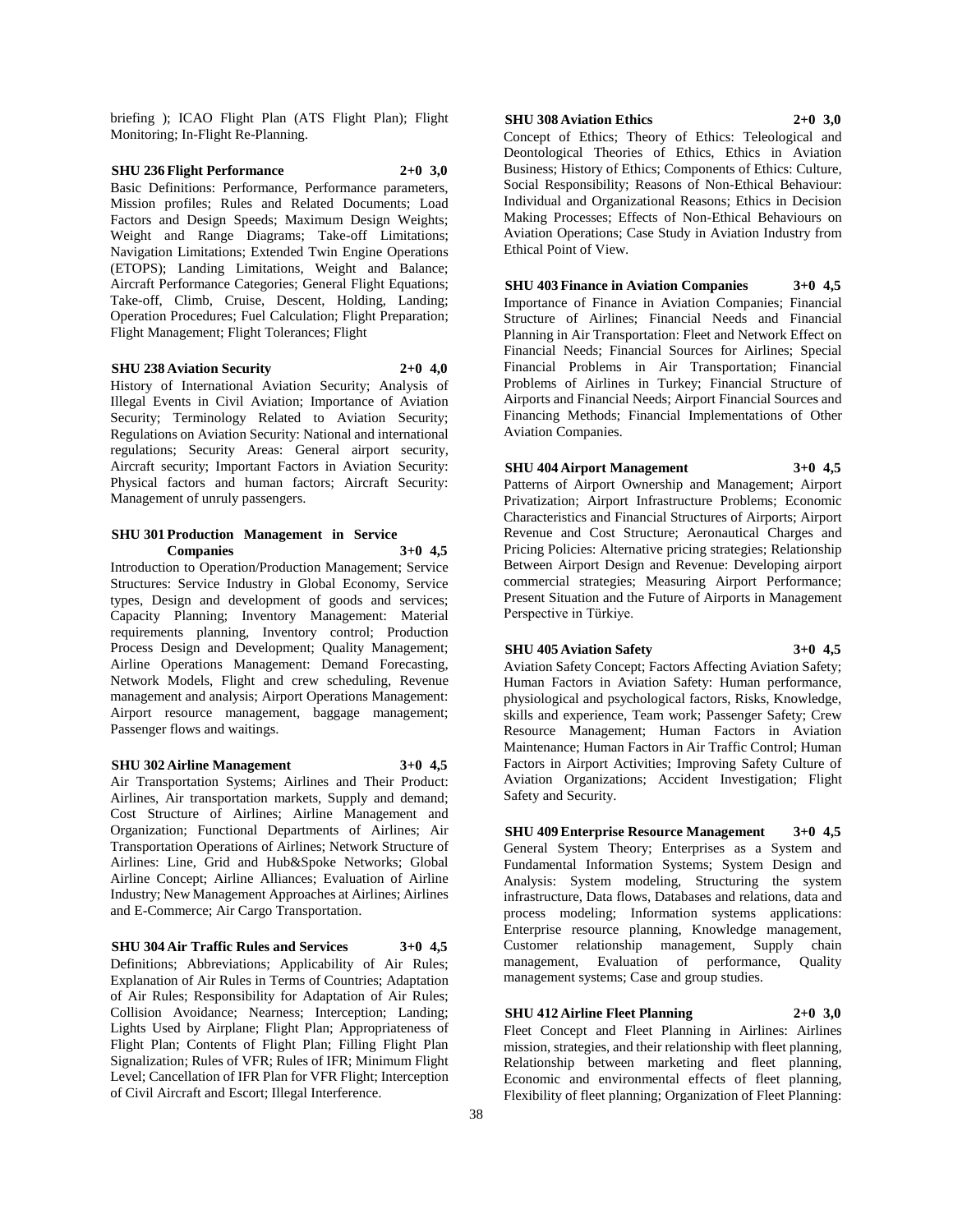Types of Aircraft characteristics, comparison of aircraft in terms of performance, operation, technology, ergonomy and point of view marketing, Evaluation for airport characteristics, flight rules and networks; Operational Cost Analysis for Fleet Planning: Aircraft acquisition and leasing costs, Maintenance costs, Ground handling costs, Landing and navigation costs, Fuel costs, Flight crew costs, Other constraints relevant of costs.

**SHU 416 Aircraft Maintenance Management 2+0 3,0** Fundamentals of Aircraft Maintenance; Technical Regulations on Aircraft Maintenance; Types and Levels of Aircraft Maintenance; Tasks and Activities; Aircraft Maintenance Concepts and Primary Maintenance Process; Development of Initial Maintenance Program; Analyzing the Aircraft Maintenance Department in a Typical Airline; Major Processes in an Aircraft Maintenance Department; Documentation of Aircraft Maintenance; Outsourcing of Aircraft Maintenance Activities; Aircraft Maintenance on Financial and Operational Leasing; Aircraft Maintenance Costs.

#### **SHU 424 Aircraft Maintenance and Reliability Management 3+0 3,0**

Fundamentals of Aircraft Maintenance; System Approach and Aircraft Maintenance Activities; Concept of Reliability and Aircraft Maintenance; Types and Levels of Aircraft Maintenance; Aircraft Maintenance Tasks and Activities; Aircraft Maintenance Regulations and Maintenance Methods; Reliability Centered Maintenance; Maintenance Guides; Development of Maintenance Program; Development of Customized Aircraft Maintenance Program; Aircraft Maintenance Planning; Aircraft Reliability Program; Aircraft Maintenance Costs; Human Factors on Aircraft Maintenance.

#### **SHU 426 Transportation Policies 2+0 3,5**

Definition and Importance of Transportation; Transportation Industry; Transportation Policy and Inter-systems Coordination; Transportation Modes; Intermodal Transportation; Changes Affecting Transportation Industry; European Union Transportation Strategies and Policies; Analysis of Turkey?s Transportation Policies; Air Transportation Industry Analysis; Impacts of Changes on Air Transportation Industry; Strategic Management in Air Transportation Industry; Analysis of internal and external environment; Investment strategies and planning; Strategic management case studies.

# **SHU 428 Logistics Management 2+0 3,0**

The Concept of Logistic; Development of Logistic Management; Logistic and Services; Consumer Services; Supply Chains; Production/Service Activity Process; Integration of Logistic Activities; Integrated Logistic; Global Logistic; Elements of Logistic; Network Design; Information Systems; Transportation; Stock Procedures; Package and Distribution; Tools and Supplies; Logistic Sources; Logistic Management Applications; Organization; Planning; Costs; Pricing; Performance Measurement and

Reporting; Examples; Applications of Logistic Management in Airlines.

#### **SHU 430 Project Management 2+0 3,5**

Introduction to Project Management; Success Factors in Project Management; Organizational Structure and Process in Project Management; Project Integration Management; Project Selection Methods: Mathematical methods, Linear programming, Non-Linear programming; Project Content Management: Work breakdown structure, Project management plans, Project monitoring and control; Project Time Management: Activity definition, Activity ordering, Estimation of activity duration, GANNT Diagrams, Critical Path, PERT; Project Cost Management: Cost control techniques; Project Risk Management: Quantitative risk analysis techniques, Qualitative risk analysis techniques; Project Quality Management; MS Project Applications.

# **SHU 432 Innovation Management 2+0 3,5**

Introduction to Innovation Management; Innovation Management: Key Concepts; Sources of Innovation; Models of Innovation; Standards and Design; Market Entry Timing of Innovative Products and Services; Definition of Organization's Strategic Direction; Selection of Innovation Projects; Collaboration Strategies for Innovation; Protecting Innovation; Management of New Product Development Process; Management of New Product Development Teams; Innovation Examples in Aviation Industry.

#### **SHU 434 Planning and Scheduling of Airline Operations 2+0 3,0**

Planning Optimization: Networks, Network flow models; Flight Scheduling: Hub-and-spoke, Route development and flight-scheduling process, Load factor and frequency; Fleet Assignment: Indicator definitions, Mathematical model; Aircraft Routing: Maintenance requirements, Mathematical model; Crew Scheduling: Crew pairing, Crew pairing mathematical model, Crew rostering, Crew rostering mathematical model; Airline Manpower Planning: Mathematical model; Airline Irregular Operations: Mathematical model; Fuel Management System; Airport Gate Assignment: Mathematical model; Aircraft Boarding Strategy; Runway Capacity Planning.

#### **SHU 498 Applications of Civil Aviation Management 0+6 6,0**

Research Techniques: Basic research and applied research, Data collection techniques, Data processing; Research Methods: Subject selection, Subject restriction, Reference collection; Detailed Research on a Subject in Civil Aviation Management: Definition of the problem or the subject in details, Definition of solution techniques or analysis methods, Researching and performing practical works, Results; Reporting: Page set up, Sentence structure, Headings, Abbreviation formats, Figure and table formats, Table of references format.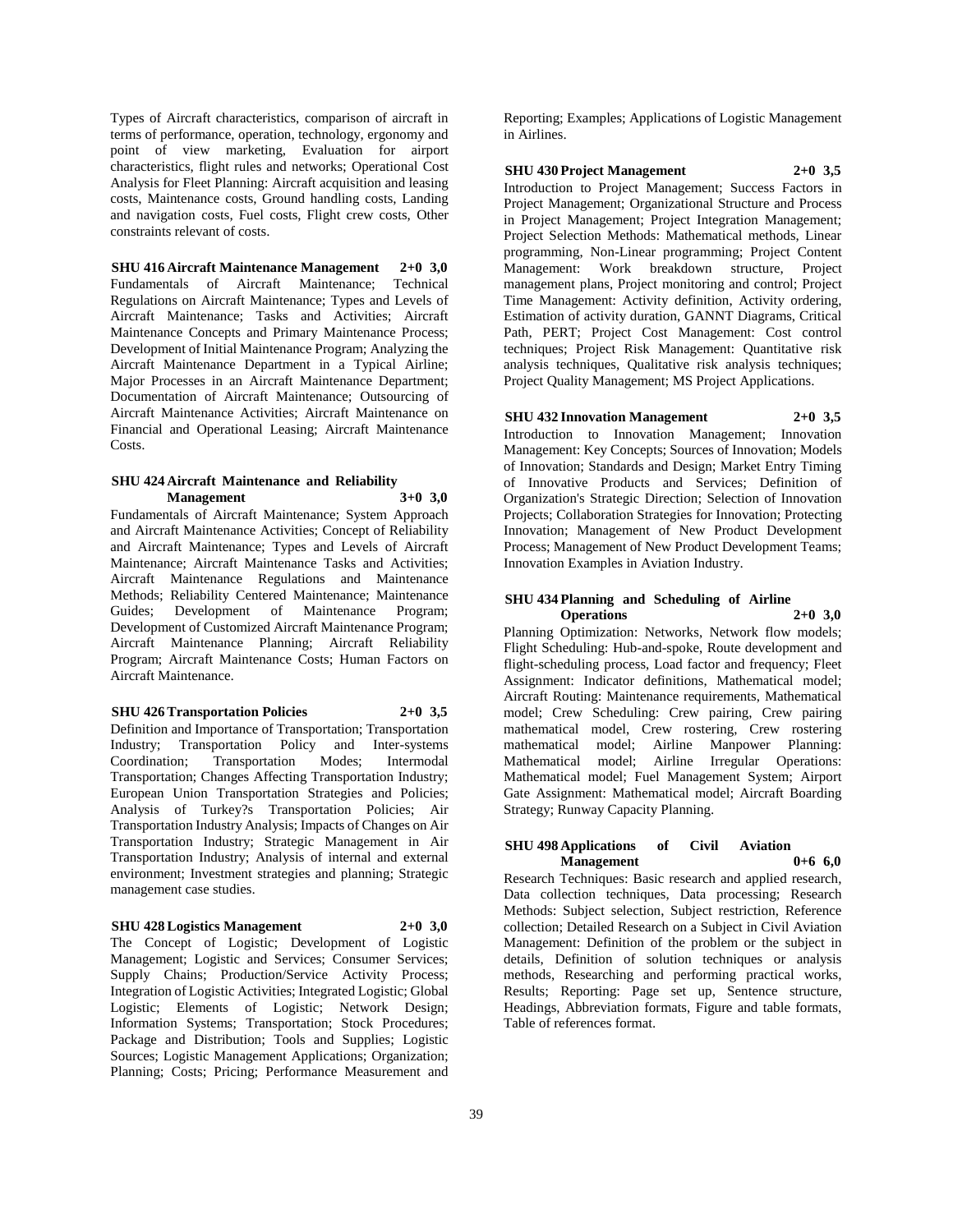#### **SNT 155 History of Art 2+0 2,0**

History of Civilization and Evolution of Art: Prehistory to Present; Concepts and Terminology in Art with Samples; Interrelation among Art-Religion and Society; Effects of Religion on Artistic Development; Reflections and Interpretations of Judaism, Christianity and Islam on Art; Renaissance: Emergence, Effects, Artists, Works of Art; Architecture and Plastic Arts; Art in the 19th and 20th Centuries: Relevanceof the main historical events of the period.

# **SOS 107 Behavioral Sciences 2+0 3,0**

Introduction to Sociology and the Sociological Method; The Emergence of Science of Sociology and Sociological Theories; Society and Social Structure; Culture; Socialization; Social Groups; The Family; Social Stratification and Social Change; Introduction to Psychology; Psychology of Lifelong Development; Motives and Emotions; Sensation and Perception; Learning; Psychology of Personality and Personality Theories; Social Effects on Behavior; Attitudes.

#### **SOS 155 Folkdance 2+0 2,0**

Dance in Primitive Cultures; Dance in Earlier Civilizations; Dance in the Middle Age and Renaissance; Dance in the 18th and 19th Centuries; Dances of the 20th Century; Ballet; Turkish Dances; Emergence of Folkdance; Anatolian Folkdance: Classification, Accompanying instruments; Methods and Techniques of Collecting Folkdance; Problems in Collecting Folkdance; Teaching of Folkdance; Adapting Folkdance for Stage: Stage, Stage aesthetics and Choreography, Orientation and choreography.

# **SOS 312 Organizational Behavior 3+0 4,5**

Fundamentals of Organizational Behavior; Historical Perspective; Research Techniques; Individual Organizations and Personality; Attitudes and Job Satisfaction; Personal Differences: Biographical characteristics, Abilities, Learning; Organizational Culture; Social Groups and Group Dynamics in Organizations; Participative Management; Motivation Process and Theories of Motivation; Leadership and Leadership Theories in Organizations; Conflict in Organizations; Stress and Stress Management; Organization, Environment and Technology; Organizational Change; Organizational Development; Team Work in Organizations; Power and Politics.

#### **TAR 165 Atatürk's Principles and History of Turkish Revolution I 2+0 2,0**

Reform efforts of Ottoman State, General glance to the stagnation period, Reform searching in Turkey, Tanzimat Ferman and its bringing, The Era of Constitutional Monarchy in Turkey, Policy making during the era of first Constitutional Monarchy, Europe and Turkey, 1838-1914, Europe from imperialism to World War I, Turkey from Mudros to Lausanne, Carrying out of Eastern Question, Turkish Grand National Assembly and Political construction 1920-1923, Economic developments from Ottomans to Republic, The Proclamation of New Turkish State, from Lausanne to Republic.

#### **TAR 166 Atatürk's Principles and History of Turkish Revolution II 2+0 2,0**

The Restructuring Period; The Emergence of the fundamental policies in the Republic of Turkey (1923-1938 Period); Atatürk's Principles, and Studies on Language, History and Culture in the period of Atatürk; Turkish Foreign Policy and Application Principles in the period of Atatürk; Economic Developments from 1938 to 2002; 1938-2002 Period in Turkish Foreign Policy; Turkey after Atatürk's period; Social, Cultural and Artistic Changes and Developments from 1938 to Present.

# **TER 203 Thermodynamics 4+0 4,0**

Temperature: Thermometers and temperature scales, Celsius, Fahrenheit, Kelvin; Definition of Heat; Heat Capacity: Specific heat; Heat Transfer: Convection, Radiation, Conduction; Volumetric Expansion; First and Second Law of Thermodynamics; Gases: Ideal gas laws, Specific heat at constant volume and constant pressure, Expanding gas; Isothermal and Adiabatic Expansion and Compression; Entropy: Clasius inequality, Law of entropy increase; Engine Cycles: Constant volume and constant pressure refrigerators and heat pumps; Second Law Analysis in Engineering: Energy, Reversible work and irreversibility; Gas Power Cycles: Carnot cycle and its importance in engineering, Brayton cycle; Latent Heats of Fusion and Evaporation; Thermal Energy; Heat of Combustion.

# **THU 203 Community Services 0+2 3,0**

Various Community Projects: Helping young students during their study periods or after school study sessions, Aiding the elderly in nursing homes, helping disabled individuals with various tasks, helping social services and aiding children with their education etc., take part in the projects which raise environmental awareness, Integrating with the community and enabling use of knowledge accumulated in the courses.

**TKY 304 Quality Assurance Systems 2+0 3,0** General: Description of quality, Quality control; Requirements of Quality Assurance System; Role of Quality Assurance System in Total Quality Management: Description of total quality management; Quality Standards; Detailed Understanding Of ISO 9000 Series; Quality Standards in Aircraft Maintenance; JAR-145: General, Maintenance records, Maintenance organization exposition, Maintenance procedures and quality system, Audits, Facility requirements, Approval and extent of approval.

**TKY 304 Quality Assurance Systems 2+0 3,0** General: Description of quality, Quality control; Requirements of Quality Assurance System; Role of Quality Assurance System in Total Quality Management: Description of total quality management; Quality Standards; Detailed Understanding Of ISO 9000 Series; Quality Standards in Aircraft Maintenance; JAR-145: General, Maintenance records, Maintenance organization exposition, Maintenance procedures and quality system, Audits, Facility requirements, Approval and extent of approval.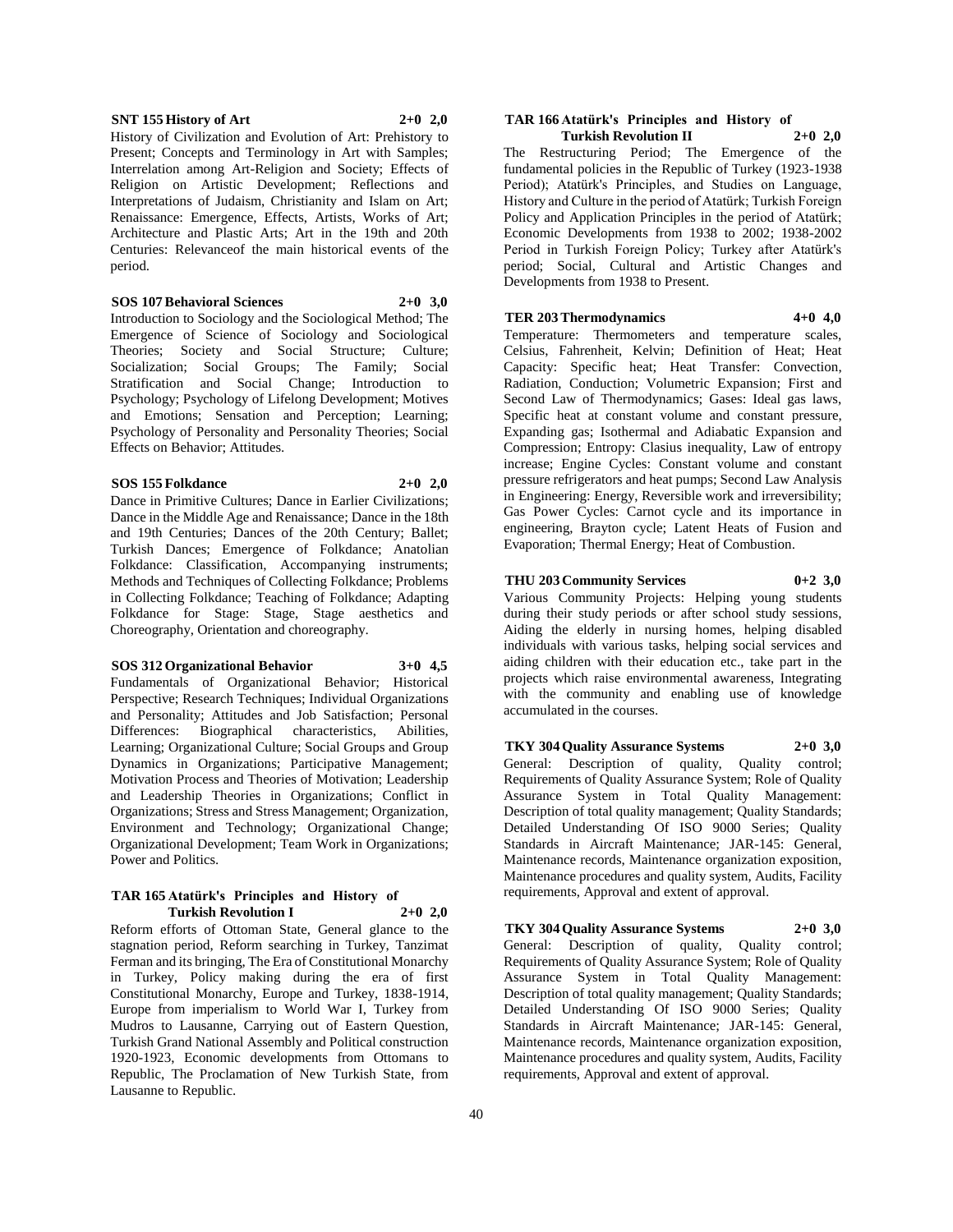**TRS 207 Technical Drawing and Standards 2+2 4,0** Drawing Types, Diagrams and Symbols; Projections; Dimensions and Dimensioning; Tolerances; Identifying Title Block Information; Drafting and Presentations; Specification 100 of the Air Transport Association (ATA) of America; Aeronautical and Other Applicable Standards Including ISO, AN, MS, NAS and MIL; Wiring Diagrams and Schematic Diagrams.

# **TÜR 120 Turkish Sign Language 3+0 3,0**

Overview of Sign Language: Characteristics of sign language; History of Sign Language in the World: Emergence of language and sign language, Verbal education and approaches to sign language; History of Turkish Sign Language: Early period, Ottoman period, Period of the Republic of Turkey; Introduction to Turkish Sign Language: Finger alphabet, Pronouns, Introducing oneself and family, Greetings, Meeting, Relationship words; Showing Basic Words: Adjectives: Adjectives of quality, Adjectives of quantity; Verbs: Present tense, Past tense, Future tense, Time adverbs, Antonyms; Healthy Living: Expression of healthrelated problems, Sports terms, Expressing requirements; In a Bank: Expressions required to carry out basic procedures in a bank; Vacation: Basic words about vacation.

**TÜR 125 Turkish Language I 2+0 2,0** Language: Characteristics of language, Relationship

between language and thought and language and emotion, Theories about the origin of languages, Language types, The position of Turkish Language among world languages; Relationship Between Language and Culture; Historical Progress of the Turkish Language; Alphabets Used for Writing in Turkish; Turkish Language Studies; Turkish Language Reform; Phonetics; Morphology and Syntax; The Interaction of Turkish Language with Other Languages; Wealth of Turkish Language; Problems Facing Turkish Language; Derivation of Terms and Words; Disorders of Oral and Written Expression.

# **TÜR 126 Turkish Language II 2+0 2,0**

Composition: Written composition, Paragraph and ways of expression in paragraphs; Punctuation; Spelling Rules; Types of Written Expression and Practices I: Expository writing; Types of Written Expression and Practices II: Narrative writing; Academic Writing and Types of Correspondence; Reading and Listening: Reading, Reading comprehension strategies, Critical reading; Listening; Relationship between Listening and Reading; Oral Expression: Basic principles of effective speech; Body Language and the Role of Body Language in Oral Expression; Speech Types; Principles and Techniques of Effective Presentation; Some Articulatory Features of Oral Expression.

# **UGB 103 Theory of Flight 4+0 4,5**

Aeroplane Aerodynamics: Aerostatics, Aerodynamics, Wing section, Boundary layer control, Stall; Flight Control Surfaces: Aileron, Spoiler, Elevator, Stabilator, Variable incidence stabiliser, Canard, Elevon, Taileron; Rudder, Rudder limiters, Ruddervator, Tabs, Control surface bias, High lift devices (flaps, slots, slats, flaperons), Airbrakes, Ground spoiler, Aerodynamic and mass balance; High Speed Flight: Speed of sound, Subsonic, transonic, supersonic flight, Shock waves, Mach number, Critical Mach number, Sweep angle, Buffet, Aerodynamic heating, Area rule, Supersonic engine inlets.

# **UGB 202 Electronic Fundamentals I 2+1 3,5**

Diodes: Diode symbols, characteristics and properties, Diodes in series and parallel, Main characteristics and use of silicon controlled rectifiers (thyristors), Light emitting diode, Photo conductive diode, Varactor (varicap), Rectifier diodes; Functional Testing of Diodes; Transistors: Transistor symbols, Component description and orientation, Transistor characteristics and properties; Integrated Circuits; Printed Circuit Boards: Description and use of printed circuit boards; Servomechanisms: Open and closed loop systems, Feedback, Follow up, Analogue transducers; Operation Principles and Use of Synchro System Components/Features: Resolvers, Differential, Control and torque transformers, Inductance and capacitance transmitters.

**UGB 307 Electronic Fundamentals II 2+1 4,5** Numbering Systems: Demonstration of conversions between the decimal and binary, octal and hexadecimal systems and vice versa; Data Conversion: Analogue data, Digital data, Operation and use of analogue to digital, and digital to analogue converters; Data Buses; Logic Circuits: Identification of common logic gate symbols, tables and equivalent circuits, Their use in schematic diagrams of aircraft systems, Interpretation of logic diagrams; Basic Computer Structure: Computer terminology, Computer technology used in aircraft systems; Fibre Optics: Fibre optic data bus, Fibre optic related terms, Terminations, Couplers, Control and remote terminals, Use of fibre optics in aircraft systems.

**UGB 315 Gas Turbine Engine Theory 3+0 4,5** Potential and Kinetic Energy; Newton's Laws of Motion, Brayton Cycle; Definition of Force, Work, Power, Energy, Velocity, Acceleration; Turbojet, Turbofan, Turboshaft, Turboprop; Convergent, Divergent and Variable Area Exhauts Nozzles; Thrust Reverser and Noise Reduction; Turboprop Engine: Reduction gears, Free turbine, Gascoupled propeller, Propeller control, Overspeed drivers; Turboshaft: Arrangements, Drive systems, Reduction gearing, Couplings, Control systems.

**UGB 319 Aircraft Hardware and Applications I 3+5 6,0** Safety Precautions-Aircraft and Hangar: Safe operating procedures; Maintenance Practices: Care of tools, Dimensions, Tolerances, Calibration of tools and equipment, Calibration standards; Tools: Types, Precision measuring tools, Lubrication equipment; Fits and Clearances: Limits for bow, twist and wear, Shaft and bearings checking standards; Riveting: Riveted joints, tools, inspection; Pipes and Hoses: Installation, inspection and testing of aircraft pipes and hoses; Material handling: Sheet metal, Composite and nonmetallic; Fasteners: Screw threads, Bolts, studs and screws,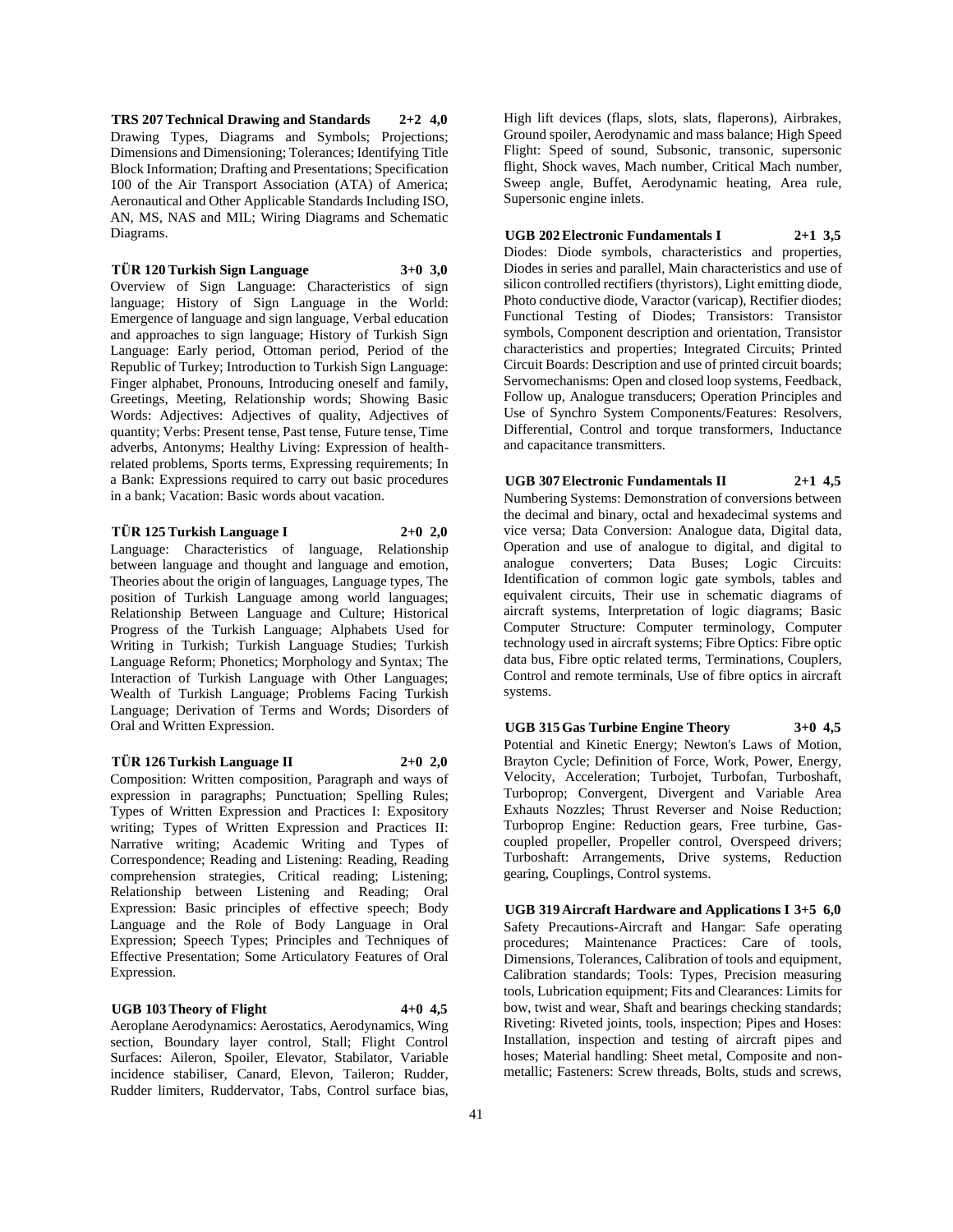Locking devices; Pipes and Unions: Types of rigid and flexible pipes, standard unions.

# **UGB 320 Aircraft Hardware and Applications II 3+3 4,5**

Springs: Types of springs, Materials, Characteristics and applications, Inspection and testing of springs; Bearings: Purpose of bearings, Loads, Types, Material, Construction, Testing, cleaning and inspection of bearings, Lubrication requirements, Defects in bearings; Transmissions: Gear types and their application, Gear ratios, Driven and driving gears, Belts and pulleys, Chains, Inspection; Control Cables: Types of cables, Pulleys and cable system components, Bowden cables, Inspection, Aircraft flexible control systems.

#### **UGB 322 Gas Turbine Engine Systems I 4+0 4,5**

Fundamentals; Engine Performance; Inlet; Compressors; Combustion Section; Turbine Section; Exhaust; Lubrication Systems: Components, Operation principle; Fuel Systems: Components, Operation principle; Air Systems: System layout and components; Starting and Ignition Systems: System lay-out and components; Engine Indication Systems: Exhaust gas temperature, Oil pressure and temperature, Fuel flow, Vibration, Engine speed, Engine pressure ratio; Auxiliary Power Units (APUs): Components, Oil, fuel, and starting systems, Stall protection system, Bleed system.

# **UGB 324 Aircraft Structure and Systems I 4+1 4,0**

Structures-General Concepts: Stress analysis and loads affecting the aircraft, Safe life, Fail safe, Damage tolerance, Wing structure, Fuselage and empenage, Materials used in aircraft; Hydraulic Power: System lay-out, Hydraulic fluids, Hydraulic reservoirs and accumulators, Pressure generation, Emergency pressure generation, Filters, Indication and warning systems, Interface with other systems; Landing Gear: Construction, Shock absorbing, Extension and retraction systems, Indications and warnings, Wheels, Brakes, Tyres, Steering, Sensing; Equipment and Furnishings: Seats and belts, Equipment lay-out, Airstairs.

#### **UGB 326 Avionic Systems 4+0 4,0**

Instrument Systems; Pitot static: Altimeter; Air speed indicator;, Vertical speed indicator; Gyroscopic: Artificial horizon, Attitude director, Direction indicator, Horizontal situation indicator, Turn and slip indicator, Turn coordinator; Compasses: Direct reading, Remote reading; Angle of Attack Indicators; Stall Warning Systems; Glass Cockpit; Other Aircraft Indication Systems; System Lay-outs and Operation of Avionic Systems: Auto Flight; Communications; Navigation Systems; On Board Maintenance Systems; Central Maintenance Computers; Data Loading System; Electronic Library System; Printing; Structure Monitoring (Damage Tolerance Monitoring).

**UGB 328 Non-destructive Inspection Methods 0+3 2,0** Non-destructive Inspection Methods: Application steps of liquid penetrant inspection method; Application Steps of Magnetic Particle Inspection Method; Application Steps of Eddy Current Inspection Method; Application Steps of Ultrasonic Inspection Method; Radiographic Inspection and

Evaluation of Radiographic X-Ray Films; Visual and Optical Inspection; Boroscope Control and Discontinuities and Defects of Materials.

**UGB 407 Aircraft Structure and Systems II 3+0 4,0** Air Conditioning and Cabin Pressurisation: Air supply, Air conditioning system, Pressurisation systems; Safety and warning devices; Oxygen System: Flight crew oxygen system, Passenger oxygen system, Portable oxygen system; Pneumatic/Vacuum System: System lay-out, System sources, User system, Component location, Distribution, Indications and warnings; Water/Waste System: Supply, Distribution, Water heaters, Draining system, Indicators, Corrosion.

# **UGB 408 Fracture Mechanics 3+0 3,0**

Introduction To Fracture Mechanics; Damage Tolerance And Fracture Mechanics; Linear Elastic Fracture Mechanics; Stress At A Crack Tip; Stress Intensity Factor; Plastic Zone And Stresses In Plane Stress And Plane Strain; Constant Amplitude Crack Growth In A Structure; Load Interaction; Retardation; Crack Growth Analysis For Variable Amplitude Loading; Fracture Control; Crack Control; Determining Inspection Intervals; Fracture Control Plans; The Cost of Fracture And Fracture Control; Damage Tolerance Concept; Aircraft Damage Tolerance Requirement.

#### **UGB 409 Maintenance Practices 3+5 6,5**

Welding, Brazing, Soldering and Bonding: Welding, brazing and bonding methods and inspection; Aircraft Weight and Balance; Aircraft Handling and Storage: Aircraft taxiing and towing, jaking, chocking, securing, Aircraft storage methods, Refueling/defueling procedures, De-icing/anti-icing procedures, Electrical, hydraulic and pneumatic ground supplies, Effects of environmental conditions on aircraft handling and operation, Disassembly, Inspection, Repair and Assembly Techniques; Maintenance Procedures.

**UGB 411 Gas Turbine Engine Systems II 4+0 5,5** Exhaust: Thrust reverser systems; Power Augmentation Systems: Operation and applications, Water injection, water methanol, Afterburner systems; Powerplant Installation: Configuration of firewalls, Cowlings, Acoustic panels, Engine mounts, Anti-vibration mounts, Hoses, pipes, feeders, connectors, wiring looms, control cables and rods, Lifting points and drains; Fire Protection Systems: Operation of detection and extinguishing systems; Engine Monitoring and Ground Operation: Procedures for starting and ground run-up, Interpretation of engine power output and parameters.

**UGB 412 Aircraft Structure and Systems III 3+0 3,0** Fire Protection: Fire and smoke detection and warning systems, Fire extinguishing systems, System tests, Portable fire extinguisher; Fuel Systems: System lay-out, Fuel tanks, Supply systems, Dumping, Venting and draining, Cross-feed and transfer, Indications and warnings, Refueling and defueling, Longitudinal balance fuel systems; Ice and Rain Protection: Ice formation, Classification and detection, ?Anti-Icing Systems: Electrical, Hot air and chemical, De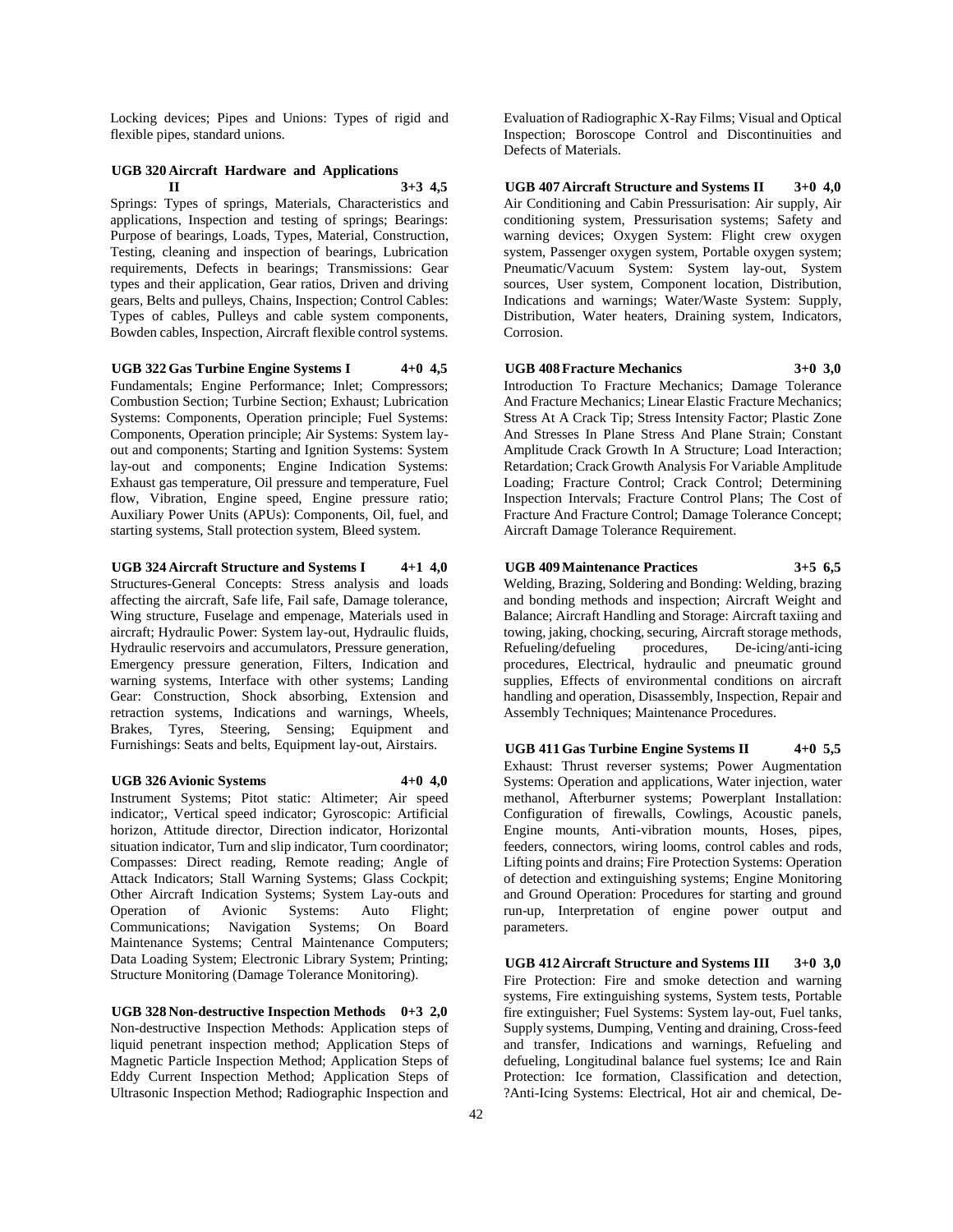Icing Systems: Electrical, Hot air, Pneumatic and chemical, Rain repellent, Probe and drain heating, Wiper systems.

**UGB 413 Non-destructive Inspection Methods 3+0 4,5** Introduction of Non-Destructive Inspection; Role and Importance of Non-destructive Inspection; Benefits of Non-Destructive Inspection Methods in Aircraft Maintenance; Classification of Aircraft Service Life: Defects such as corrosion and fatigue; Surface Cleaning Methods Before Non-destructive Inspection; Radiography Method; Fluoroscopic Inspection; Ultrasonic Inspection; Eddy Current Inspection: Visual inspection as a non-destructive method; Liquid Penetrant Inspection; Use of Non-destructive Inspection Methods in Aircraft Maintenance.

#### **UGB 414 Flight Controls 3+0 3,0**

Overview of Control Systems; Primary Controls: Aileron, Elevator, Rudder, Spoiler; Trim Controls; Pitch Trimming; Versine Signal; Active Load Control; High Lift Devices; Lift Dump and Speed Brakes; Torque Limiting; Artificial Feel and Centering; Flutter Damping; Yaw Damper; Mach Trim; Rudder Limiter; System Operation: Manual; Gust lLcks; Stall Warning and Protection Systems; Balancing and Rigging; Fly by Wire.

#### **UGB 416 Fuel Systems of Gas Turbine Engines in Aircraft 3+0 3,5**

Fundamental Concepts: Definition of flame, Equations of flame; Types of Gas Turbine Engines; Jet Engine Fuels and Properties; Lubricants and Fuels: Properties and specifications, Fuel additives, Safety precautions; Combustion Chambers: Types and properties of combustion chambers; Fuel Injection; Ignition; Fuel Systems in Gas Turbines; Fuel Control Systems: Basic components, Engine control devices, Fuel instrumentation.

# **UGB 420 Propeller 3+0 4,0**

Fundamentals: Basic propeller aerodynamics, Blade element theory, Angle definitions, Rotational speed, Relative airflow, Propeller slip, Aerodynamic forces, Centrifugal force, Thrust forces, Torque, Vibration and resonance; Propeller Construction: Materials, Blade definitions, Fixed/controllable pitch, Constant speeding propeller, Propeller installation, Propeller pitch/speed control, Pitch change, Feathering, Reverse pitch, Overspeed protection; Synchronising; Ice Protection; Propeller Maintenance: Balancing, Blade tracking, Blade damage, Propeller repair schemes, Propeller engine running; Propeller Storage and Preservation.

#### **UGB 422 Environmental Impact Assessment in Aviation 3+0 4,5**

Environmental Impact Assessment (EIA): General information, Concepts; Environmental Damages: Human health, Ecosystem quality, Resources; Implementation and Steps of EIA: Life Cycle Assessment (LCA); Environmental Impact Assessment in Aviation: Airlines, Aircrafts, Aviation-related facilities; Application of Environmental Impact Assessment in Aircrafts: Data collection, Calculation, Evaluation of the results.

**UGB 424 Reciprocating Engines 1+3 3,0** Fundamentals; Operating Cycles; Mechanical, Thermal and

Volumetric Efficiencies; Piston Displacement and Compression Ratio; Power Calculations; Factors Affecting Performance; Engine Classification; Engine Construction: Crankcase, Crank shaft, Cylinder and piston assemblies, Bearings; Carburetors: Types, Construction and principles of operation; Fuel Injection Systems; Starting and Ignition Systems; Lubricants and Fuels; Lubrication Systems; Supercharger/Turbocharger Systems; Engine Storage And Preservation.

**UGB 425 Aircraft Maintenance Practices M11 0+5 4,5** General aircraft practices: finding of inspection doors and components, replace vacuum and fuel pump, CSD / IDG, pressurization test, Electricity system practices: contactor, role, generator, magnetic compass, interior and exterior lamps, Interior practices: carpet and seats, emergency equipment, Cargo panels, door sealants, Hydraulic system practices: replace of hydraulic and component, shaft inspection, Landing gears and brake system practices: wheels, brake units, sealants, Fire warning and fire extinguishing system practices: control and inspection of engine fire extinguishing system.

**UGB 426 Gas Turbine Engine Workshop 0+8 3,5** Fundamentals; Engine Performance; Inlet; Compressors; Combustion Section; Turbine Section; Exhaust; Lubrication Systems; Fuel Systems; Air Systems; Starting and Ignition Systems; Engine Indication Systems; Auxiliary Power Units (APUs); Power Augmentation Systems: Water injection, Afterburner systems; Powerplant Installation: Configuration of firewalls, Cowlings, Acoustic panels, Engine mounts, Hoses, Pipes, Feeders, Connectors, Wiring looms, Control cables and rods, Lifting points and drains; Fire Protection Systems; Engine Monitoring and Ground Operation: Procedures for starting and ground run-up, Interpretation of engine power output and parameters.

**UGB 428 Aircraft Maintenance Practices M7 0+4 4,5** Aircraft maintenance safety: Chemical agents, Hazardous conditions, Safety precautions; Aircraft inspections: General visual inspections, Detailed visual inspections; Aircraft maintenance Practices: Aircraft part tags, Warning cards, removal of aircraft components, Installation of aircraft components, lubrication, cleaning; Aircraft maintenance documents: Aircraft maintenance manual, Illustrated part catalogue, Scheduled maintenance task cards, unscheduled maintenance cards; Basic maintenance practices: Opening and closing cabin doors, Opening and closing cargo compartment doors, Energize hydraulic system, Energize electrical system.

**UGB 430 Aircraft Maintenance Practices M17 0+4 3,0** Introduction of propeller: blade, leading edge, pitch and governor; Remove and installation of constant pitch propeller; Remove and installation of variable pitch propeller; Controls of new installed propellers, lubrication of propeller; Governor: remove, installation and controls; Setup of propeller's speed; De-icing and anti-icing systems;